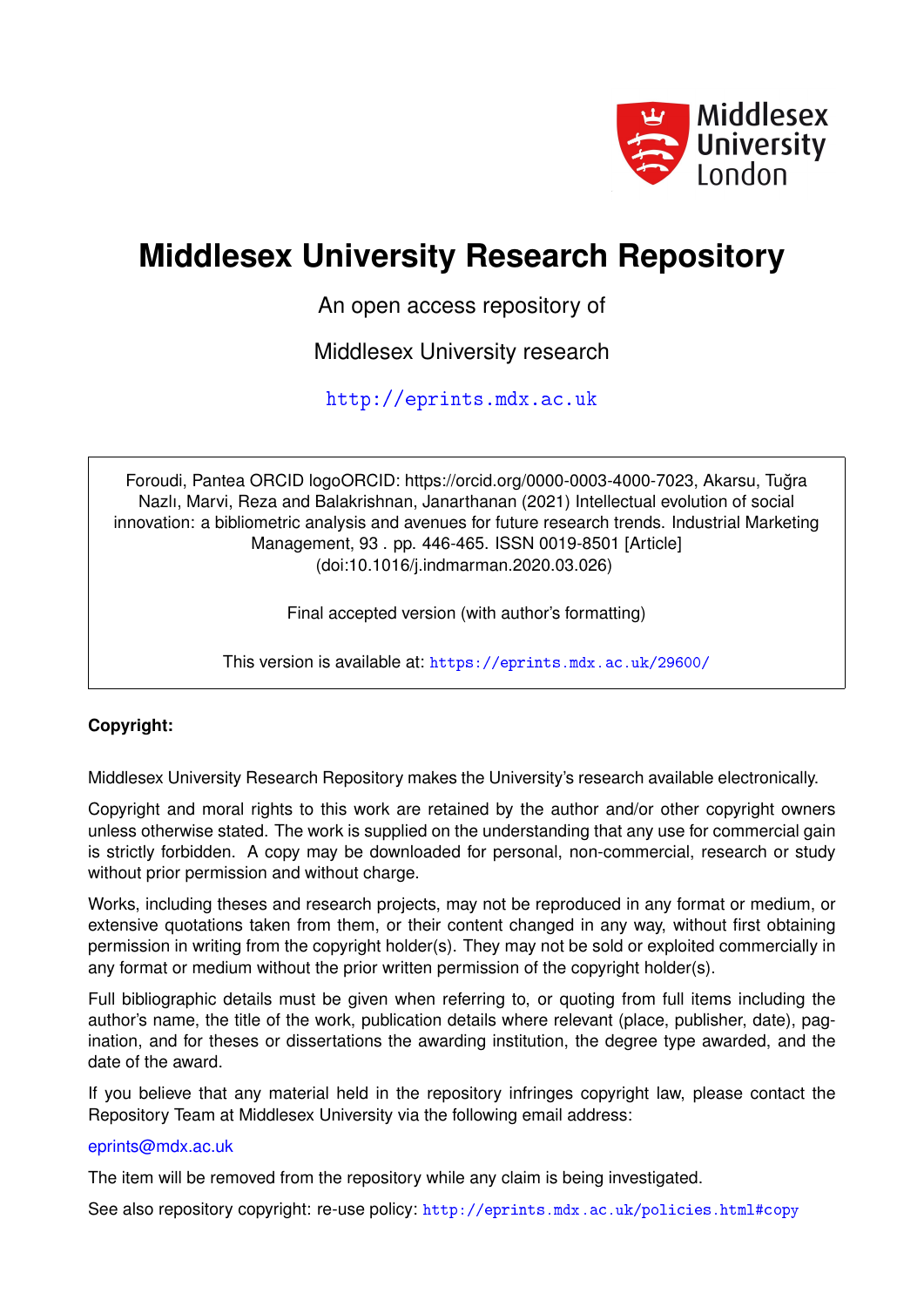## **Intellectual evolution of social innovation: A bibliometric analysis and avenues for future research trends**

#### **Abstract:**

Despite the fact that the concept of *social innovation* is extensively employed by scholars and practitioners, yet the conceptualisation and the research structure remained fragmented and scattered, because no rigorous attempt has been made to understand the core concept of *social innovation*. The notion of social innovation is multi-faceted and multi-disciplinary fluctuating from public-policy to environmental sustainability; which makes an investigation of the concept essential for business-to-business practitioners and scholars. By processing 370 publications from a sample of 125 journals and books with a total of 2941 citations, the authors unpack/unfold the intellectual foundation of *social innovation* in business and management domains by performing four bibliometric analyses and they evaluate the research domain qualitatively (1970-2019). By using co-citation, network visualisation through co-occurrence data, multi-dimensional scaling, and hierarchical cluster analysis, this research sheds light to the intellectual structure of social innovation including social value, economic value, societal impact, and bifocal innovations. This research reveals the key research clusters embodied by social innovation foundation. The present study identifies four important components for the future avenues of social innovation (i.e. opportunity, innovation practice, opportunity exploiter, value), and proposes a potential research framework to the researchers and practitioners, hoping to provide insights on social innovation.

**Keywords**: Social innovation; intellectual structure; knowledge development; bibliometrics.

Foroudi, P., Akarsu, T. N., Marvi, R., Balakrishnan, J. (2020) Intellectual evolution of social innovation: A bibliometric analysis and avenues for future research trends Journal, *Industrial Marketing Management*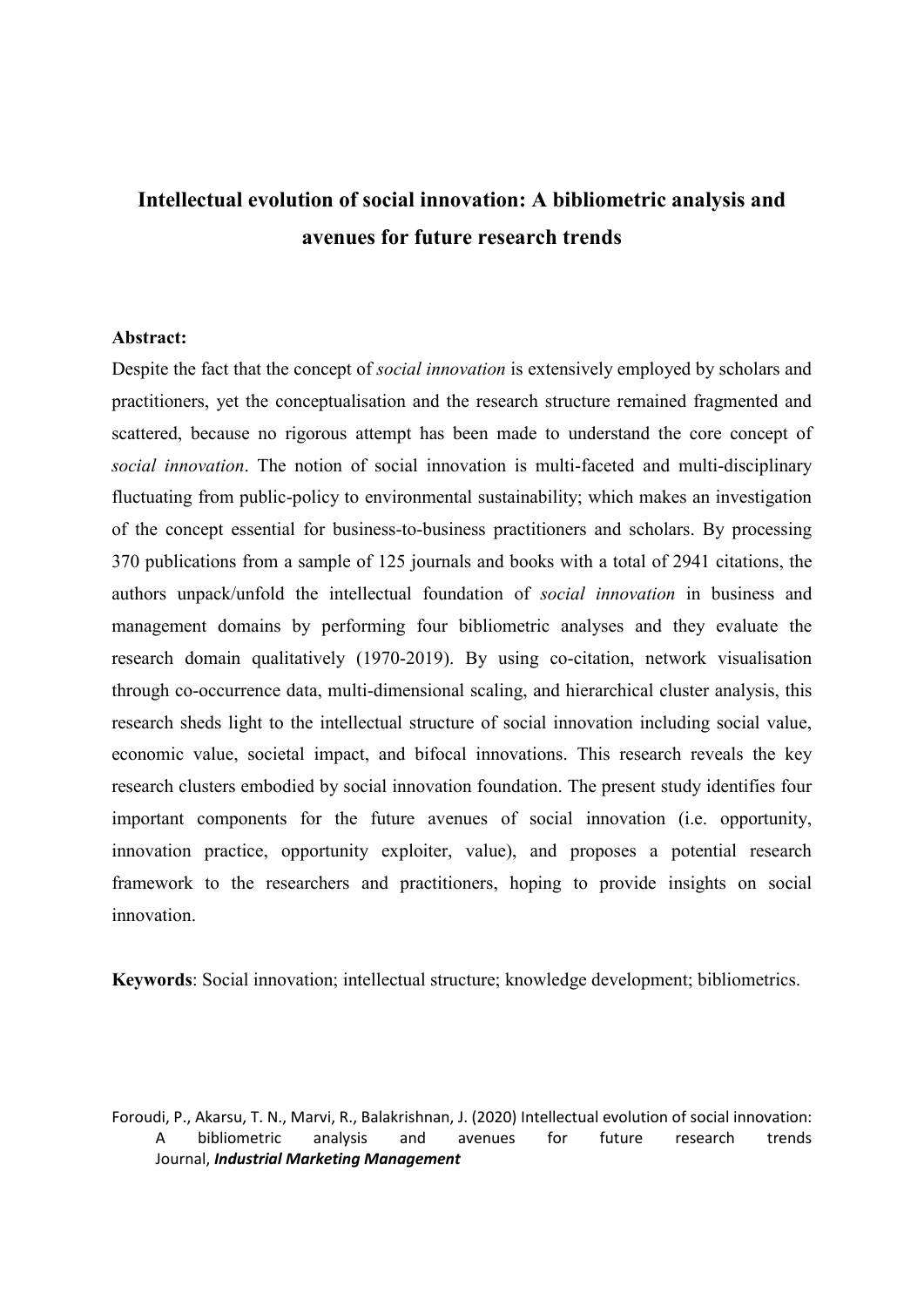### **1. Introduction**

The concept of *social innovation* diverges from other innovation concepts as its root lies in fulfilling a social need or solving a social problem (Mulgan et al., 2007; van Wijk et al., 2019). With more concrete terms it refers to "innovative activities and services that are motivated by the goal of meeting a social need and that are predominantly diffused through organizations whose primary purposes are social" (Mulgan, 2006, p. 146); it has thus been regarded as a triggering concept for entrepreneurs, companies and organisations aiming "for successful innovation and change" (Dawson and Daniel, 2010, p. 11). The reason behind the growing interest in social innovation in the fields of business and management has various dimensions, but one of the basic interpretations for the growing attention is the increasing discontent of entrepreneurs and organisations towards the solutions of the social problems, where organisations are eager to take initiatives with more potential innovative solutions for the greater good (Caroli et al., 2018; Mirvis et al.; 2016). This could be seen as the downturn of the profit dominant logic of organisations, where a sustainable evolution of social innovation can be expected from both academic and practitioners' lens. However, the concept of social innovation rather than being understood by both academics and practitioners in order to help create an enhanced level of societal impact from the corporate lens as many innovative ideas are stillborn, or consolidate the knowledge foundation to provide a greater understanding from the researchers' perspective, the social innovation domain has become more marginalised (Caroli et al., 2018; Dawson and Daniel, 2010; Mulgan et al.; 2007; Phillips et al. 2015; van der Have and Rubalcaba, 2016).

Being in an intersection of numerous systems, actors/players/parties and interests, its origin is rooted in various disciplines including economics (Schumpeter, 1934), history (Manwaring, 2008); politics (Scott-Cato and Hillier, 2010), as well as urban and regional development (Guth, 2005). In the business and management domain, innovation has been frequently studied from many different perspectives such as business innovation (Phillips et al., 2005), strategic change (Burns and Stalker, 1961), economic innovation (Freeman and Soete, 1997), or technological innovation (Cajaiba-Santana, 2014). Unlike other approaches to innovation, surprisingly, social innovation has revealed its intellectual structure alignment with social entrepreneurship (Lettice and Parekh, 2010), social business (Yunus, 2007), social movements (Henderson, 1993; Dees, 2002), and social awareness (Dawson and Daniel,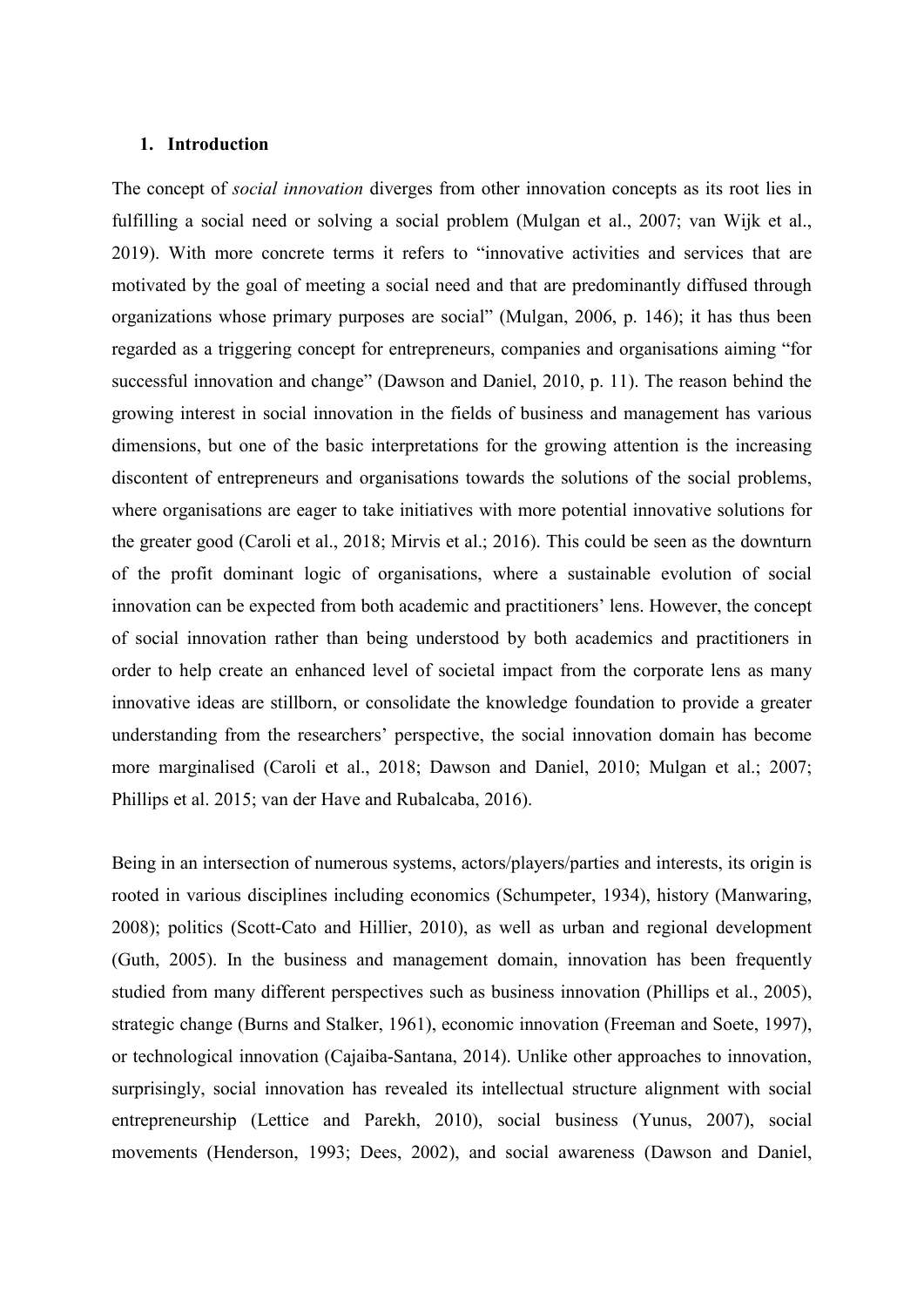2010), where the existing studies in business and management often tackles societal and economic problems (Amis et al., 2017) with an interest in profitability and economic return, as well as in reducing any potential risk (Dawson and Daniel, 2010; Phillips et al. 2015; van Wijk et al., 2019).

With the advent of conceptualising multi-faceted, dynamic, ever evolving social innovation from different perspectives by organisations, scholars and practitioners (Mulgan et al.; 2007: Philips et a. 2015; van Wijk et al., 2019) hampered the intellectual foundation of social innovation, where it has been "overdetermined" (Edwards-Schachter and Wallace, 2017, p. 64), yet remained scattered and ambiguous in the business and management domains (van der Have and Rubalcaba, 2016). Considerable amount of research has provided different overviews to social innovation which are either case studies, policy reports or conceptual discussions (Cajaiba-Santana, 2014; Mulgan, 2006; Murray, 2010). Some of the academic research studies, where scholars make a considerable effort to conceptualise, clarify, and elaborate the conceptual and theoretical approaches to social innovation, are mainly qualitative and research is mainly drawn within author-bound periphery (Batle et al., 2018; Caroli et al., 2018; Marques et al., 2018; van Wijk et al., 2019), while the need for a central understanding has been strongly emphasised (Ayob et al., 2016; Montgomery, 2016; van Wijk et al., 2019).

With these considerations in mind, in order to overcome the lack of rigour and eliminate any (unconscious) bias, and address the problems discusses above, this study aims to contribute to the social innovation domain in various ways. By conducting a bibliometric analysis, combining qualitative and quantitative analyses (Chabowski et al., 2013; 2015; 2018; Wilden et al., 2017), this study aims to broaden the understanding of the research field by mapping the field of social innovation; it also aims to identify the knowledge base of social innovation and its intellectual structure which can benefit business-to-business (B2B) scholars and practitioners. Based on the research clusters revealed throughout the study, the authors also propose a conceptual framework which elaborates the emerging themes within social innovation based on the latest publications in the field. It is anticipated that having identified the research fields and having examined how the intellectual base has been developed over time, scholars and new researchers in this field will be provided with a rigorous systematic overview. This research also aims to constitute a guideline for policy-makers, social innovators, entrepreneurs and organisations raising their awareness of the emerging topics in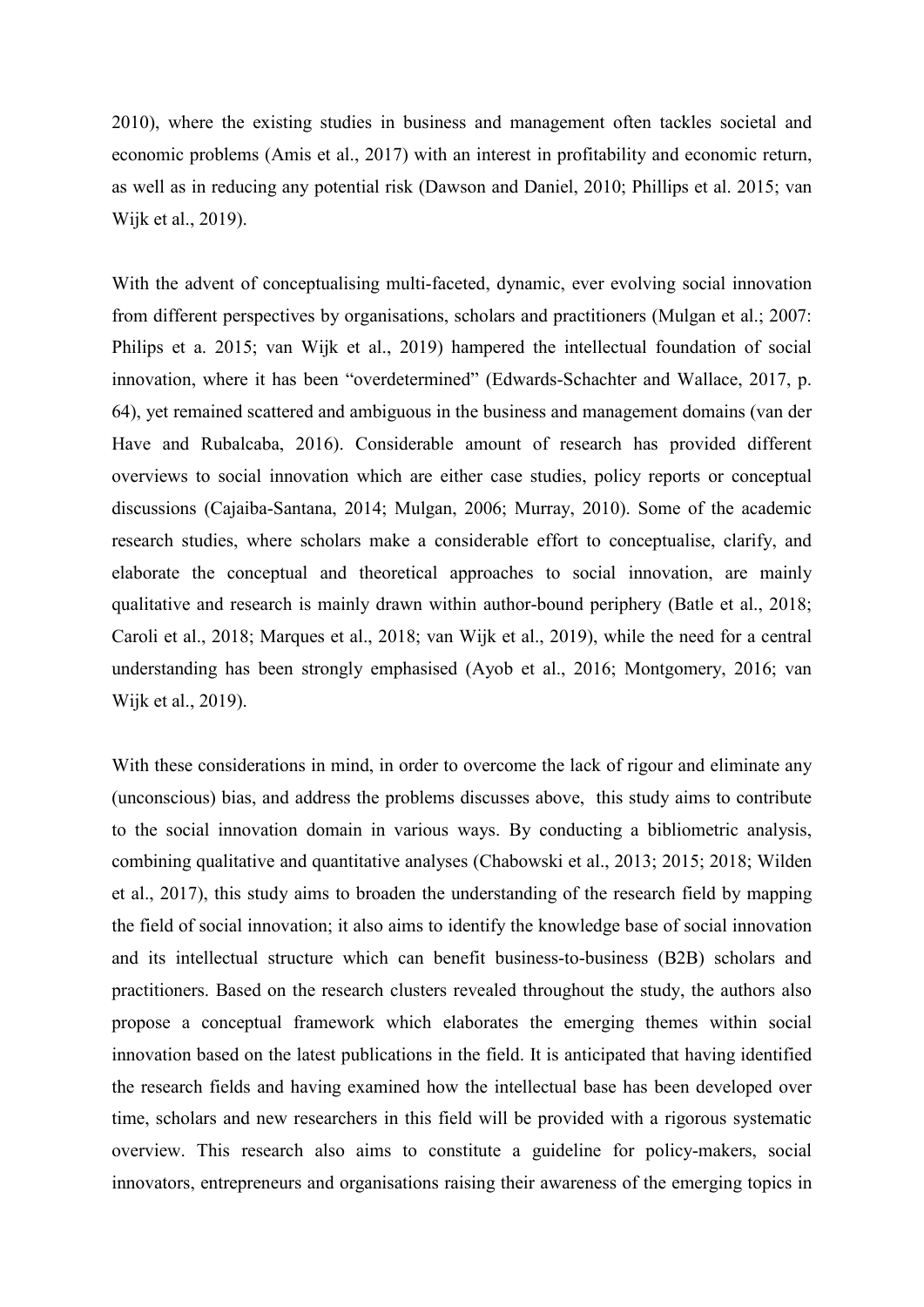the field, while it will allow them to translate the knowledge acquired into ideal strategies when embracing social innovation.

To respond to the call of scholars' for identifying the knowledge base of social innovation (Dawson and Daniel, 2010; Edwards-Schachter, 2017; Lettice and Parekh, 2010; Mulgan, 2006; Phillips et al. 2015), this research makes an effort and aspires to answer two main research questions: (1) Which are the research area(s) and theoretical frameworks that have had impacted on the evolution and development of social innovation? and (2) To what extend does social innovation diverge or converge with other concepts and approaches within the research areas that change the underlying structure of the core concept?

By using qualitative and quantitative analyses together, this research contributes to the literature in various ways: first, by implementing various quantitative bibliometric analyses we offer a quantitative approach to the intellectual structure of the social innovation in business and management domain. As a first contribution of quantitative approach, through co-citation analysis we identify the knowledge base through the most cited documents. Then we apply multi-dimensional scaling (hereafter MDS), where MDS revealed seven driving approach to the social innovation studies, and along with hierarchal cluster analysis (hereafter HCA) and network analysis, we identify the interrelationships of the research domain's knowledge, scope, evolution from a theory driven perspective. Rather than simply approaching social innovation from an author-driven perspective to present a future agenda, we benefit from using quantitative and qualitative analysis together, which allows us to examine the basis of social innovation thoroughly by revealing the relationship of the documents, gathering all perspectives and theoretical approaches; as a result, we could offer a conceptual framework by tackling four important components of social innovation for its further development.

In the following sections, we offer a detailed overview social innovation, while we also present the related theoretical perspectives and conceptual foundations of the social innovation. Next, we discuss the methodology in detail as various bibliometric analyses have been applied. We conclude with the discussion of implications that offers the future avenues along with a conceptual framework for researchers and practitioners in social innovation research hoping these to be considered for future endeavours in this research field.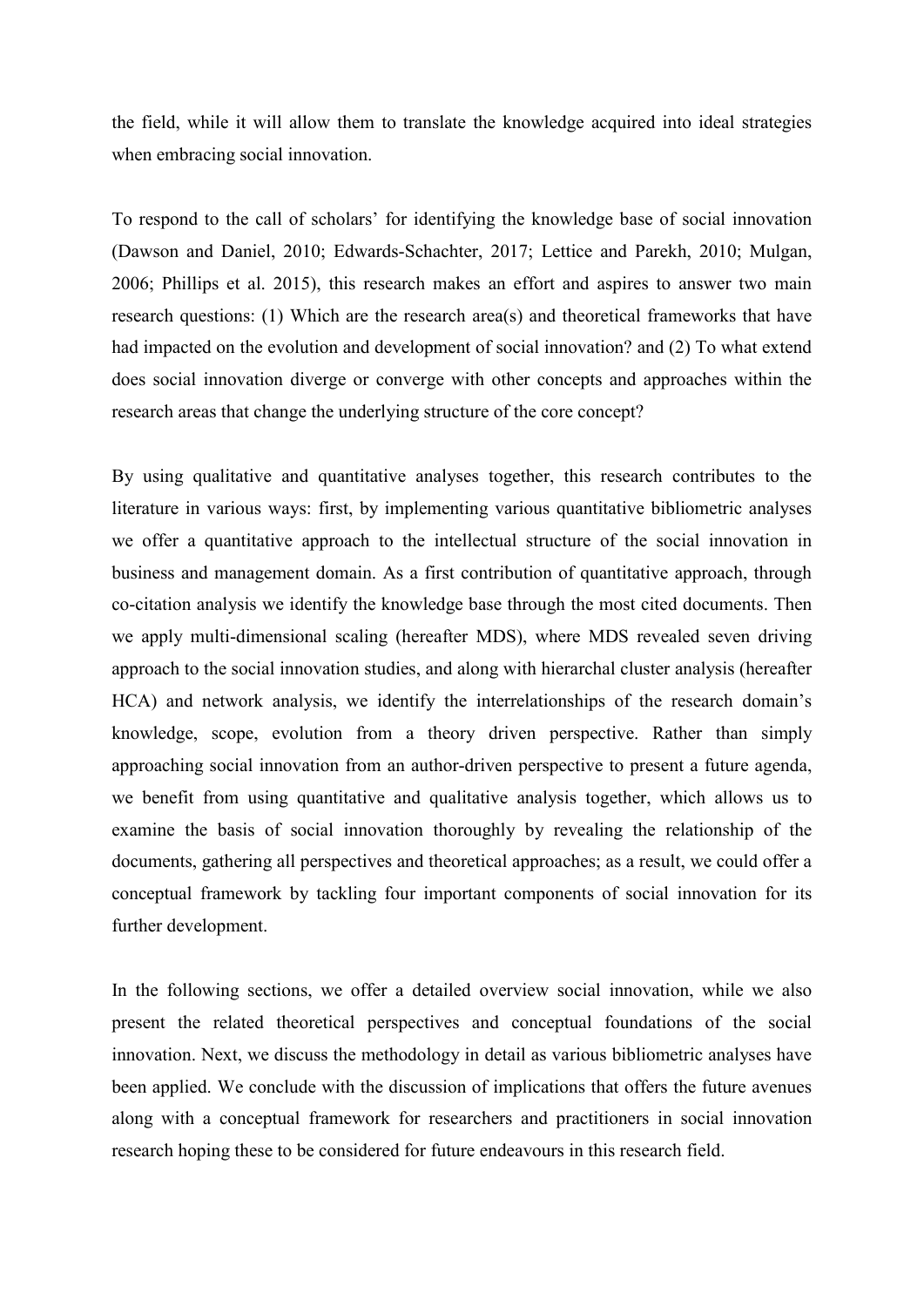#### **2. Overview of social innovation**

## **2.1. The evolution of social innovation**

Even though the answer to what social innovation is still remains "*vague*" (Edwards-Schachter, 2017), due to the growing successful implementation of social innovation by entrepreneurs, organisations and companies, the concept has inevitably become a "buzzword" (Edwards-Schachter, 2017; Godin, 2012; Jenson and Harrisson, 2013; Pol and Ville, 2009). To begin with, Phills et al. (2008) define social innovation as "a novel solution to a social problem that is more effective, efficient, sustainable, or just than existing solutions and for which the value created accrues primarily to society as a whole rather than private individuals" (p. 36). Looking at its evolution, Murray et al. (2008) paid attention/emphasis to the reasons of the rapid development of social innovation, classifying under them extensive problems such as climate change, increasing notion of inequality, and prevalence of epidemic diseases and potential accumulated costs of dealing with these issues, where/when the public budgets are lacking/scarce. Another triggering point for increased attention to social innovation was/has been the post-recession economic situation after 2008 (Agostini et al., 2017), as societies are aware of the problems and challenges at a wider scale where in the early 20<sup>th</sup> century, the markets mostly focus on the economy and the technological innovations (Murray et al., 2008). The increasing problems coinciding with the post-recession economies stimulate entrepreneurs, organisations and companies to lean onto social innovation movements. The examples of charter schools, fair trade movements to promote the environmental sustainability and the fair profit for agribusiness men (Stanford Business Center for Social Innovation, 2019), the Wikipedia, Open University (Mulgan, 2006), and Google Scholar (Ponte and Klein, 2016), all of them can be considered as the most recent successful examples of social innovation in a diverse portfolio.

Despite being dominant as a concept in public policies and in practice (Edwards-Schachter, 2017), social innovation has received pragmatic attention from scholars in the last two decades (Christensen et al., 2006; Dees, 1998; Nicholls, 2011; Phillips et al., 2015; Shaw and Carter, 2007). However, as the applications of social innovation vary from emission trading to charter schools (Stanford Business Center for Social Innovation, 2019), or from collaborative fundraising (The Forbes Funds, 2018) to microfinance (Cajaiba-Santana, 2014), calls for a macro-understanding which has resulted in a cluttered understanding of the concept {if it requires it, how has it resulted in something? Rather confusing here}. Besides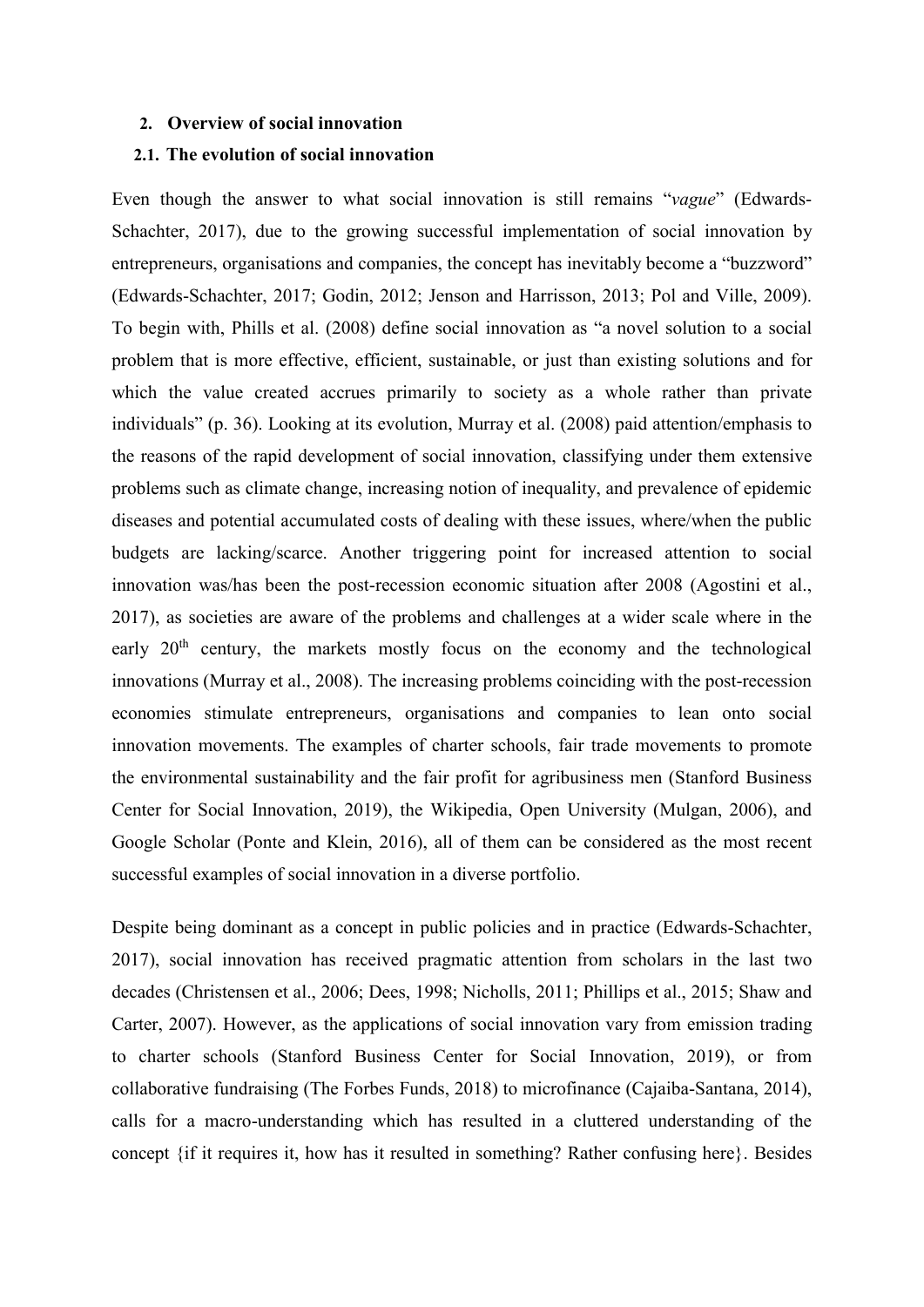various organisations and governments which have adopted the frameworks of social innovation, there are still numerous challenges that are left with various bodies to adopt social innovation (Edwards-Schachter, 2017). Given the growth of the topic, and the areas under research which remain fuzzy, a comprehensive systematic evaluation of social innovation topics deems to be necessary. As emphasised by Mulgan et al. (2008), by addressing the social innovation in a comprehensive manner, the concept itself can provide valuable insights for managers and policy makers; similarly, in a theoretical context, it can offer comprehensive frameworks (Voorberg et al., 2015), where the resources can be allocated efficiently thorough the future trends of the social innovation 'to identify and find solutions to address unmet social needs' (Martinez et al., 2017.

#### **2.2. The conceptual foundations of social innovation**

Due to multi-disciplinary nature of being shared historical and disciplinary situations, social innovation have shared multi-disciplinary multi-dimensional thoughts that have helped shape/encourage social transformations (Henderson, 1993; Garcia and Haddock, 2016). Unlike other terminologies, the concept of social innovation is universally relevant across any business or government institution (Edwards-Schachter, 2017). Some researches, in particular, have provided strong testimonial that the literature frameworks on social innovation has provided tangible impact at various levels of institutional and economic development (Agostini et al, 2017). Despite various frameworks formulated in the last two decades relevant to social innovation, the topic remains elusive towards gaining a concrete understanding in a holistic perspective (Grimm et al., 2013).

Innovation becomes important when a problem becomes persistent and the results are not as desired. Within this context, social innovation does explore problems related to social contexts. Brooks (1982) in the preface distinguishes social innovation between market innovation, management innovation, political innovation, and institutional innovation. Murray et al. (2010) describe a six-step process in innovation, which encompasses prompts, proposals, prototypes, sustaining, scaling, and systemic change. These six steps act as a catalyst to bring systematic changes through social innovation. Mulgan et al. (2007) define social innovations as 'the development and implementation of new ideas to meet social needs'. Thus, the perspective of social innovation has acquired a wide view. In fact, the two words, "social" and "innovation", have on their own a huge application; the majority of the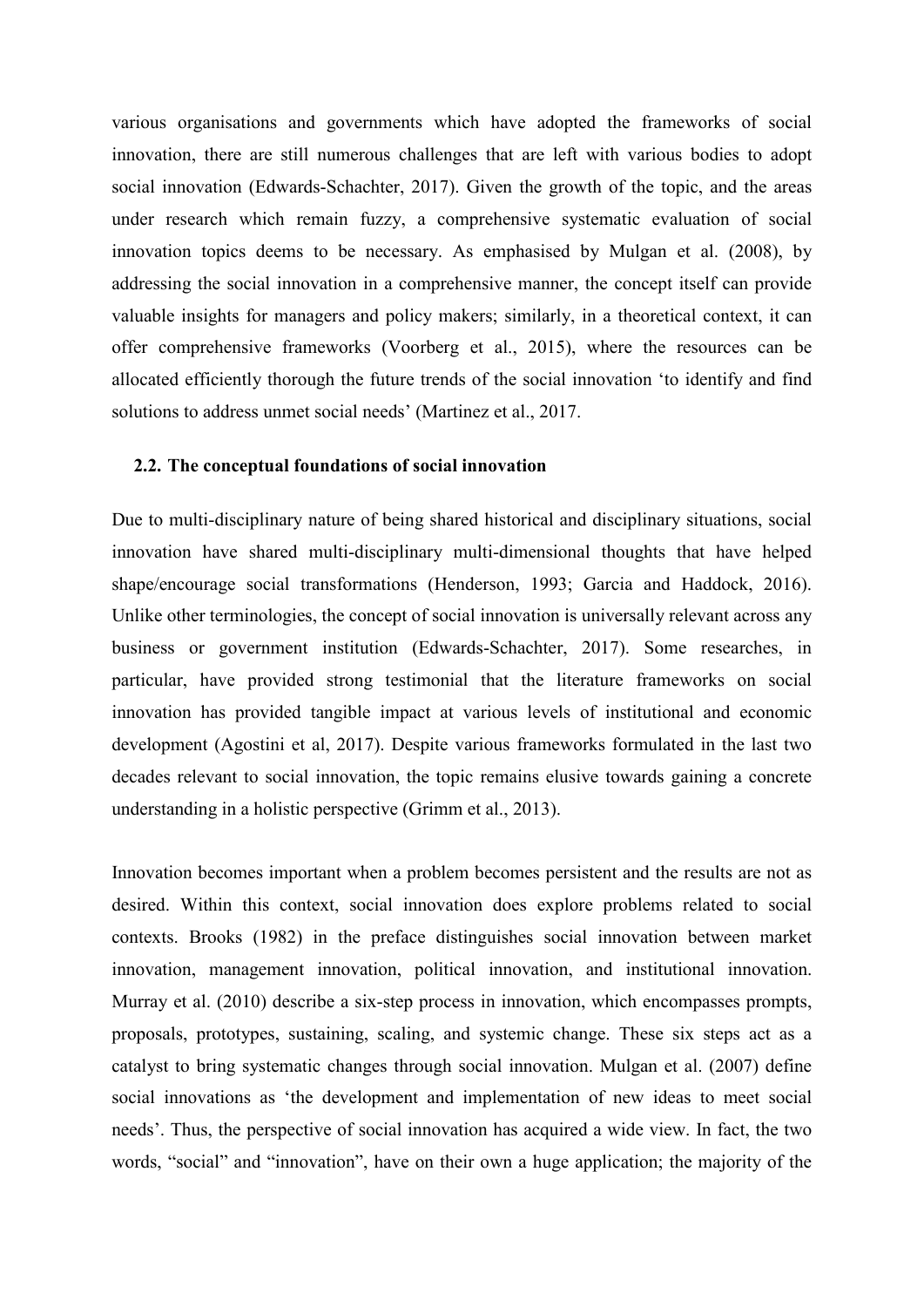authors have attempted to explain the similarity between the two words (social and innovation), while the others have tried to distinguish between these two words. The following section and Table 1 will offer to the reader a more oriented {towards what?} view of social innovation, together with the concept, context and themes that can be considered as the areas where (the subject of) social innovation is discussed.

## **<<<Insert Table 1>>>**

Within the scope of entrepreneurship, the concepts: *social entrepreneurship orientation*, *perceived desirability* and *perceived feasibility* were given primal importance. The applications of social innovation in social entrepreneurship are very wide which has also resulted in emphasising other important concepts too, such as social value, value co-creation, bi-focal value creation, and entrepreneurship culture. Social entrepreneurship has focussed on explaining the role of desirability and feasibility towards entrepreneurship. Given the strength and importance of social innovation models, these entrepreneurship models and concepts can be well extended in the future to social entrepreneurship. Social innovation is also discussed in sustainability theories. Notably, the concept of corporate social responsibility is used alongside social innovation theories to build models related to sustainability (Hull and Rothenberg, 2008).

Rexhepi et al. (2013) refers to the advances in CSR (corporate social responsibility) will subsequently result in social innovation. Similarly, the concept of sustainable urban development (SUD) is also intensely employed in the context of social innovation (Angelidou and Psaltoglou, 2017). While SUD is applied at a macro level in social innovation, studies like territorial development, neighbourhood development, and urban governance precisely are examined at micro level. To emphasise the synergy of social capital and social innovation, McElroy (2002) introduced the term 'social innovation capital'. Other studies have supported social capital as a vital prerequisite to build sustainable social innovation (see Laundry et al., 2002). Lastly, Table 1 above demonstrated the application of economic theories in social innovation. Next to ecological economics, eco-innovation is another important concept used in relevance to social innovation (Boons et al., 2013; Demirel and Kesidou, 2011), a term that covers the broad aspects of environmental economics and innovation economics. Both subsets (environmental economics and innovation economics) were used in the context of social innovation (Rennings, 2000).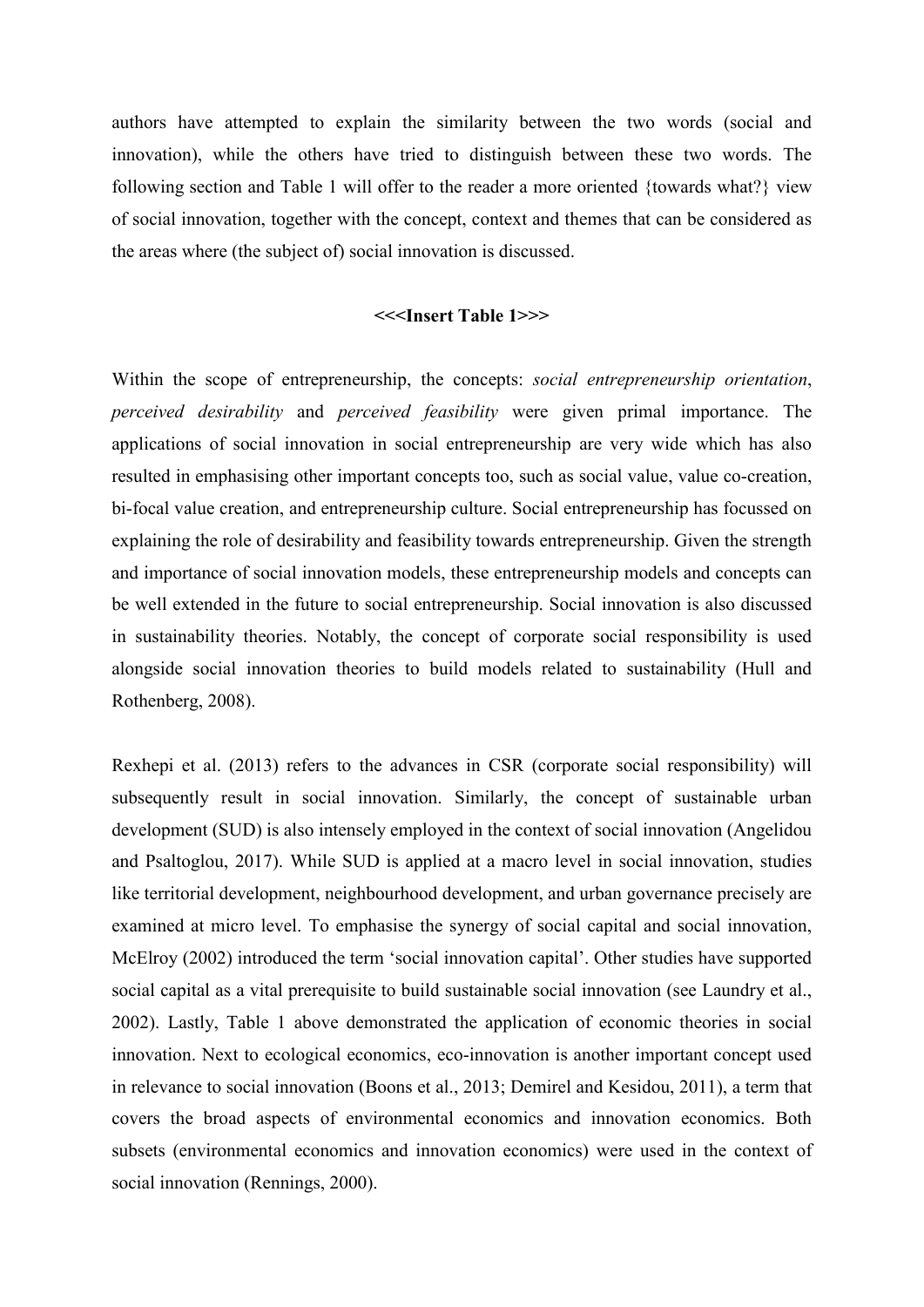#### **2.3. The core theoretical foundations of social innovation**

Social innovation research focusses on various aspects related to business and society (Mulgan, 2006). Our aim is to offer eight important theoretical perspectives which are widely used in the social innovation literature. Table 2 illustrates the scope and applications of theories relevant to social innovation. Though the scope of social innovation is explored in a multi-faceted manner, the review provided in Table 2 offers a snapshot of theoretical perspectives which were predominantly used in social innovation research: namely, social entrepreneurship, social change, social value creation, territorial development, community psychology, welfare economics, institutional theory and structuration theory.

## *2.3.1. Social Entrepreneurship*

Social entrepreneurship theory is used predominantly in association with social innovation research (Austin *et al*., 2006; Phills *et al*., 2008). Researches on social entrepreneurship were mostly directed to addressing social issues and creating social value; along these lines, social innovation was exploited as a major tool/means to create a socially sustainable value (Peredo and McLean, 2006). Moreover, research in social entrepreneurship benefits both from the commercial and social business eco-system (Stuart and Ding, 2006). Despite its vast application to social innovation, literature in social entrepreneurship was mostly confined to focus merely on the creation of new organisations (Phills et al., 2008).

## *2.3.2. Social Change*

The theory of social change is another important societal concept which has imported the functions and process of social innovation to explore sustainable social change mechanism (Moulaert, 2013). Unlike social entrepreneurship, social change draws majorly on cultural aspects, thus researches claim that social innovation can impart strong cultural change to create a meaningful social change (Mair and Marti, 2006). Christensen et al. (2006) describe that catalytic innovators can create systematic social change through scaling and replications of community developments. Similarly, Cajaiba-Santana (2014) supported that social innovation will be a crucial driver to imposing fruitful social changes. Thus, the knowledge and applications of social innovation is widely recognised in social change theories.

**<<<Insert Table 2>>>**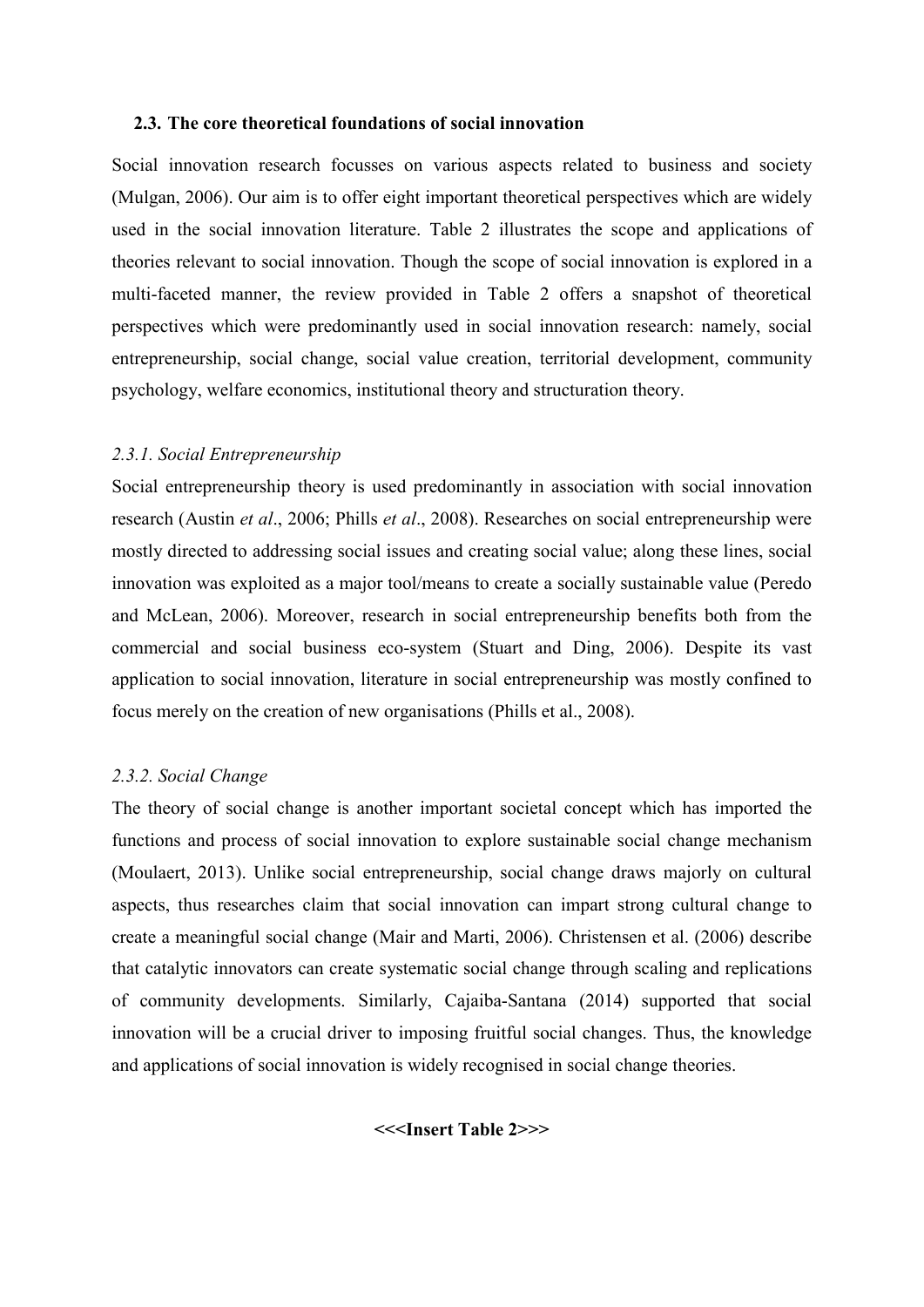#### *2.3.3. Social value creation*

Social value creation strongly addresses that social innovation is the precursor to creating social value (Peredo and McLean, 2006). Moreover, recent researches have further extended the line of social value creation to shared values, where the applications of social innovation have become stronger. In their recent article, Porter and Kramer (2011) have emphasised the role of social innovation for building a non-capitalistic structure with a foundation of shared values. Enhancing social value for an organisation and society is equally important for organisations as private value creation. Similar to corporate social responsibility, social innovation lays the foundations for a sustainable value creation process to be built (Husted and Allen, 2007).

#### *2.3.4. Territorial development*

The theory of territorial development is another important application that has benefited from social innovation. Moulaert et al. (2005) support that social innovation can benefit/contribute to territorial developments. In their paper, Moulaert et al. (2005) emphasise the innovative improvements and high-quality developments in European cities in terms of the governance of urban communities. In addition, their paper also addressed the relevance of project coordination and territorial developments in Germany through social innovation process. The concept of territorial development in social innovation is discussed under different terminologies like local developments, bi-focal developments, and urban social development. Moulaert et al. (2000) proposed a conceptual framework which is majorly built around/on the base of institution, citizens and locality, which are altogether named as social innovation and integrated area development approach.

## *2.3.5. Community Psychology*

The theory of community psychology addresses problems such as racial and gender discrimination, conflicts and socio-economic problems (see Maton, 2000; Seidman, 2003). The theory of community psychology and its application to social innovation focusses on fostering social transformation with interventions in different levels (e.g. individual. Community, societal) by addressing social problems by caring and putting an effort with a sense of shared humanity (Fairweather, 1967). In the context of social innovation, community psychology is an interesting theory which draws on social psychological constructs to find solutions to social problems. Though the applications of community psychology in social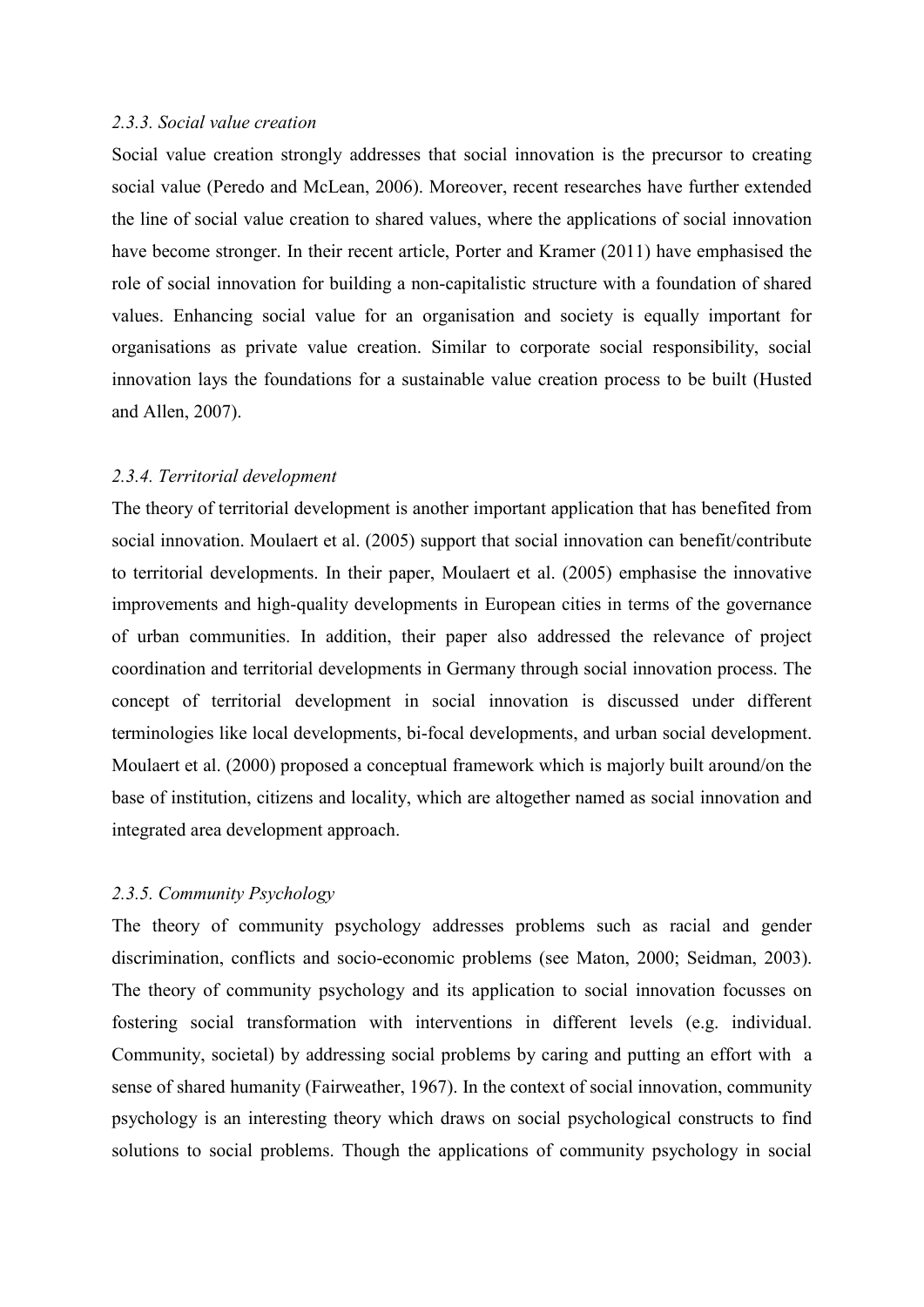innovation have only a brief history to demonstrate, its holistic approach to benefitting the society is much stronger.

#### *2.3.6. Welfare Economics*

Welfare is another core concept differentiating the concept of 'social innovation' from other innovations. According to Pol and Ville (2009), the constructive difference between innovation and social innovation is stemming from their different approaches to 'welfare', where social innovation mainly deals improving the welfare to improve problems of individuals and communities by providing employment or participation, closely linked with local development. On the other hand, business innovations tend to improve 'welfare' by providing goods and services to increase 'human welfare'. In this context, the theory of welfare economics happens to intersect with social innovation for the benefit of the society. Furthermore, the improvements in social innovation and its interrelation with welfare economics divides itself into a micro and macro quality of life innovations (Pol and Ville, 2009). The concept of social innovation is omnipresent across a variety of theories and applied in the context of political, economic, social, technology, environmental, and legal structures. Amidst a plethora of theories available, in this study we provide six major theories within which the concept of social innovation is extensively applied.

## *2.3.7. Institutional theory*

According to DiMaggio and Powell (1991) "an/the institution can be the result of human activity which are deemed to influence human activity, but not necessarily emerged from human design" (p.8). Institution is a social structure that comprises mainly of a group of organisations or individuals with a particular exercise action in an environment that is continuously altered during time (Meyer and Rowan, 1977; DiMaggio and Powell, 1983; Barley and Tolbert, 1997; Scott, 2000). Therefore, within a broader explanation, institutional theory refers to the institutions, such as "norms, rules, conventions, and values" (Cajaiba-Santana, 2014, p.46), and it explains how our perception can be influenced by institutions, their structures and their changes (Lounsbury and Crumley, 2007). Therefore, it can be claimed that the institutional perspective has now turned into a powerful and popular tool to explain for both organisations and individuals' actions. It also attempts to answer the question why some particular business structures endure. Towards that direction, Robey and Boudrea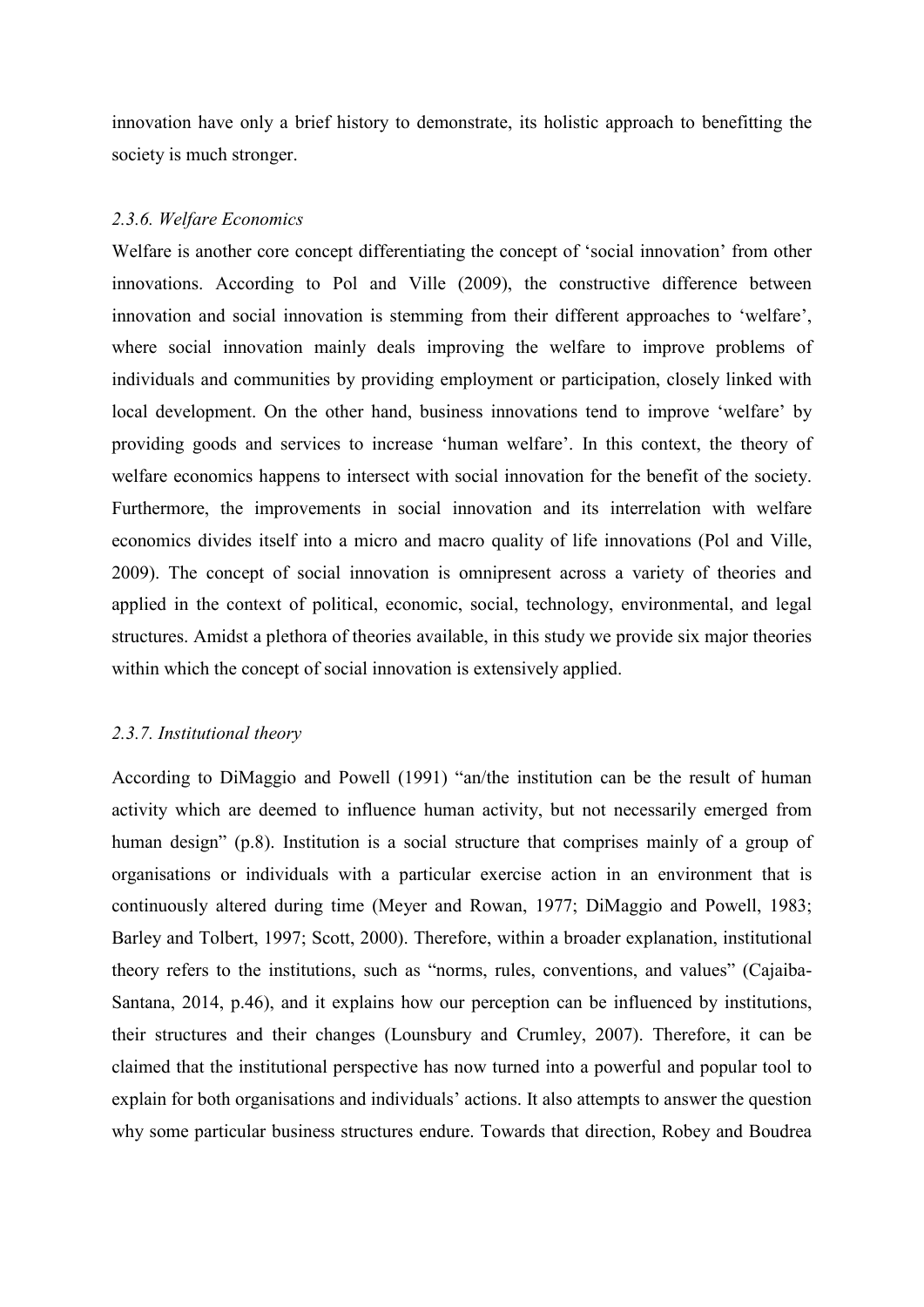(1999) stated that "organizations acquire institutional properties by drawing from abstract ideals in a society, such as competition, progress and efficiency" (p. 176).

Institutional theory suggests that behavioural and structural changes are mainly determined by the level of efficiency and organisational legitimacy, and less by the firm's competitors (Lianget al., 2007). The institutional theory has been applied in a wide range of research domains ranging from sociology (Meyer and Rowan, 1977; Zucker, 1977, 1987; Jepperson, 1991) to economics literature (Williamson, 1981, 1985; Hodgson, 1998). In social innovation, the institutional theory has been mainly used to analyse the influence of Information Technology (IT) in an organisation and the impact of the innovative adoptions on organisational changes. Additionally, the institutional theory puts forward a comprehensive basis for studying transformational changes in the new environments such as social enterprises and public sectors (e.g. Currie and Guah, 2007; and Davidson and Chismar, 2007).

## *2.3.8. Structuration theory*

Structuration theory has been used in a wide spectrum of research fields associated with social sciences ranging from entrepreneurship (Sarason et al., 2006; Cajaiba-Santana, 2011), to business ethics (Dillard and Yuthas, 2002). Structuration theory suggests that a social system is "any set of practices, patterns of interaction and social relationships that are relatively enduring" (Peters et al., 2012, p. 3). Based on its definition, structuration theory refers to a broader approach towards social actions, where it offers an explanation for social evolutions and social actions (Sarason et al., 2006; Ranson et al., 1980). According to Cajaiba-Santana (2014), one of the most important effects of structuration theory is its ability to describe the process of creating and maintaining an innovative idea, as well as ensuring continuity and changes happening over time (Staber and Sydow, 2002). Subsequently, the scope of structuration theory is not only integrative, but also broad. This broad scope suggests that the structuration theory can be applied towards explaining a great number of social phenomena. On the other hand, its integrative nature suggests that it can unite fewer general theories (Brodie et al., 2009).

In the light of these considerations and bearing in mind the growing attention paid to the social innovation concept, its applications, theories and foundations that have recently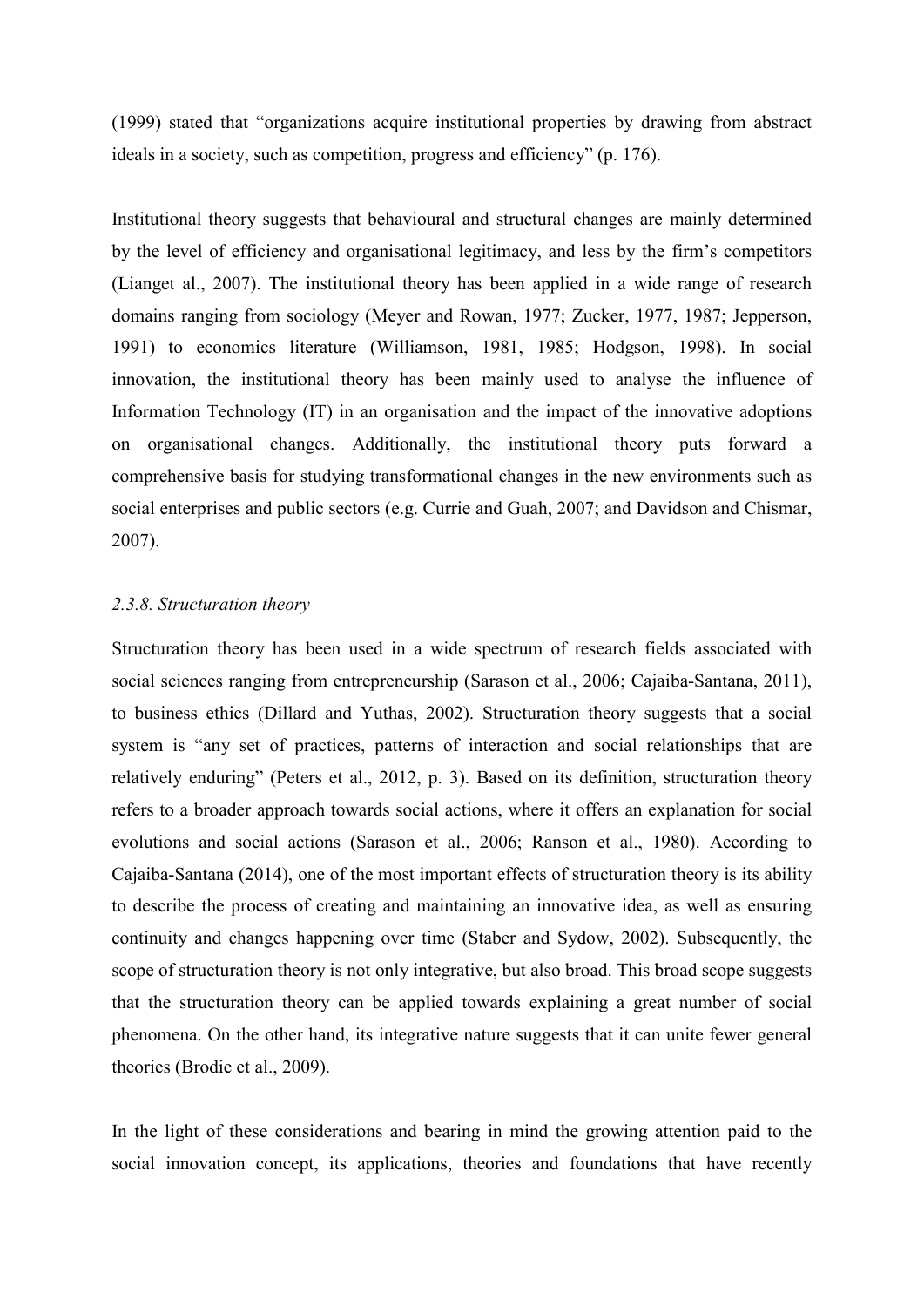become in demand, our aim is to provide an up-to-date bibliometric analysis of social innovation in the business and management domain. Acknowledging its potential, this study attempts to provide a solid intellectual structure of social innovation, along with the most influential authors, documents, journals with a positioning about the most dominant research interests and, finally, identify the underlying knowledge structure with implications for future research.

#### **3. Research context and methodology**

Although plenty of attempts have been made to analyse social innovation and the literature around it by conducting a systematic literature review (see Philips et al., 2015; Voogberg et al., 2015), this type of scrutiny of literature can be often criticised of lacking rigorous standards and being biased due to not having a quantitative intervention, as reviews are predominantly based on the authors' judgements (Zupic and Carter, 2015). Defined as the statistical approach to conducting a literature review (Cole and Eales, 1917; Kumar, 2019), the bibliometric citation analysis allows researchers and scholars to understand the level of activity in a specific field, to reveal the relevant publications, research performance of existing scholars in this area (positioning at the same time the current contributions of the research within the field), as well as to detect the new directions for future research (Chabowski et al., 2013; Chabowski et al., 2018; Ferreria et al., 2016; Ferreria, 2018, etc.).

Through its quantitative approach to prior literature, the bibliometric research method has received a considerable attention in different disciplines and has been extensively implemented in various areas, such as marketing (Backhaus et al., 2011), engineering (Santisteban-Espejo et al., 2019), and mathematics (Machado and Lopes, 2017). By implementing the bibliometric analysis method to examine the social innovation domain, its research foundation, the interrelationship of the research basis as well as the impactful research, authors and documents, the bibliometric method provides the advantage of unbiased approach to the literature (Nerur et al., 2008; Kumar, 2019); it also allows researchers to understand the research groups and communities by providing them with a visual representation of the literature review.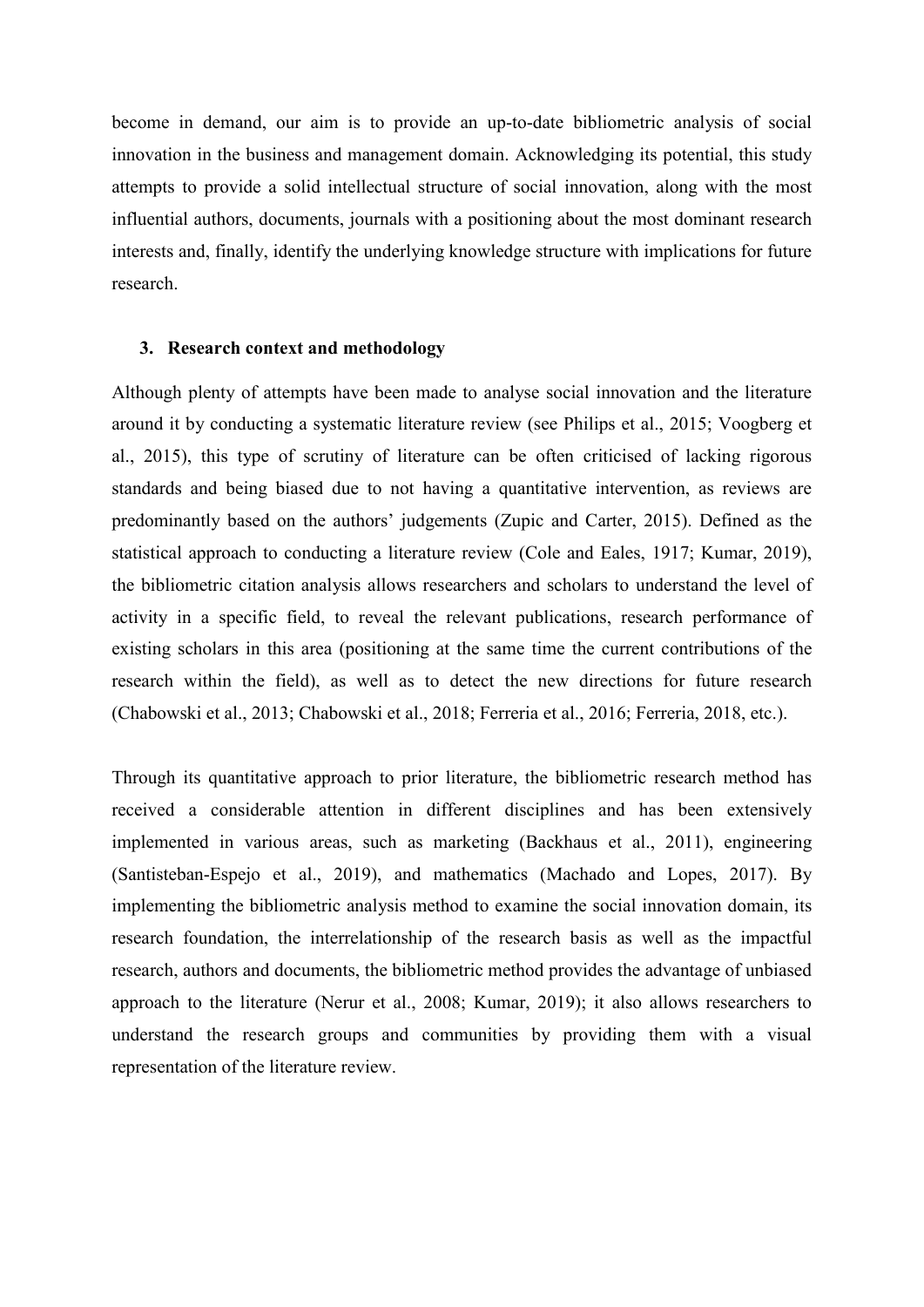## *3.1. Search strategy and research methodology*

As a search strategy, we employed a single keyword 'social innovation' to have a broader and more meaningful coverage in business and management domain. While selecting the keyword to compile the bibliometric data for defining a limit of a scope of the articles (Zupic and Carter, 2015), we tried to be as inclusive as possible, so that all potential and possible derivatives of 'social innovation' would be included in the search results, such as 'social innovation capital', 'social innovation process', 'social innovations', only to mention a few.

#### *3.2. Citation analysis*

After selecting the search keyword, the bibliometric research steps require the selection of the scope of the study aiming to conduct a rigorous analysis to maintain the social innovation and its intellectual structure (Zupic and Carter, 2015). Being a bibliometric method, the current study first implements a co-citation analysis. Co-citation analysis aims to offer the intellectual structure of the specified field (White, 1990), while it also enables researchers to identify the structure of the knowledge base by providing the most cited documents and mapping the interrelationship of the research in specified research domains (McCain, 1990; Shafique, 2013). Co-citation analysis also permits researchers to examine the holistic view of the historical changes in the intellectual structure of the specified research area, since it determines its intellectual structure, paradigm shifts, mapping at the same time the current research front though a long period of time (McCain, 1990; Pasadeos, Phelps, & Kim, 1998).

## *3.3. Co-citation analysis*

The data have been gathered from Clarivate Analytics Web of Science Core Collection (WoS), which is considered one of the most comprehensive databases for scientometrics studies (Thomson Reuters, 2008). Additionally, among other databases, Balstad and Berg (2019) found that Web of Science provides the comprehensive and comparable data in management domain compared to Scopus and Google Scholar. Therefore, after selecting the database, we have followed the prominent scholars' steps of bibliometric studies (Chabowski et al., 2018; Chabowski et al., 2013). The selected keyword has been searched within the title, keywords, title, article-specific identifiers of all available abstracts across all journals in the business and management domain. As a result, we ended up collecting 370 articles from a sample of 125 journals and books with 2941 citations for 49 years. It should be noted that our aim is to examine the knowledge structure of social innovation domain by uncovering the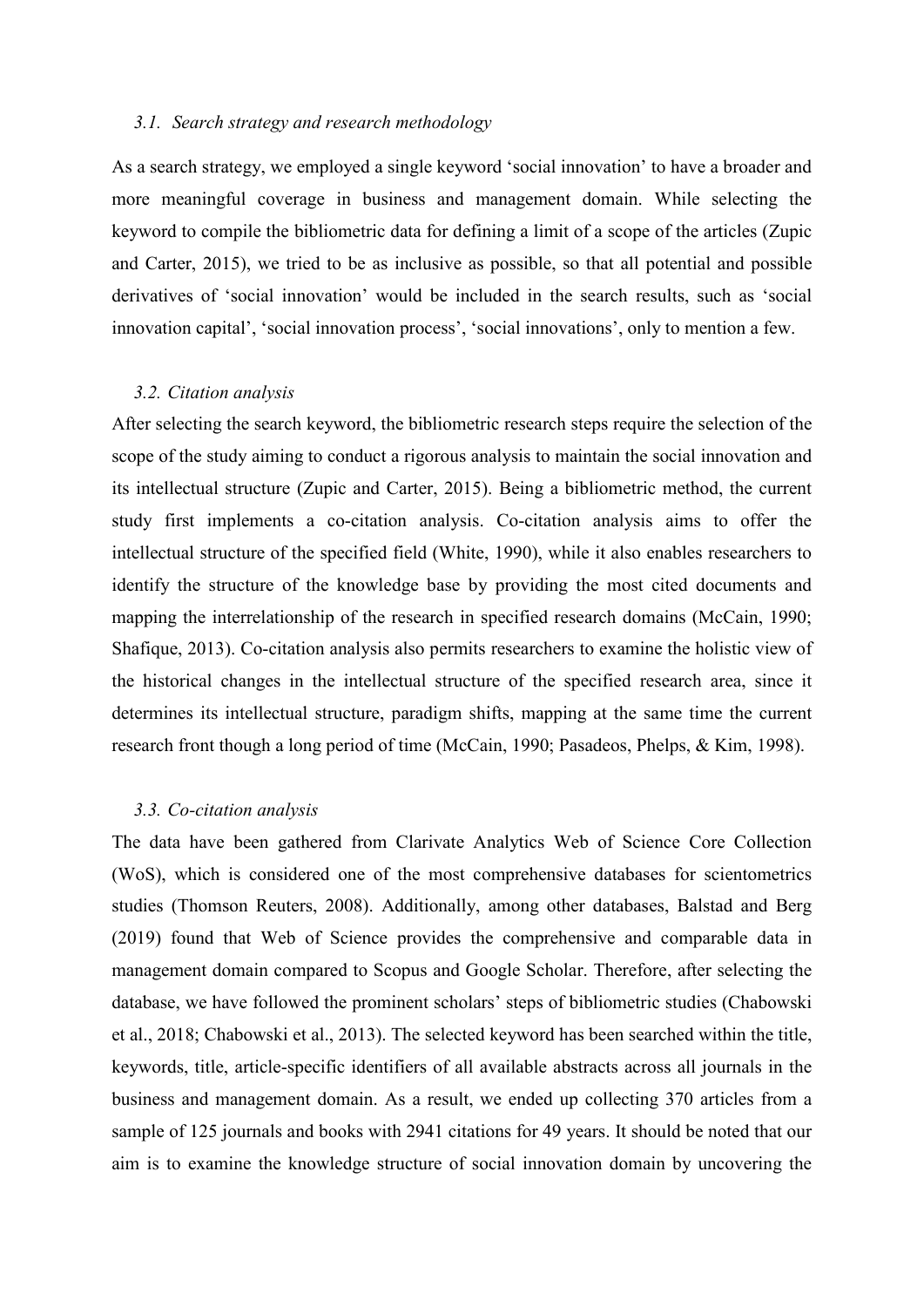influential work in the formation of social innovation research, and our research domain has been particularly researched and involved in published articles. In other words, this research did not examine book reviews, editorials, or any other indirect content of research materials. Thus, this intervention narrowed down the original number of documents retrieved from 375 to 213. To increase the rigour and validity of our research, two independent researchers has performed the exact search criteria, and to decrease the bias, they also carefully reviewed the papers (Zupic and Carter, 2015).

After having gathered the documents from Clarivate Analytics Web of Science Core Collection (WoS) database, and in order to provide the rigorous structure for co-citation analysis, we gathered the data through WoS and coded the data for consistency while transferred to Bibexcel to perform bibliometric analysis. In an attempt to identify the intellectual structure, namely interrelationships within social innovation's basis, we used citation frequency to determine the highly-cited articles (Chabowski et al., 2013; Samiee et al., 2015). This could help us develop a co-citation matrix for further analysis such as MDS, where MDS offers researchers the opportunity to configure the intellectual structure of the research domain in a rigorous way (Chabowski and Mena, 2017; Hair et al., 1998). As emphasised by various scholars (see Chabowski and Mena, 2017; Ramos-Rodriques and Ruiz-Navarro, 2004), using co-citation data determined by the citation frequency allows researchers to obtain more meaningful and relational data that describe the research domain and its evolution.

To identify the number of highly cited papers, we used Ramos-Rodriques and Ruiz-Navarro's (2004) suggestions of having approximately 25 papers to able to obtain a yielding result in MDS analysis. We also followed Hair et al. (1998) and Chabowski et al. (2013) suggestions of using a stress value of 0.1 or below, to yield a good model fit. After eliminating grammatical errors or systematic biases (i.e. a methodological paper irrelevant to the research basis), and following bibliometric practices we resulted having 22 highly cited papers by identifying the co-citation frequencies of documents (McCain, 1990).

#### *3.4. Multi-dimensional scaling*

Multidimensional scaling is one of the most common quantitative analysis methods used to determine the interrelationships of the research domain's knowledge base, as well as to check the robustness of the relational data by examining the probability of model instability (Burt,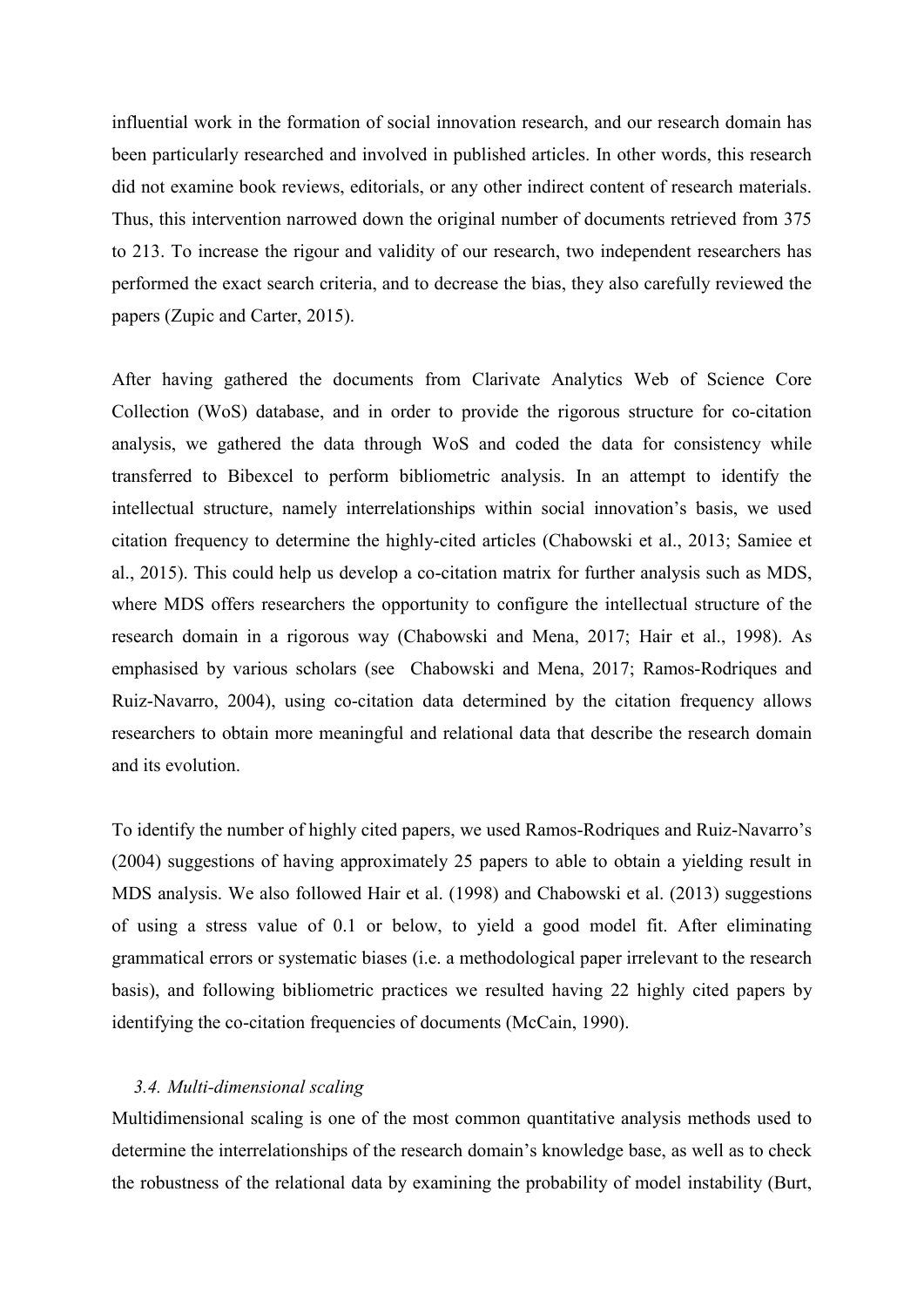1983; Chabowski et al., 2013). in the current study, we have performed multidimensional scaling (MDS) to provide the map of objects for the representation of similarities, proximities and their relationships in a? multidimensional space (Cox and Cox, 2010; Wilkinson, 2002; Yang, 2014; Zupic and Carter, 2015). In this case, MDS allows researchers to visualise the network of the published work by examining the similarities, dissimilarities or distance between the researchers who have written on the specific topic through identifying the key dimensions of the specified research domain (White and McCain, 1998; Nerur et al., 2008; Yang, 2014).

#### *3.5. Hierarchal cluster analysis*

To increase the rigour and robustness of our research, we also employ hierarchal cluster analysis (HCA). HCA is also classified under those quantitative methods that help determine the subgroups and intellectual streams of the research domain based on the similarities of each object. HCA offers a dendrogram for a visual determination of the 'cut off' process (Janssen, 2007), where a researcher needs to decide which objects are divided into which clusters. As one of the most common protocols used to determine the clusters, connectivitybased clustering method, known as *Ward's method* offers researchers the opportunity to get interpretable results (Reader and Watkins, 2006; Yari et al., 2020). Even though MDS present more detailed results to the intellectual structure of the research domain, HCA provides an efficient overview to/of themes concerning the research domain.

Through citation and co-citation analysis, Table 3 indicates the most cited journals on social innovation in business and management domain, which are: The *Journal of Social Entrepreneurship, the Technological Forecasting and Social Change,* and the *Journal of Business Research* and *Journal of Business Ethics*. From 1970 to 2019, 11 articles on social innovation were published in the *Journal of Social Entrepreneurship*, which equals to 4.6% of total publications; 11 articles in *Technological Forecasting and Social Change* (4.6%); 9 in the *Journal of Business Research* (3.8%), and 8 in the *Journal of Business Ethics* (3.4%). Table 4 illustrates the most cited publications in social innovation in business and management domain along with their citation frequencies. The current research covers the documents starting from 1970 to 2019, namely a 49-year period.

**<<<Insert Table 3>>>**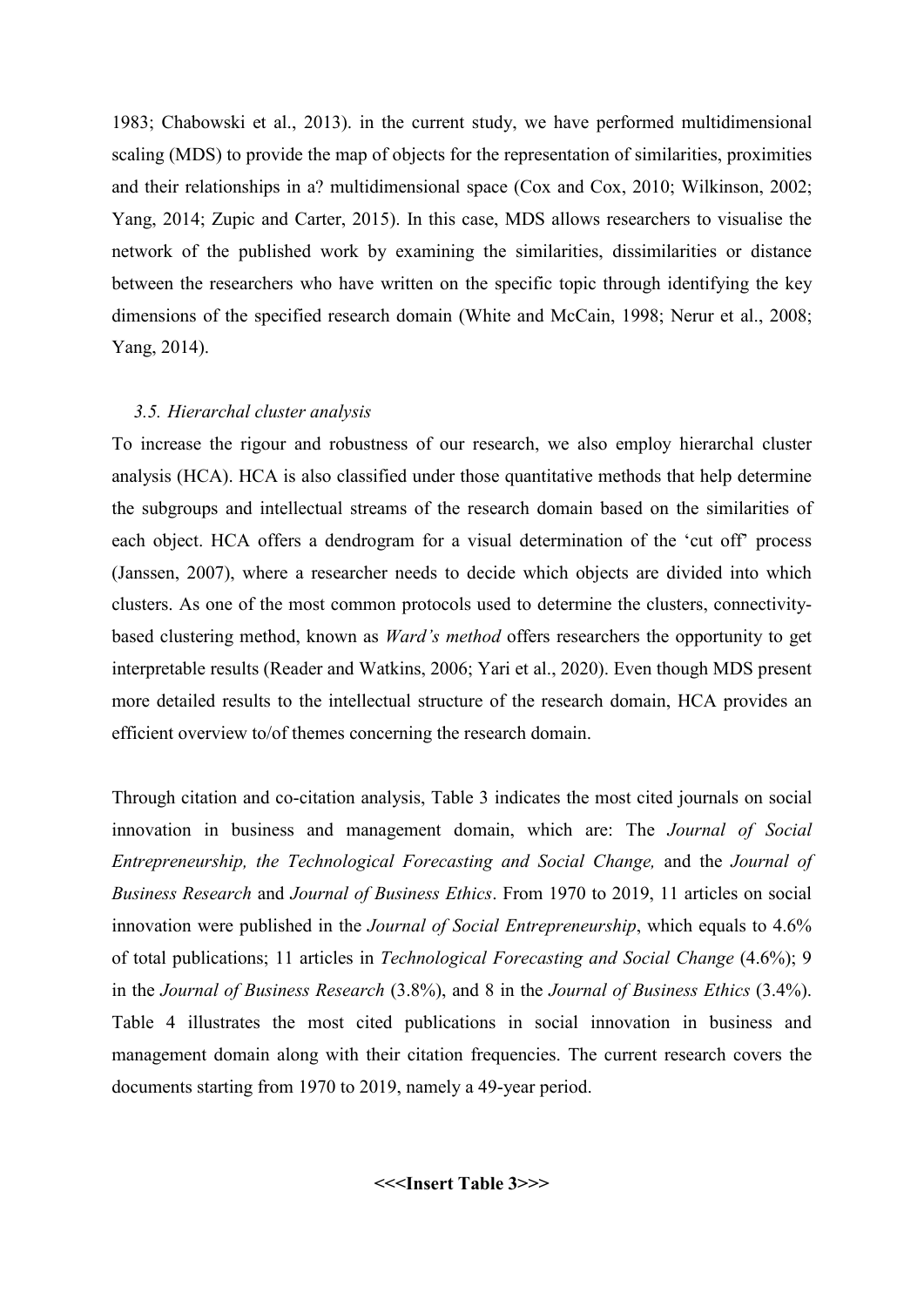#### **<<<Insert Table 4>>>**

Though all these publications, scholars mainly attempted to cultivate a diverse knowledge that builds on social innovation, with this section trying to explore the author citations. Identification of the most highly cited publications on social innovation acts as an important measure to understand the author ranking and lays a foundation for further analyses. Looking at the most highly cited publications on social innovation, the paper by Austin et al. (2006) has received the greatest attention. Their paper mainly discussed the crux of what they proposed for people, context, deal, and opportunity, or namely the so-called PCDO *framework* in social entrepreneurship framework (Austin et al., 2006). The second highly cited paper, written by Mair and Marti (2006), discusses the significance of explaining social entrepreneurship and its impact on society. The third most popular paper by Pol and Ville (2009) attempts to clarify the endurance of the term 'social innovation' and provides four propositions that drive social innovation. In their two papers, Mulgan (2006 and 2007) make an attempt to elaborate the process of innovation. In sum, Table 5 illustrates the detailed overview of the most highly cited papers on social innovation in the last 49 years.

#### **<<<Insert Table 5>>>**

#### *3.6.Network visualisation*

In addition to the quantitative approach to the literature review, by conducting network visualisation through performing VOSviewer software (see www.vosviewer.com), we also elaborated on the visual map of keywords based on the co-occurrence data (van Eck and Waltman, 2010). According to van Eck and Waltman (2010), network visualisation is an efficient and one of the contemporary methods for representing the graphical representation of bibliometric analyses, which allows researchers to comprehend the research domain and to interpret the research domain. We used VOSviewer software's text mining functionality to illustrate the term map based on the co-occurrence data in the most highly cited publication on social innovation (Figure 1).

The co-occurrence map allows researchers to interpret the research themes within the research domain, where the size of the circles denotes the number of citations that each keyword has received. Keywords which are close and in the same colour demonstrate a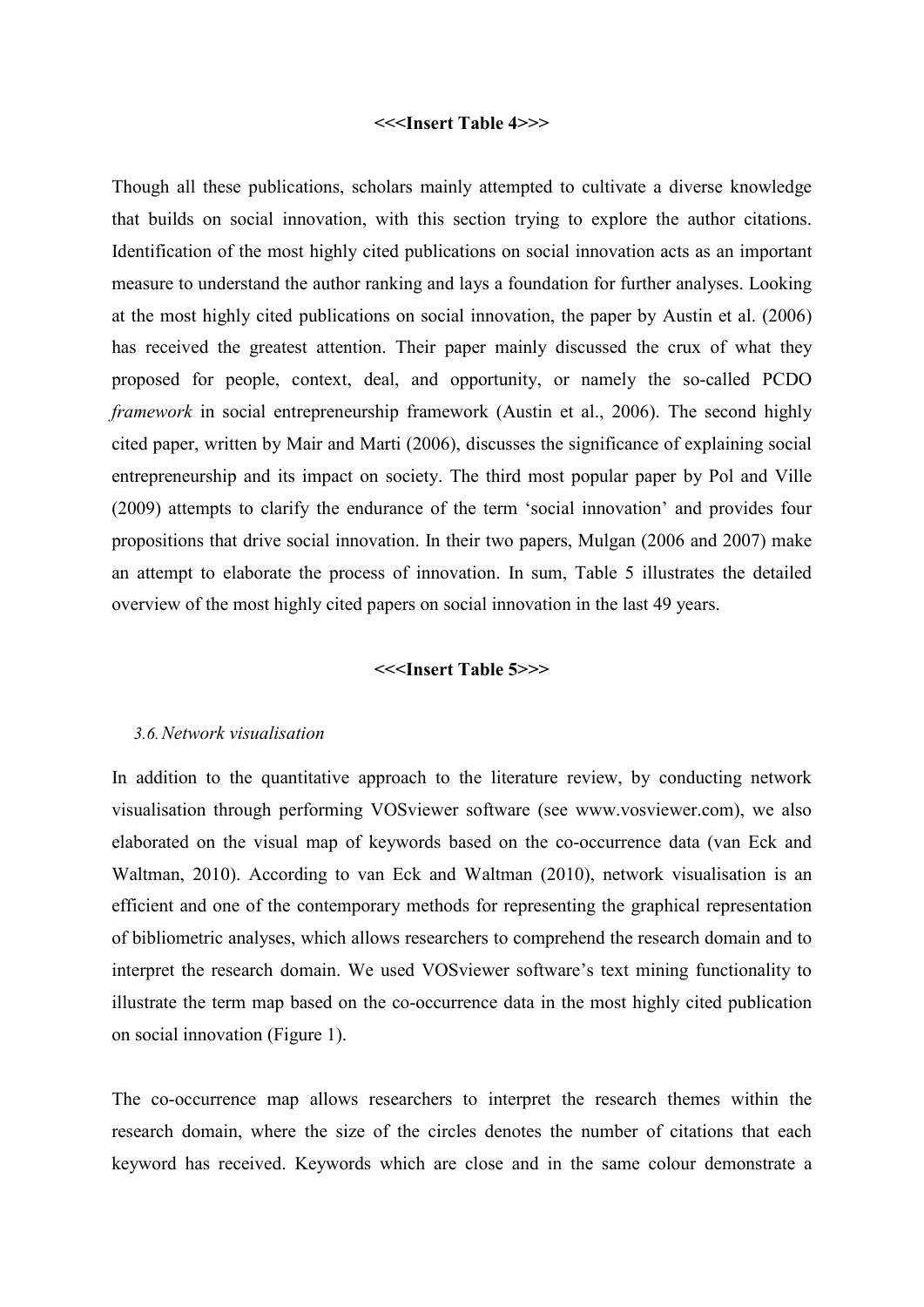stronger relationship, as they tend to be related with each other. According to our map of research themes, we can distinguish three groups: social innovation, social entrepreneurship, and social enterprise.

According to Figure 1, the most highly used keywords in the social innovation domain is *social entrepreneurship*. However, there is not a unanimous definition for the term 'social entrepreneurship.' Scholars (e.g. Austin, Stevenson, and Wei-Skiller, 2003; Boschee, 1998) have referred to social entrepreneurship as doing innovative business to create social values. Social entrepreneurship has been defined as "socially responsible practice of commercial businesses engaged in cross-sector partnerships" (Mair and Marti, 2006, p. 37). In this vein, Zahra et al. (2009) referred to social innovation as "the activities and processes undertaken to discover, define, and exploit opportunities in order to enhance social wealth by creating new ventures or managing existing organizations in an innovative manner" (p. 519). Based on these two definitions, it can be suggested that social entrepreneurship and social innovation are both seeking to find an opportunity which can meet a social need (Phills et al., 2008).

Similarly, the second highly common keyword in the social innovation literature is *entrepreneurship*. The burgeoning interests in social innovation and entrepreneurship (social entrepreneurship, in particular) over the past two decades (e.g. Christensen, Baumann, Ruggles, and Sadtler, 2006; Dees, 1998; Leadbeater, 1997; Nicholls, 2006; Shaw and Carter, 2007) can be the result of the total failure of 'only profit' enterprise mode. Subsequently, the prolonged recession of the economy has led smaller public sectors to engage in some activities which are supported by desire to support social innovation and entrepreneurship and in particular social innovation.

The third highly common keyword that researchers have used is the *social enterprise*. Social enterprise can be defined as the companies or firms that do business for a *particular social purpose* (Haugh and Tracey, 2004). As such, social enterprise aims to overcome a social need by applying innovative methods. These new and innovative ways can be carried out in different areas, such as: quality of product/service, a new and innovative method of creating a product/service, a new form of an organization, or a new market. Subsequently, social enterprise can be defined as businesses which are in the quest of social impact, instead of revenue and profit (Defourny and Nyssens, 2014).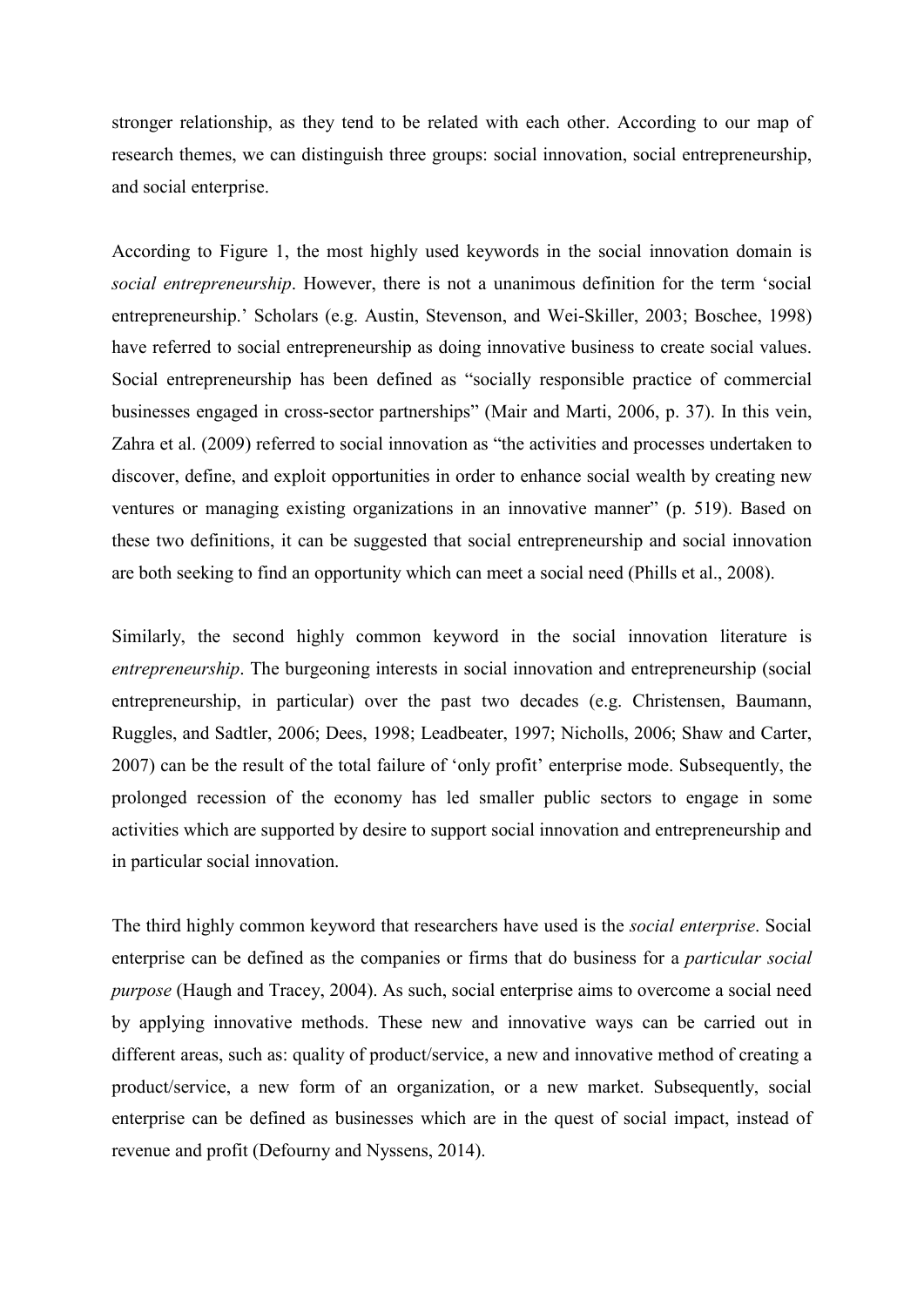#### **<<<Insert Figure 1>>>**

## **4. Results**

#### *4.1.Multi-dimensional scaling*

After gathering the data for the most highly cited documents across four decades and having conducted the co-citation matrix, the multi-dimensional scaling MDS was implemented aiming to identify the subfields in the specified research domain (Cobo et al., 2012). The MDS analysis used the co-citation value as indicators of proximity between the most cited works. This analysis shows the commonality and distinctive topics among the documents. The documents with higher co-citation metrics can be interpreted as having greater shared topics and bearing closer proximity. Similarly, the lower scores demonstrate the distinctiveness within/between? the topics (Ramos-Rodrigues and Ruiz-Navarro, 2003). It should be noted that the MDS analysis has been performed by using *IBM SPSS for Windows v24* to identify whether the data has a good model fit.

In order to determine the good model fit, scholars (Ramos-Rodrigues and Ruiz-Navarro, 2003) suggested one should assess stress value, where 0 is considered to be a perfect fit, while between .10 and .20 it is considered to be a good fit. The stress value found was .05960 which attains the good fit. The MDS analysis has applied .25 as standardised distance, where it yielded to eight different groups. The analysis found groups 1, 2, and 7 interconnected with each other, while each consisted of two publications. Similarly, groups 4, 5, and 6 were found to be interconnected as well; group 4 and group 5 consisted of three publication connections, whereas group 6 had two publication connections. Group 3, in which three publication connections were found, seems to be isolated by not being interconnected with any other group. Subsequent sections offer detailed discussion on the groups.

#### **<<<Insert Figure 2>>>**

With the standardised distance of .25, MDS results depict the location of each highly cited research through the social innovation co-citation data. The items which share more similarities tend to be closer and related to each other in the MDS map. Based on MDS results, we propose seven research groups which will allow researchers to have a comprehensive understanding of the social innovation structure. For grouping purposes,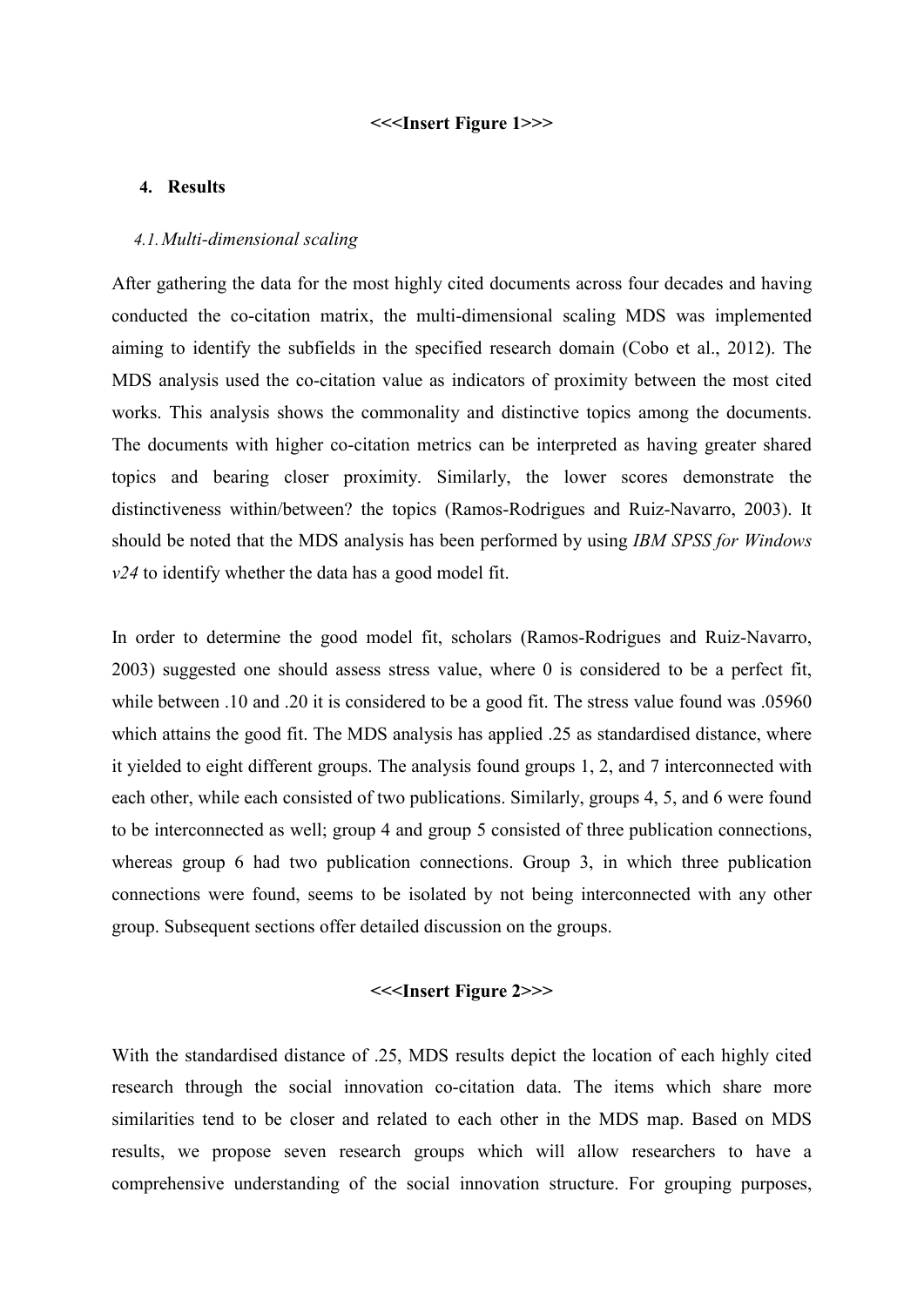following the suggestions made by Chabowski et al. (2010; 2013; 2018) and Wilden et al. (2017 JSR), the names of the groups are as follows: group 1 (V1 & V7): Case based theory building; group 2 (V1 & V17): Entrepreneurship and social value; group 3 (V22, V2, V9): Entrepreneurship and economic value; group 4 (V12, V18, &V19): Discovering and rediscovering; group 5 (V13, V14, &V15): Process and structure; group 6 (V14 & V19): Bifocal innovations; and, lastly; and group 7 (V17 & V21): Social entrepreneurship and societal impact.

*Group 1* is composed of two articles which act pragmatically to social innovation discussion. V1 –Alvord *et al.,* (2004) and V7 – Eisehardt (1989) in their articles assigned importance to case-oriented methods and discussed how cases can impose valuable practical results. Alvord et al. (2004) in their article examined seven cases and prepared a practical orientation on how innovation in social entrepreneurship can infuse sustainable research and development. Along similar lines, Eisehardt (1989) described how case-based analysis can reform practical development with the usage of innovation. Furthermore, the article also emphasised that the case-based approach can be an effective method for theory building exercises. Overall, the articles in group 1 placed more importance towards case-based theory building and how the same acts (case-oriented methods) practical sustainable development for innovation and society.

*Group 2* is composed of two articles; Alvord et al. (2004) and Peredo and McLean (2006). In group 1, Alvord et al. (2004) acts as a catalyst in adding importance to case-based analysis, but in group 2, both Alvord et al. (2004) and Peredo and McLean (2006) discuss the drivers and outcomes of social innovation and entrepreneurship in the preface of measuring through the social value. More importantly, both papers proclaim that community building should be the key of investing in social entrepreneurship. The same idea was put forward by Peredo in his previous papers (Peredo, 2003; Peredo and Chrisman, 2006). Even though the perspective towards the topic can be considered in both Group 1 and 2, it can be said the group 1 approaches to the topic from more methodological perspective, where there is a support of case-oriented method and its way of bringing multi-dimensional discussion which may further result in failing under multiple groups.

*Group 3* consisted of three articles: Austin et al. (2006), Mair and Marti (2006), and Zahra et al. (2009). Austin et al. (2006) as a whole cover various aspect of social entrepreneurship in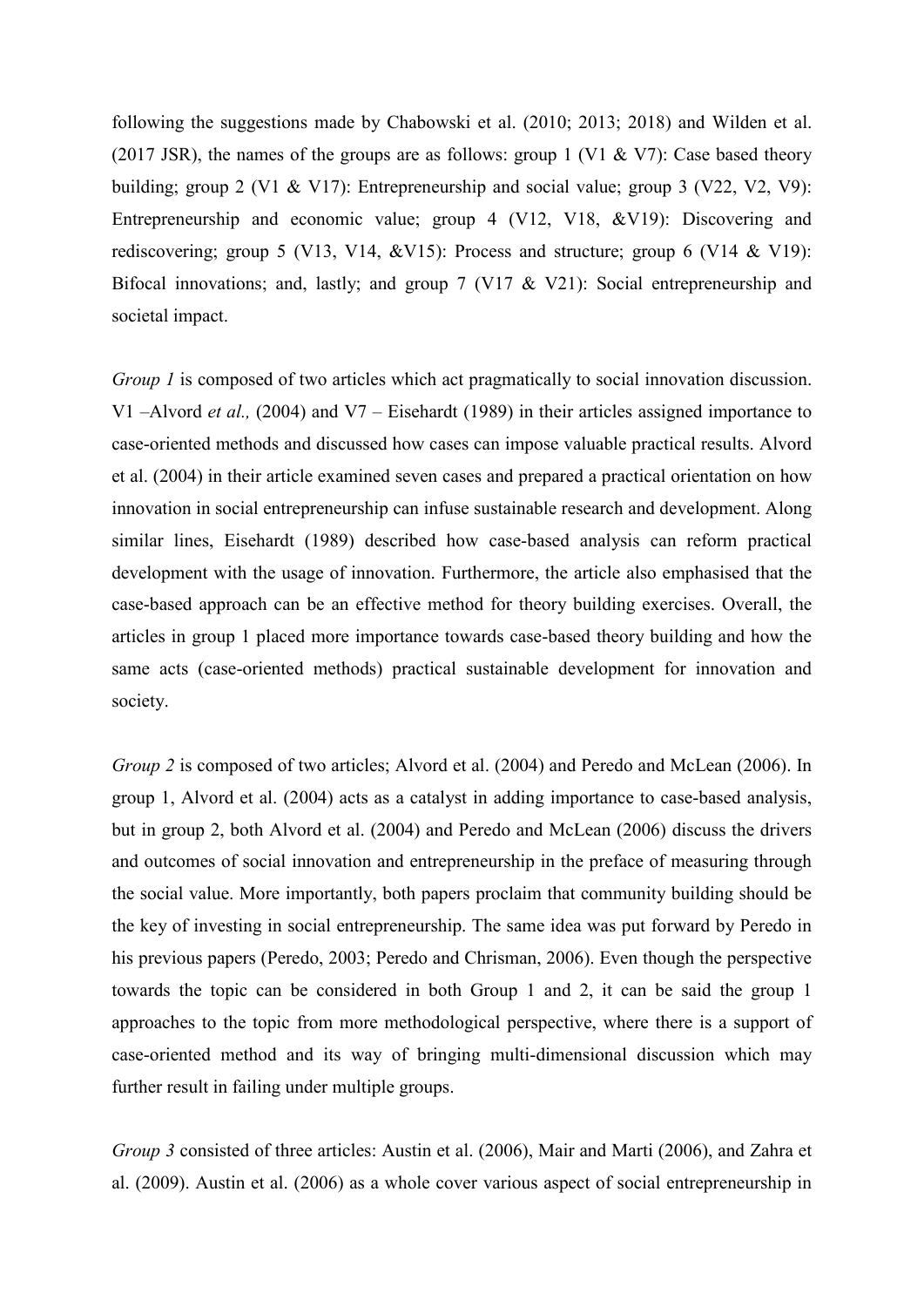their paper, such as regulations, people, capital, opportunity, political, economic value, etc. through a holistic framework. But in the context of other papers from group 3, it can be understood that the commonality between the three papers is the economic value. Both Mair and Marti (2006) as well as Zahra et al., (2009) emphasised that the primary goal of social entrepreneurship is to create a legitimised social and economic value. Zahra et al. (2009), besides proposing the importance of economic goal of social entrepreneurship, also emphasised the ethical necessity of social entrepreneurship.

*Group 4* contains the following three articles: Mulgan (2006), Phills et al. (2008); Pol and Ville (2009). Unlike other groups, this group contains the articles that gave exclusive coverage on social innovation and its nuances. Mulgan (2006) in his article clarified the social innovation process and its underlying nuances. He also supported the growth of social innovation and argued positive impact towards society and growth. Phills et al. (2008) mentioned that social entrepreneurship and social enterprise are two positive components that create and look forward for social change in this world economy, while they also rediscovered the nuances proposed by Mulgan (2006). Pol and Ville (2009) provided four conceptions which further explained and explored the social innovation buzz. The four conceptions revolved around how social innovation can bring change to society, organisation and market as a whole. Overall, group 4 explored the nuances of social innovation and its scope in the world economy.

*Group 5* consisted of three articles; Mulgan et al. (2007), Mumford (2002), and Murray et al. (2010). Mulgan et al. (2007) presented the nuances, processes, and challenges of social innovation in an exhaustive manner. The primary focus of the paper revolves around contemporary process and stages for innovation and explaining how social innovation plays a crucial role. Similar to Mulgan et al. (2007), Mumford (2002) explained various nuances of social innovation with a major emphasis on organisational innovation. The element of commonality of Mumford (2002) with group 5 gives a clear picture of social innovation in organisational context. Murray et al. (2010) in their book on social innovation clearly spoke about the process of innovation. They thoroughly explained the six stages of the process, namely prompts, proposals, prototypes, sustaining, scaling, and systematic change. Overall, the articles and book in group 5 demonstrated the process and structure of social innovation and their application to organisational innovation.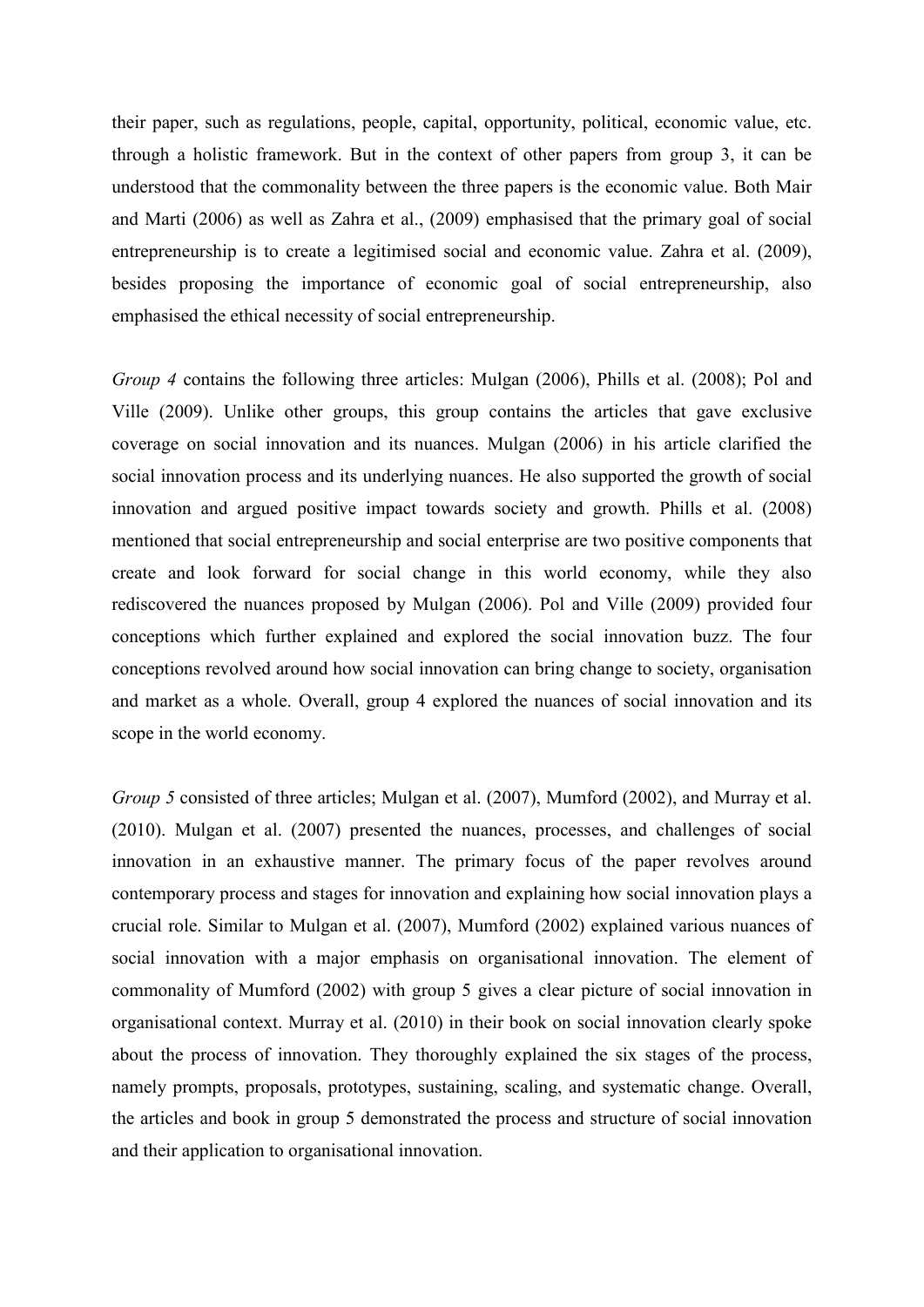*Group 6* consisted of two articles: Mumford (2002), as well as Pol and Ville (2009). Despite that both articles spoke exhaustively about various processes and the endurance of social innovation, one of the commonalities that they exhibit is that they connect the social and business innovation. Pol and Ville (2009) in their article called the intersection point between social and business innovation a 'Bifocal innovation' (p. 21). The article instated the role of organisation in creating an enduring social innovation paradigm. In a similar sense, Mumford (2002) explained the role of organisation performance and leadership in creating social innovation.

The last group, i.e. group 7, consisted of two papers; Peredo and McLean (2006), and Weerawardena and Mort (2006). Both papers discussed primarily the impact of social entrepreneurship on societal development. Weeerawardena and Mort (2006) proposed 7 dimensions that can improve social entrepreneurship dynamic in the face of society, organisation and legislation. Meanwhile, Peredo and McLean (2006) focused on five major suggestions; that is, 1. Creating social value; 2. Recognising the opportunities to create social value; 3. Employing innovation; 4. Tolerating risk; and 5. Utilizing available resources. Thus, group 7 majorly encompasses the entrepreneurship and society integration. All seven groups connected social innovation and social entrepreneurship in diverse ways.

## *4.2. Hierarchical cluster analysis*

Hierarchical cluster analysis (HCA) mainly focuses on the similarity between relevant research studies, and it is considered one of the most common methods for the bibliometric analysis (Hair et al., 1998). In order to apply hierarchical cluster analysis for producing clusters, we have implemented Ward's method (Reader and Watkins 2006). Figure 3 presents the hierarchical cluster analysis using Ward's method.

## **<<<Insert Figure 3>>>**

The HCA clustering produced five clusters, named as follows: cluster 1 (V5, V20, &V11): social change; cluster 2 (V8, V15, &V10): socio-scientific innovation; cluster 3 (V13, V14, &V4): process and practices; cluster 4 (V3, V16, & V6): key to social entrepreneurship; cluster 5 (V1 & V7): case based theory building. The Ward's method identified five research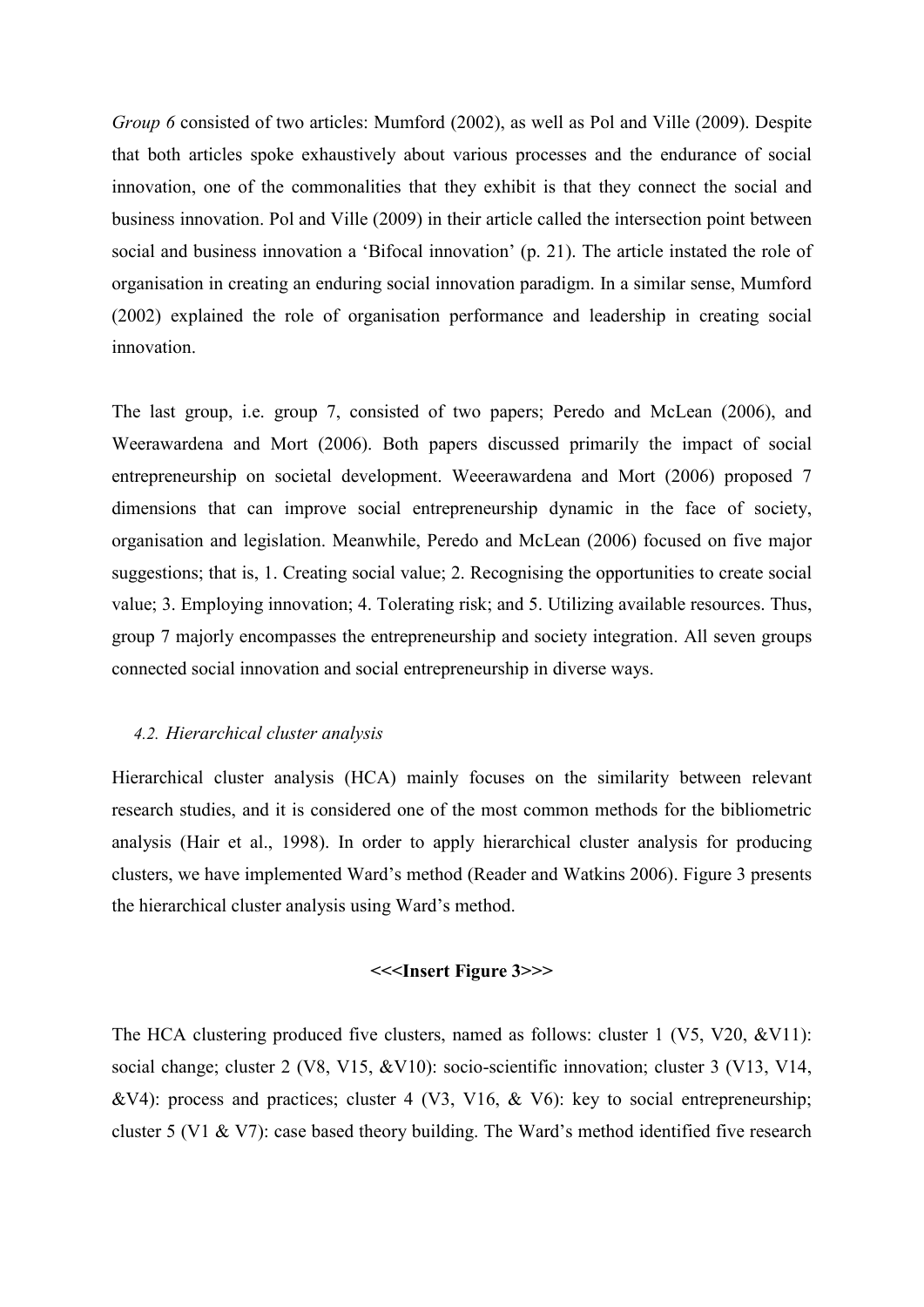clusters; clusters 1 to 4 consist of five publications each, whereas cluster 5 contains two publications.

*Cluster 1* consists of Christensen et al. (2006), Moulaert et al. (2013) and Porter and Kramer (2010), with all three publications failing to establish any connection in MDS. Christensen et al. (2006) discusses how disruptive innovation can be applied to different sectors like healthcare, education, and economic development in order to bring positive social change. In their book, Moulaert et al. (2013) bring the non-trivial relationships between 'knowing – orizing', 'hoping – doing', and 'experiencing - institutionalising' which can build social change. Similarly, Porter and Kramer (2010) emphasised the importance of creating shared value for identifying and expanding the connections between societal and economic progress. Through their paper, they argued that society and business-based innovation can bring social change to the benefit of the country. Overall, cluster 1 explained the role of social innovation in triggering social change.

*Cluster 2* identified three articles, Howaldt and Schwarz (2010), Moulaert et al. (2005), and Murray et al. (2010). Howaldt and Schwarz (2010) and Moulaert et al. (2005), which are ungrouped in MDS, were found to be members of cluster 2 with Murray et al. (2010) also included in the cluster. Howaldt and Schwarz (2010) in their research explain that a proper application social science paradigm will play a great role in analysing and shaping social innovation for the society and organisations. Moulaert et al. (2005) claimed that social science theory brings a valid meaning to social innovation; subsequently, the relationship leads to socioeconomic developments. Along similar lines, Murray et al. (2010) in their research supported the integration of social science research in social innovation frameworks, and they suggested various ways for improving social innovation ground by supporting the public sector, the grant economy, the market economy, and the household economy. Overall cluster 2 mainly concentrated on the role of social sciences in social innovations. This understanding was not observed in MDS.

The publications by Mulgan et al. (2007) and Mumford (2002), which were part of Group 5 in MDA, were? joined again in cluster *3* including Cajaiba and Santana (2014), which failed to establish any connections in MDS. As mentioned in group 5 of MDS, Mulgan et al. (2007) and Mumford (2002) extensively discussed the process and nuances of social innovation, in addition to that by Cajaiba and Santana (2014) who proposed a multidimensional process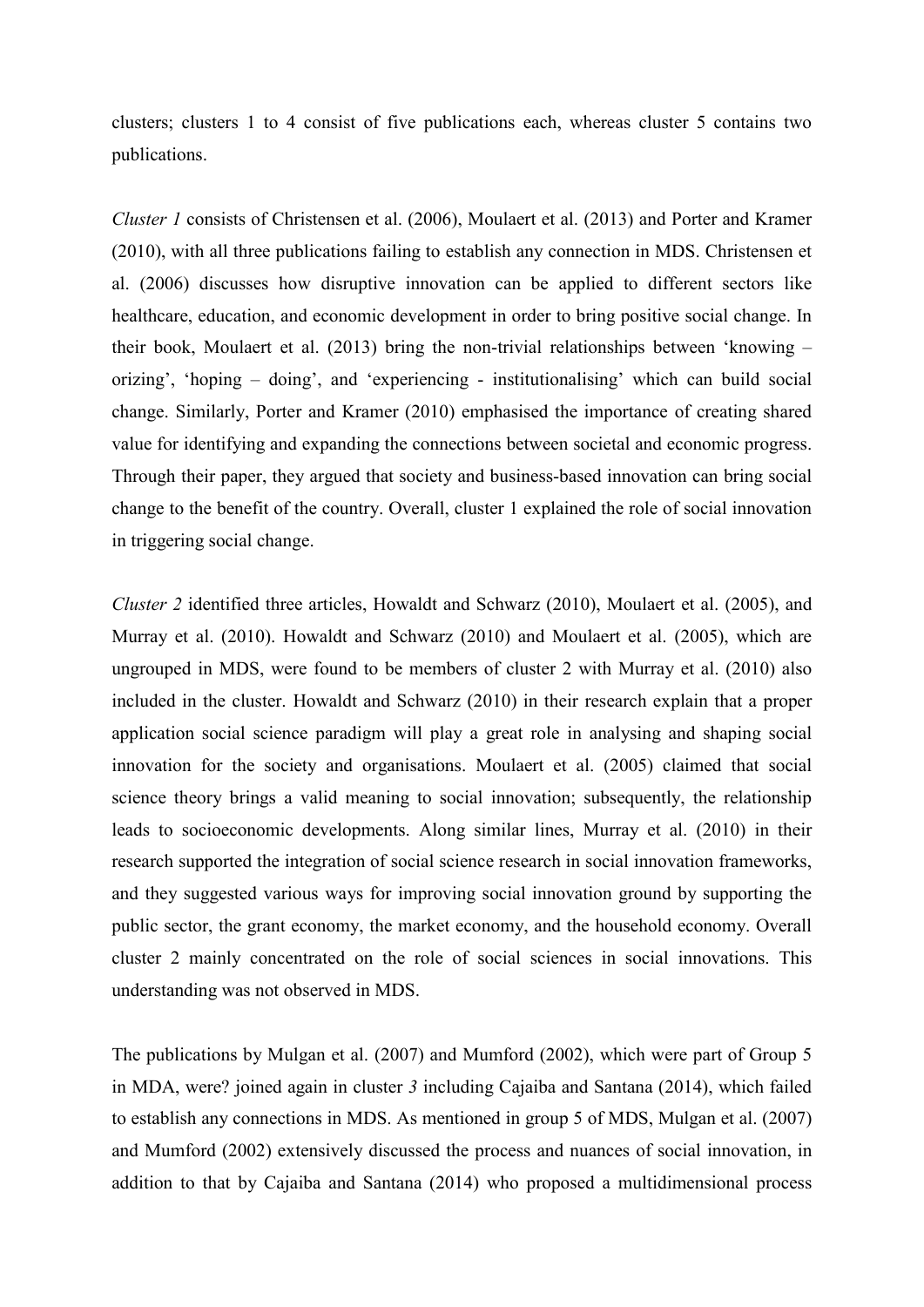map for social innovation; their process map included agency, institutions and social systems as its major components. Thus, cluster 3 majorly revolves around the process and structure of social innovation framework.

Similar to cluster 1, *cluster 4* (Battilana and Dorado, 2010, Dacin et al., 2010, and Nicholls 2010) was formed with the publications that failed to establish any connections in MDS. Battilana and Dorado (2010) in their research compared two pioneering commercial microfinancial organisations, and suggested that common sustainable goals among hybrid organisations strike balance of success for entrepreneurship. Dacin et al. (2010) in their paper shared a wider perspective that theories in conventional, cultural and institutional entrepreneurship are extremely necessary in order to build social entrepreneurship. Nicholls (2010) also explains that discourses and emerging narrative logics are key to social entrepreneurship development. Therefore, cluster 4 introduces a new understanding of connections which was not available in any groups of MDS.

Finally, *cluster 5* which consists of Alvord et al. (2004) and Eisehardt (1989) is found to be a mirror of group 1 in MDS. So does cluster 5, which is named accordingly as group 1 in MDS. Except for cluster 5, the remaining clusters were unique from MDS results, which authenticates the function of HCA besides MDS.

#### *4.3. Multi-method Comparison*

Given the combined strength of MDS and HCA, the ladled out the groups and articles offer a diverse view. The groups ladled through MDS mostly revolve around the aspects of social entrepreneurship, and diverse topics on social innovation are least discussed. In other words, the articles in groups of MDS exhibit similarity which is not much related to social innovation. For example, articles in group 1 MDS commonly dealt with using case for theory building. This implies that methodology-based commonality is prevalent in that group. More specifically, the light of MDS does not provide any detailed topic or derivation to conclude any framework. Yet, on the other hand, HCA provided detailed insights through five clusters. Predominantly, these clusters attempt to explain every direction in which social innovation can grow. There is a resemblance among group 1 and cluster 5. Apart from that, the clusters revealed various dimensions like social change, socio-scientific innovation, and social innovation process.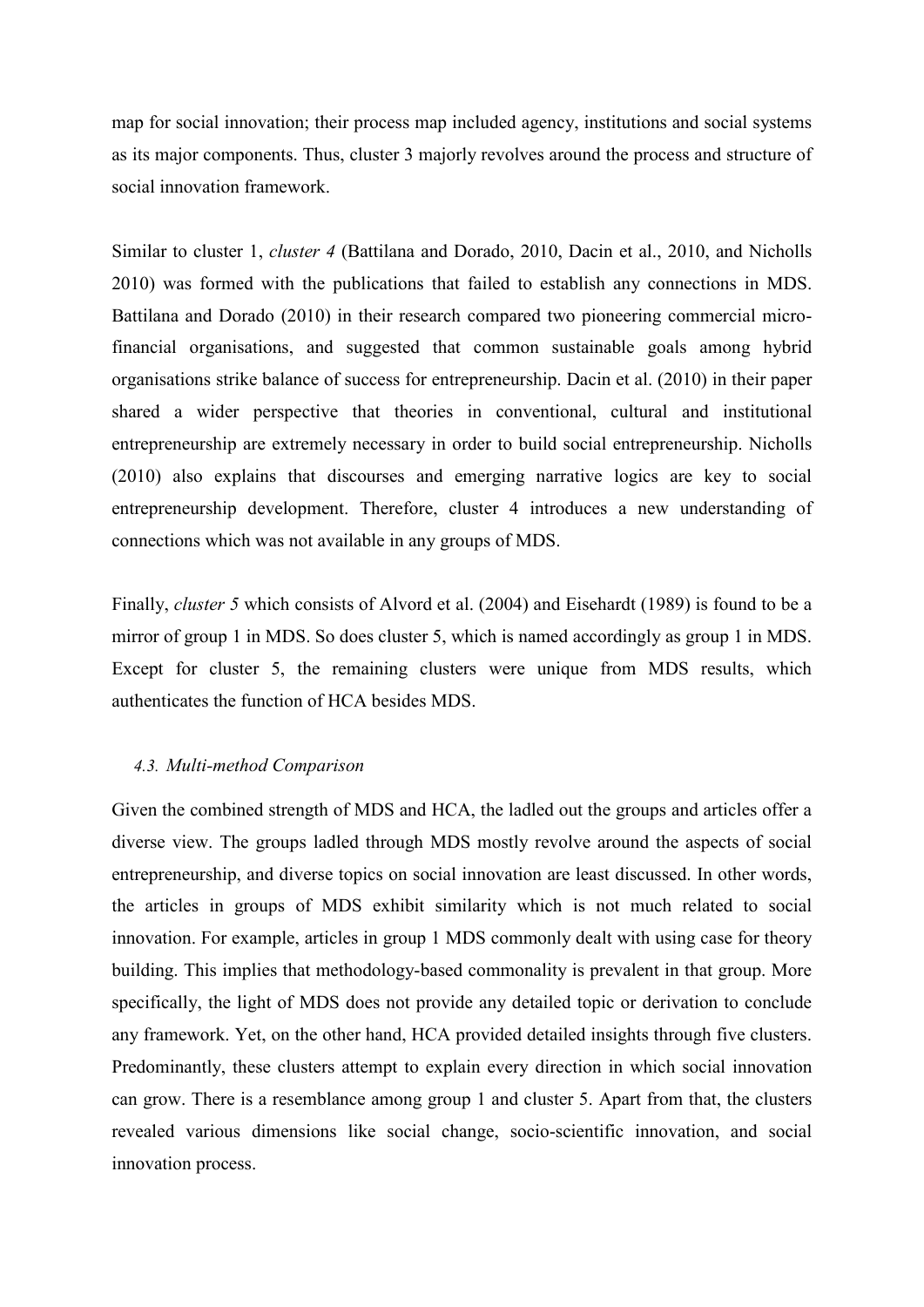#### **5. Discussion and implications**

By examining 22 highly-cited articles in the social innovation domain, our aim was to establish a fundamental intellectual structure towards the domain, while different bibliometric methods (e.g. MDS and HCA) allowed us to have a more robust standpoint. One of the objectives of this research was to offer a future avenue to other researchers and advance the research domain. Therefore, in this section, aiming to help advance the domain and map the future insights of social innovation, we review the highly cited articles between 2017-2019, where the first 20 most-highly cited articles between 2017-2019 (see Table 6) were chosen (Chabowski, 2013; 2018). After reviewing the recent, highly cited articles, we adopted Chabowski's (2010; 2013; 2018), Chabowski and Mena (2017) procedures to integrate the highly cited papers into a future model. This process allowed us to recognise the trends and possible extensions in the social innovation domain, as well as to identify the direction of the major interests in the recent years. While proposing the future model, in this section we also discuss the recent highly cited papers. Based on the framework and these papers, we also addressed potential future questions to help the further development of the research domain.

## **<<<Insert Table 6>>>**

The proposed framework we developed—which is introduced in Figure 4—is based on the critical aspects and approaches that appeared in the recently highly cited articles. Through the concepts and constructs that are highlighted in these articles, one can conclude that social innovation is a highly dynamic process, within which value creation occurs through the exploitation of opportunities (Mair and Marti, 2006; Perrini et al., 2010), asserting that it can be achieved through the combination of seeking and diagnosing the opportunities (through technology transfer, business formation and problem solving) and implementing the innovation practices (right resources, products, services, knowledge, technology, market) for delivering superior value (Casson, 1982; Edwards-Schachter and Wallace, 2017; Kirzner, 1973; Schumpeter, 1934; Shane and Venkataraman, 2000; Shane, 2000; Wilson and Millman, 2003).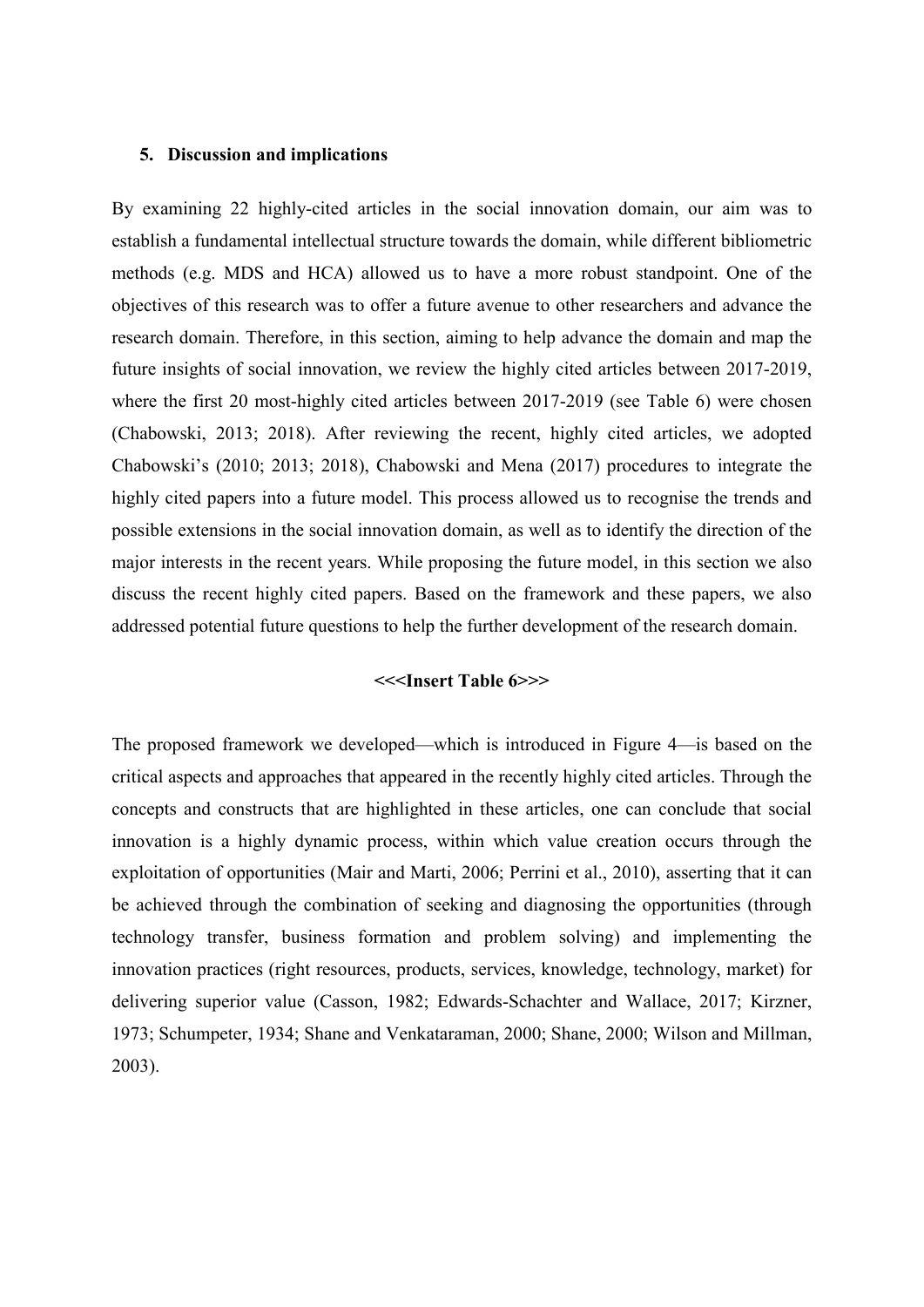## **Opportunity**

One of the potential productive areas of research in the social innovation domain could be *opportunity*. Opportunity has been defined as a chance to accommodate a (social) need through a creative combination of resources for delivering superior value (Casson, 1982; Kirzner, 1973; Schumpeter, 1934; Shane and Venkataraman, 2000; Shane, 2000; Wilson and Millman, 2003)*.* According to its very basic premise, opportunity can be named/described as a social need or under-employed capabilities (Kirzner, 1997), where underemployed resources can and may deliver or create new values. In other words, opportunity can arise from an underemployed, or new, technology (Schroeder et al., 1996). According to Ardichvili et al. (2003), there are four types of opportunities: i.e. dreams, problem solving, technology transfer, and business formation. To elaborate on these, the concept of dreams refers to the situation where the problems and the solutions are both unknown. This type of opportunity may refer to/match the type of the creativity that is mainly associated with scientists, artists or, in general, dreamers who are interested in shaping and moving the prior knowledge into a new direction, or pushing the technology beyond its limits. As the problems are known in the social context, the dreamer was omitted from the proposed future model, seen in Figure 4.

The problem solving refers to the problems and social needs that are known, but whose solutions remain unknown. Technology transfer exhibits the problems that are unknown, but here the solutions are available. In other words, the resources are known, yet still there is no application for them. For instance, in the past it was not known that customers are willing to pay a premium price for household products that utilise non-toxic chemical consumption (York and Venkataraman, 2010). Lastly, business formation refers to the opportunities encountered when both solutions and problems are known. This section requires matching the known and available resources to create and make a business which can create value.

## **<<<Insert Figure 4>>>**

## **Innovation practice**

#### *Resources*

According to Shpak et al. (2017), innovation in the social sphere can be achieved through leveraging resources, sharing data and creating sustainable models for change. Three distinctive kinds of resources has been defined by scholars: the human, financial and physical resources (Austin et al., 2006a, Austin et al., 2006b, [Mulgan et al., 2007,](https://www.sciencedirect.com/science/article/pii/S0963868715300263#b0210) [Pot and Vaas, 2008,](https://www.sciencedirect.com/science/article/pii/S0963868715300263#b0265)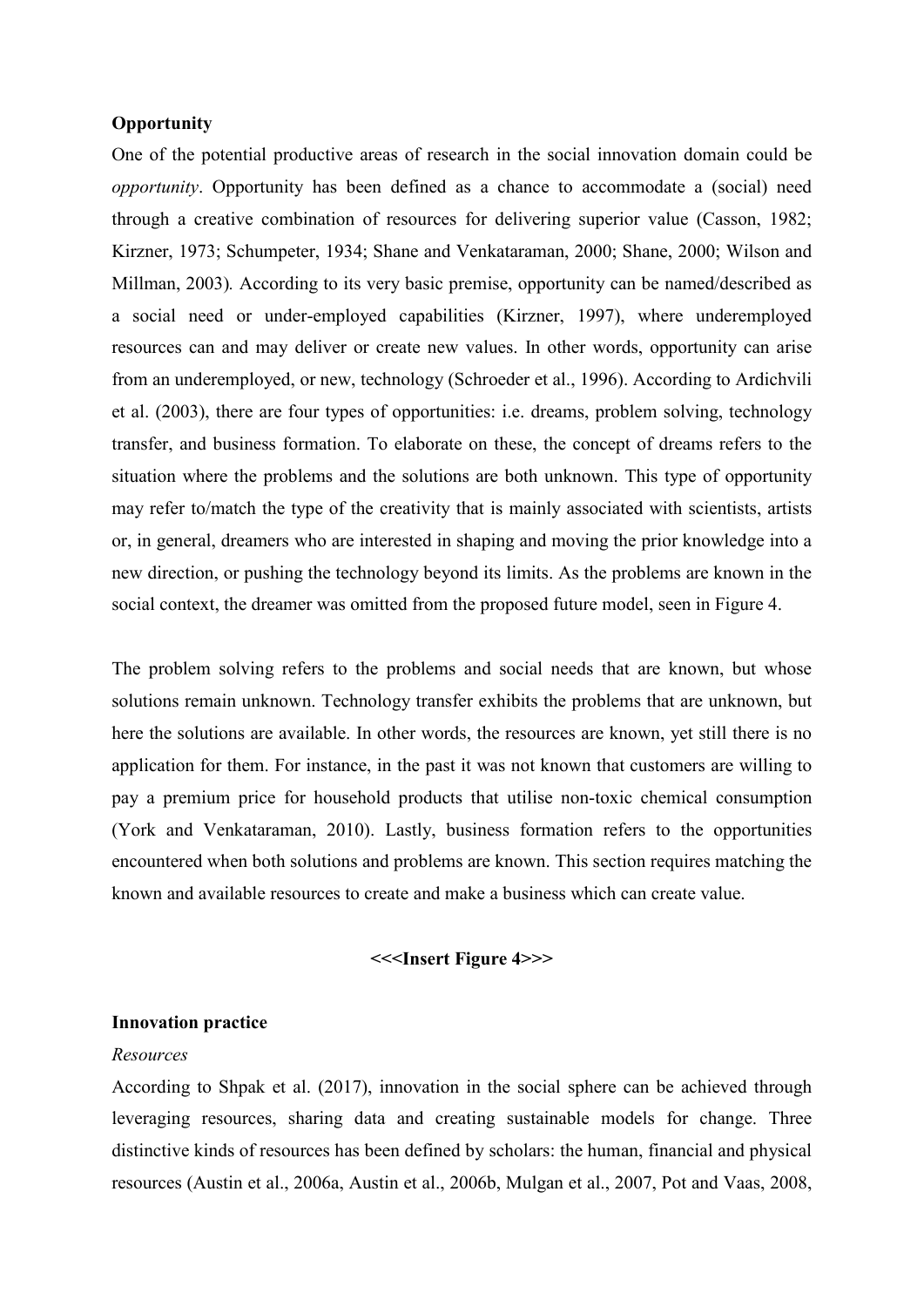Short et al., 2009, [Wheatley and Frieze, 2006\)](https://www.sciencedirect.com/science/article/pii/S0963868715300263#b0335). The process of creation and realisation of social innovation practices can only occur with the available resources, and it is also connected with the investment and validation of the resources themselves (Austin et al., 2006a, Austin et al., 2006b; Pot and Vaas, 2008, Shpak et al, 2017). In addition, other type of resources like network resources [\(Murray et al., 2010\)](https://www.sciencedirect.com/science/article/pii/S0963868715300263#b0220) and governmental support [\(Mulgan,](https://www.sciencedirect.com/science/article/pii/S0963868715300263#b0205)  [2006\)](https://www.sciencedirect.com/science/article/pii/S0963868715300263#b0205) can assist in enhancing the quality of social innovation. The significance of resources in terms of social innovation practices is highlighted in the highly cited articles, but it is not covered in a comprehensive manner; thus future studies could investigate resources as one of the most important foundation points of the innovation practices (Short et al., 2009) and therefore resource was applied to the proposed future model.

#### *Product/Service*

Service/product innovation refers to the act of combining resources in a new and genuine way. In other words, as Lusch and [Nambisan \(2015\)](https://www.sciencedirect.com/science/article/pii/S0148296317301091#bb0230) account for it, service innovation is "the rebounding of diverse resources that create novel resources that are beneficial … to some actors in a given context" (p. 161)*.* Similarly, Vargo et al. (2015) defined service innovation as "the collaborative recombination of practices that provide novel solutions for new or existing problems" (p.64). These two definitions are aligned with Schumpeter's (1934) definition of service/product as "*conducting new combination*" (p. 66). Product/service innovation benefits from combining new and old resources with the current knowledge and technology. Service innovation commences with changes in the resources and culminates in new combinations. Subsequently, it can be concluded that social innovation is the outcome, or the result, of combining current and new resources.

#### *Knowledge*

The resource-based paradigm states that knowledge plays a vital role in generating a competitive advantage for firms. Knowledge is considered to be an asset (Liu and Atuahene-Gima, 2018), which can lead to a superior competitive advantage (Barney, 1991). Knowledge has been referred to as one of the most critical resources that can distinguish a firm from its competitors [\(Kogut and Zander, 1996,](https://www.sciencedirect.com/science/article/pii/S0883902605000509#bib33) [Spender, 1996\)](https://www.sciencedirect.com/science/article/pii/S0883902605000509#bib54). Consequently, knowledge as a unique resource plays a vivid role in every social innovation [\(Knott, 2003\)](https://www.sciencedirect.com/science/article/pii/S0883902605000509#bib31).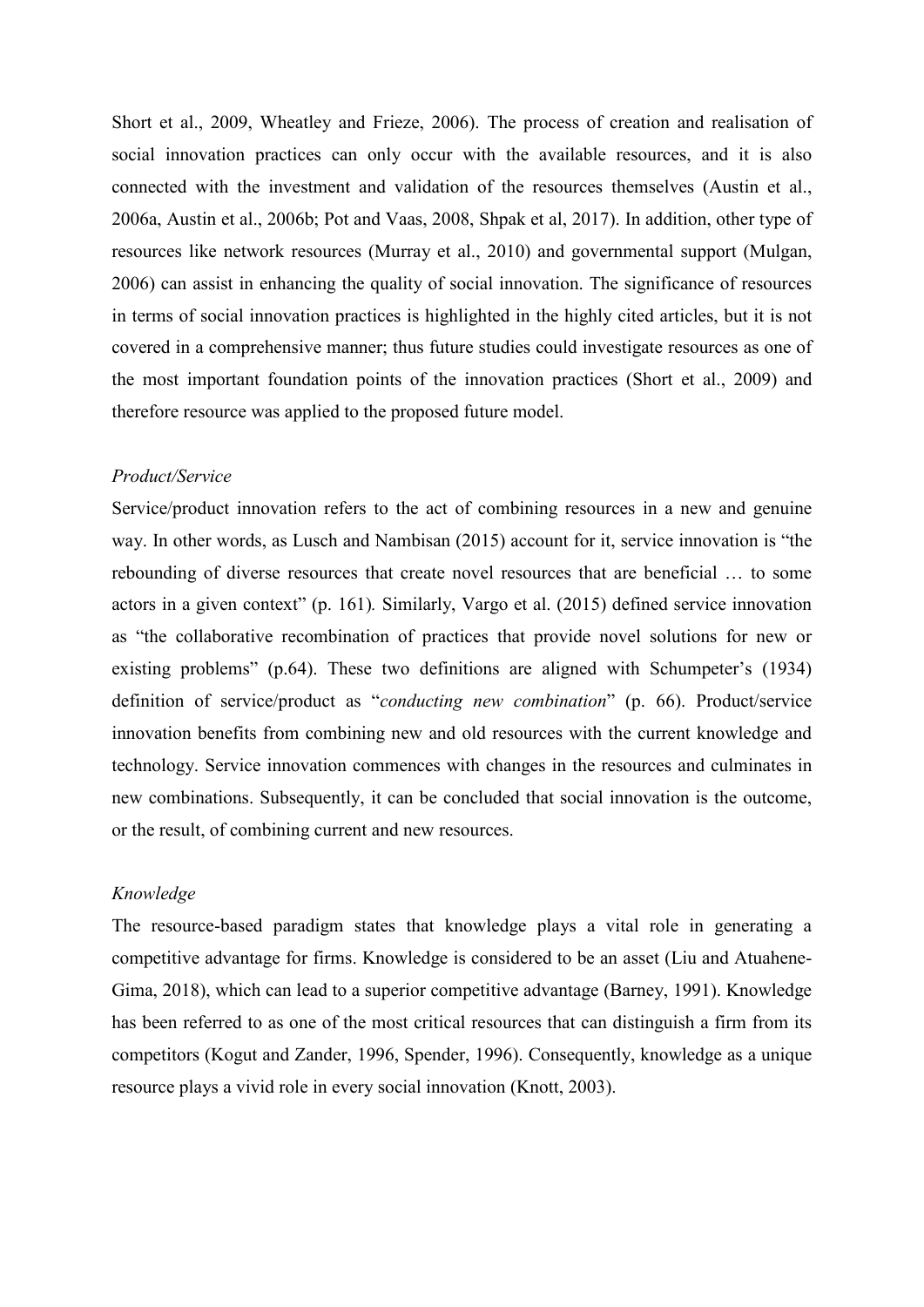## *Technology*

The models of technology have often shed light on the importance of technology for producing and designing new commercially valuable services or products. In this respect, Snow (2007) referred to innovation as "a new product, service, or idea, a new process technology, a new business model" (p. 101). Furthermore, recently the importance of technology is rapidly growing. In many developing and developed countries there is a wide range of new and distinctive technologies that promise growth for the emerging social problems. These shifts in technology mainly focus on technologies such as nanotechnology, environmental science, and life science.

#### *Market*

One of the most important elements of social innovation is its interest in and focus on individuals with lower income. Results of Christensen et al. (2001), [Prahalad and Hammond](https://www.sciencedirect.com/science/article/pii/S0883902609000810#bib90)  [\(2002\)](https://www.sciencedirect.com/science/article/pii/S0883902609000810#bib90), Prahalad and Hart (1999), as well as [Prahalad and Hart \(2002\)](https://www.sciencedirect.com/science/article/pii/S0883902609000810#bib91) suggest that firms not only can make a profit while aiding others, but they can also address effectively some social issues.

#### **Opportunity Exploiter**

Through the evolution of the social innovation domain, one of the fundamental concepts is exploiting opportunities. Yet, few attempts have been made to investigate exploiting opportunities thoroughly (Dwivedi and Weerawardena, 2018; Wittell et al., 2017). Social innovators and social entrepreneurs tend to start their innovation process by identifying the opportunities that addresses a specific societal problem (Austin, 2006; Cajaiba-Santana, 2014; Franz et al., 2012). Social entrepreneurs constantly seek to find opportunities that create value to potential and existing customers/clients (Weerawardena and Mort, 2006), while social entrepreneurs can also create opportunities (Alvarez and Barney, 2007) and launch business and firms which may result in overcoming economic imperative, and creating social wealth (Elkington and Hartigan, 2008; Perrini, 2006; Dwivedi and Weerawardena, 2018). According to Thompsone et al. (2000), a social entrepreneur is an individual who perceives that there is an *opportunity* to accommodate people's needs that a government or the state cannot, or will not meet. According to his four-step process of social entrepreneurship, the first step is perceiving an existed opportunity. Social entrepreneurs contribute significantly to the communication (Welter, 2011), as they can influence the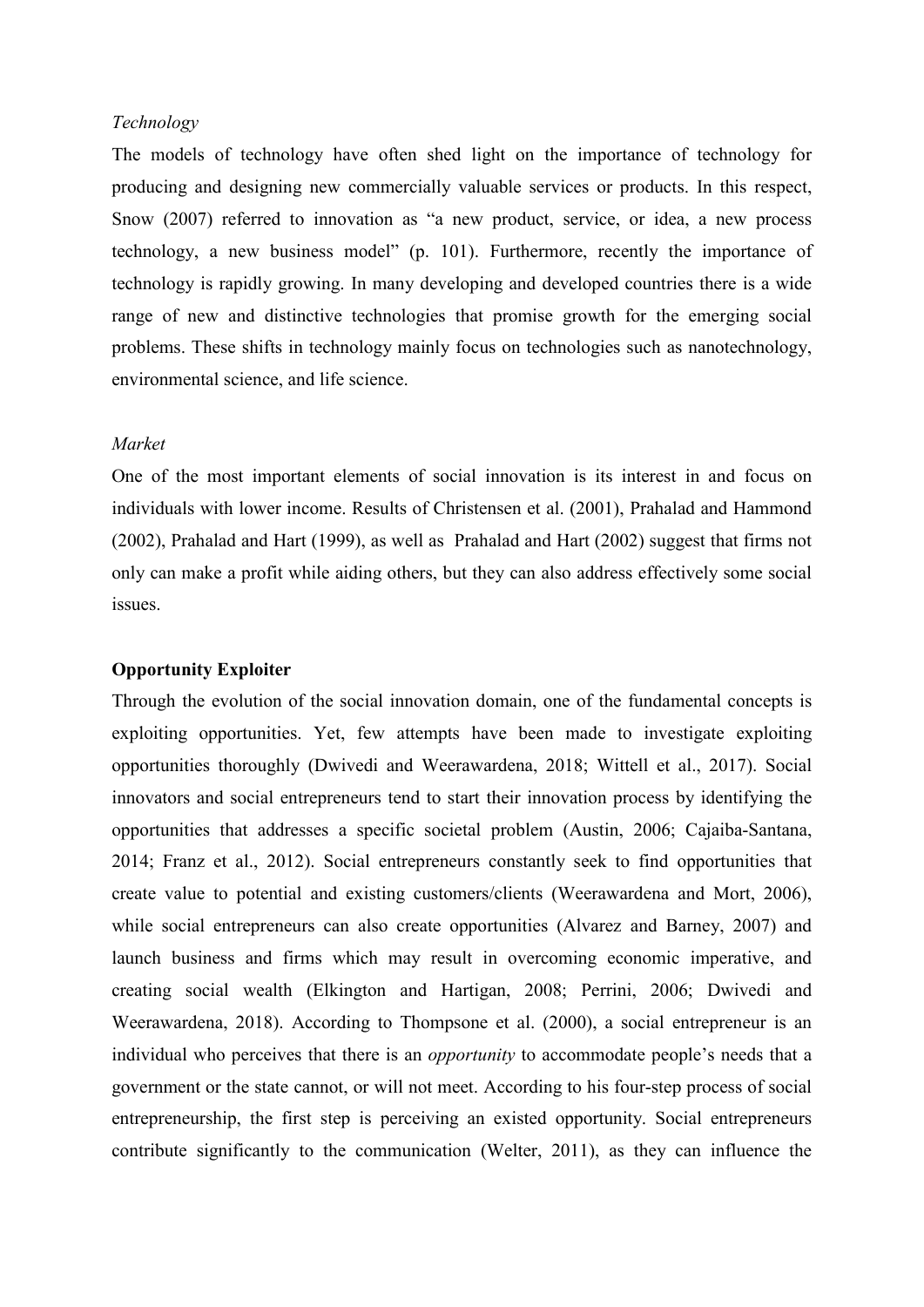activities that are necessary to be undertaken for creating, discovering, defining and exploiting opportunities to advance social wealth through innovative manner and disciplines.

Zahra et al. (2009) identified three types of social entrepreneurs: the *social engineer, the social bricoleur, and the social constructionist.* The social engineer refers to an individual who recognises a systematic problem/issue within a social structure, and attempts to overcome the problem by developing a revolutionary modification. Since bricolage refers to diagnosing, and solving the problem, as well as to exploiting opportunities with existing resources (Witell et al., 2017), a social bricoleur mainly focuses on 'whatever is at hand' approach (Witell et al., 2017, p.?) and tries to address problems and discover limited and small-scale local needs. Finally, the social constructionist tries to exploit opportunities by filling the gap to the underserved clients to extend the social system.

To overcome a specific social need, social entrepreneurs combine their resources to pursue a social need (Mair and Marti, 2006). As rightfully mentioned by Mair and Marti (2006), social entrepreneurs mainly focus on the individual characters and individual traits of a specific person. Following Drayton (2002), social entrepreneurs mainly have strong ethical traits and also have a vision of social change they want to achieve. On the other hand, social enterprises can also accommodate a social opportunity (Prahalad, 2006). Such a social firm can be founded either by social corporations, or individual entrepreneurs (Prahalad, 2006). On the other hand, the term *social entrepreneurship* is a way to place more emphasis on the organisational dimensions of the entrepreneurship. In this vein, the term social enterprise is the 'tangible outcome of the social entrepreneurship' (Petrella and Richez-Battesti, 2014).

Different scholars have referred to the social enterprise via two distinct schools of thought. The first, or the earned income one, involves the non-profit organisations that try to find an alternative solution for their funding strategies. In other words, earned income social enterprises try to develop a market-oriented activity which brings income (Defourny and Nyssens, 2010). These businesses are different from charities, as they are not dependent on the public subsides, nor on people's donations. The idea of social business, on the other hand, is to try to aid poor to have adequate access to the market (Prahalad, 2004). Furthermore, these social enterprises have a social mission which drives social innovation practices (Dwivedi and Weerawardena, 2018). The second school of thought is the non-profit school of thought, which mainly involves social entrepreneurs. Even though this perspective appears in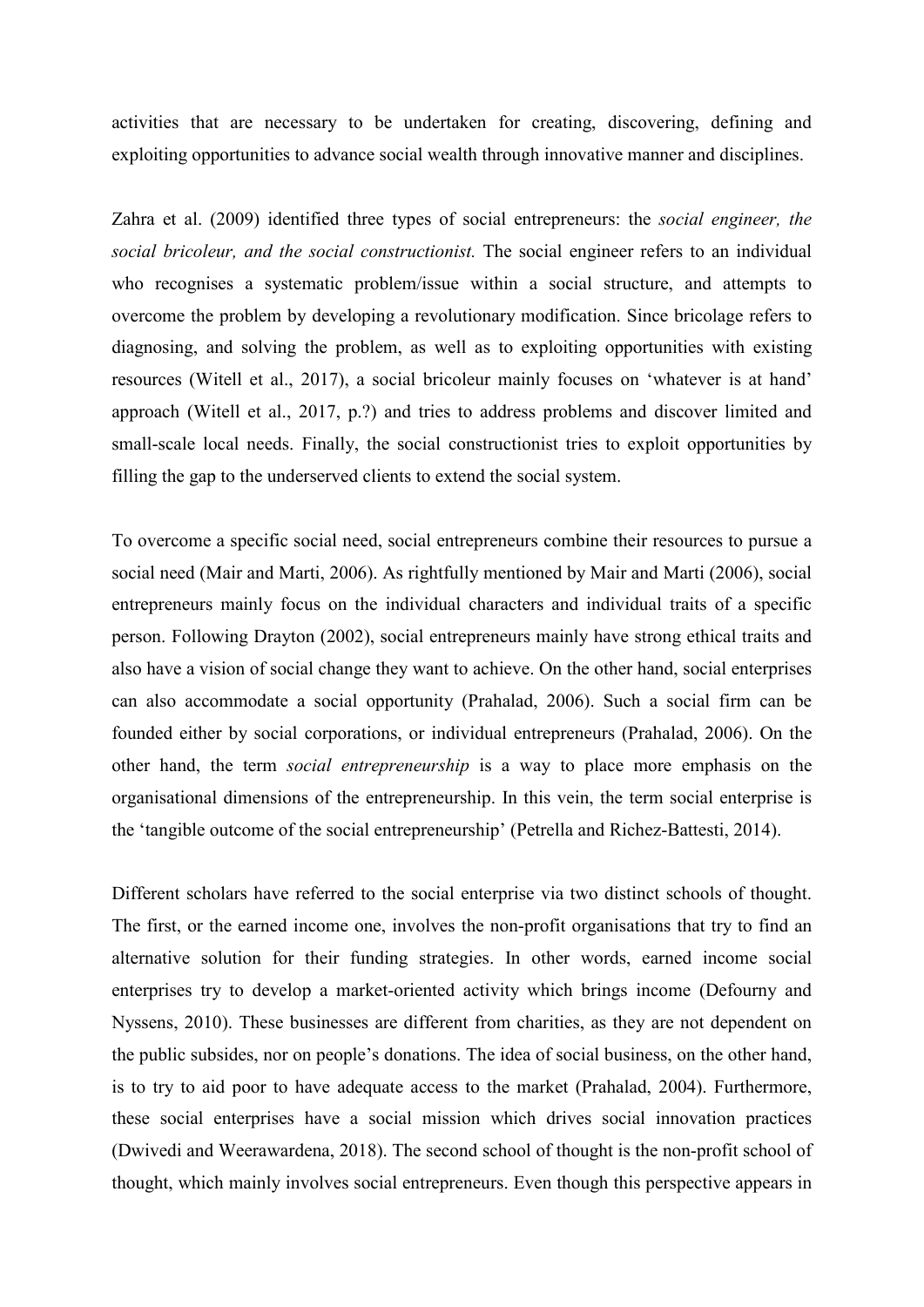the highly cited articles, this area remains underexplored (Witell et al., 2017) and still holds a potential expansion for social innovation domain.

## **Value**

## *Economic and social value*

Various researchers (e.g. Faulkner and Senker, 1994, George et al., 2002, Markman et al., 2009) have highlighted the significant contribution of innovation and scientific discoveries to sustain economic and social value. Through such innovations, firms can enhance and improve their product quality and consequently enhance their firm performance (Baba et al., 2009, Lavie and Drori, 2012, Markman et al., 2008). In addition, by leveraging the state of the art, technology firms can play a vital role in generating economical value of scientific technologies (Pisano, 2010, [Stuart et al., 2007\)](https://www.sciencedirect.com/science/article/pii/S0883902613001079#bb0450). What is more, the findings of Greenhalgh and Rogers (2006a), Greenhalgh and Rogers, (2006b), Sandner and Block (2011) reveal that using new technologies can assist firms in enhancing their economic and social value. Social entrepreneurs can identify and take advantage of social opportunities that they aim to deliver in a more superior way (Dees, 1998). In other words, as Peredo and McLean (2006) have claimed, "for social entrepreneurs, the social mission is explicit and central.... Mission-related impact becomes the central criterion, not wealth creation" (p. 59).

## *Sustainability*

Over the last decades, the issues concerning environmental sustainability are increasing considerably and they have turned into a principal concern for customers and customer groups, firms, as well as governmental and nongovernmental organisations. The most highly cited definition of sustainability is the definition of World Commission on Environment and Development (1987) that defines sustainability as "development that meets the needs of the present without compromising the ability of future generations to meet their own needs" (p. 8). In the marketing domain, a large body of literature is published under the concepts of sustainable consumption (Sharma et al. 2010), green marketing and environmental marketing (Grinstein and Nisan 2009). Consistent with the potential definition of innovation and social entrepreneurship in the previous sections, the term 'social innovation' can be seen as aptly capturing the essence of sustainability. As social innovation delivers social benefits and economic values, following Pfitzer et al. (2013), the notion of social innovation consists of innovating for shared value. The firm mind-set that is similar to Porter and Kramer's (2011)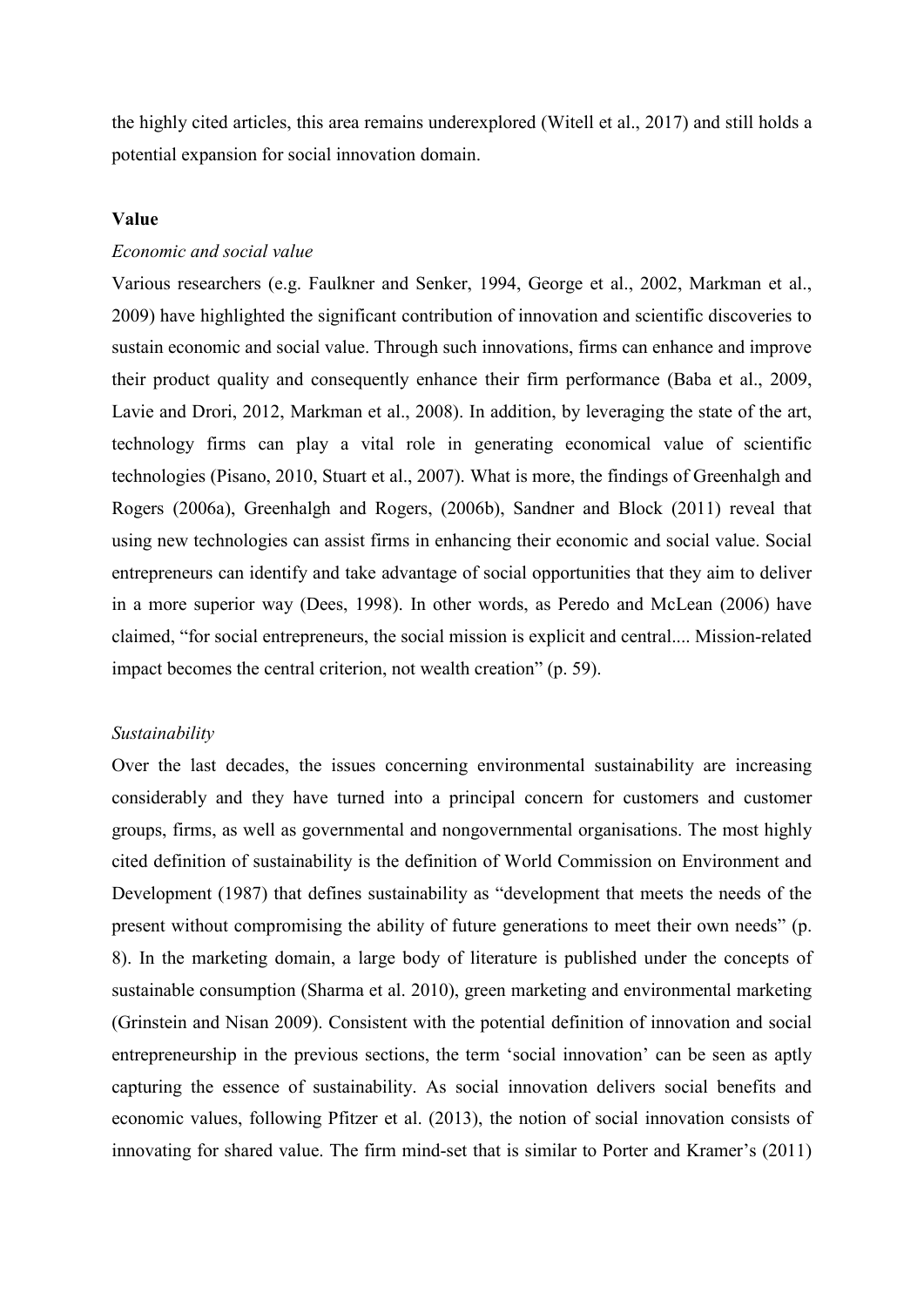idea of shared value, as practices and innovations of a firm advance the competitiveness, and economic and social condition in the community within which it operates.

#### **The influence of opportunity on the innovation**

The influence of opportunity on the innovation has been also studied to some extent. For example, results of a number of studies (see Park, 2005; Ulwick, 2002; Brush and Chaganti, 1999; Cohen and Winn, 2007; Ucbasaran et al., 2009) unveil that opportunity positively relates to innovation. For instance, results of Spring and Araujo (2013) suggest that there is a shift in product innovation towards service innovation. In their results, they suggest that the literature is moving towards productive opportunity in manufacturing-oriented supply networks. Additionally, findings from Salunke et al. (2011) confirm that service firms, which carefully monitor and use the potential market opportunities, can achieve better and more sustainable service innovation, resulting in a more sustainable competitive advantage. In addition, other scholars (e.g. Matthyssens et al., 2006; Sharma and Iyer, 2012; Sisodiya et al., 2013; Sok and O'Cass, 2011) have also examined the relationship between opportunity and resource innovation. Furthermore, certain studies conducted (e.g., Nasution et al., 2011; Storbacka and Nenonen, 2015; Zhou, 2006) have shown that there is a relationship between opportunity and market innovation. Additionally, some scholars (e.g., Beard and Easingwood, 1996; Leenders and Voermans, 2007) have suggested that there is a positive line between opportunity and technology innovation.

However, concerning the results of the present study, limited research has been conducted to influence the impact of different types of opportunity on innovation. For instance, future researchers can investigate the role of problem-solving social needs on the market and technology innovation, and compare different types of opportunity on innovation with its influence on product/service innovation. Future studies could also try to answer the question of what types of innovation each social opportunity demands. For example, what the best innovation practice for the technology transfer social opportunities (problems that are unknown but the solutions are available) would be. Another hot issue is whether market innovation is the best answer to the technology transfer social opportunities, or if other innovation practices should be taken into account.

Additionally, the influence of opportunity on opportunity exploiter has been also studied. Previous studies (see Short et al., 2010; Tian et al., 2018; Woodside et al., 2016) had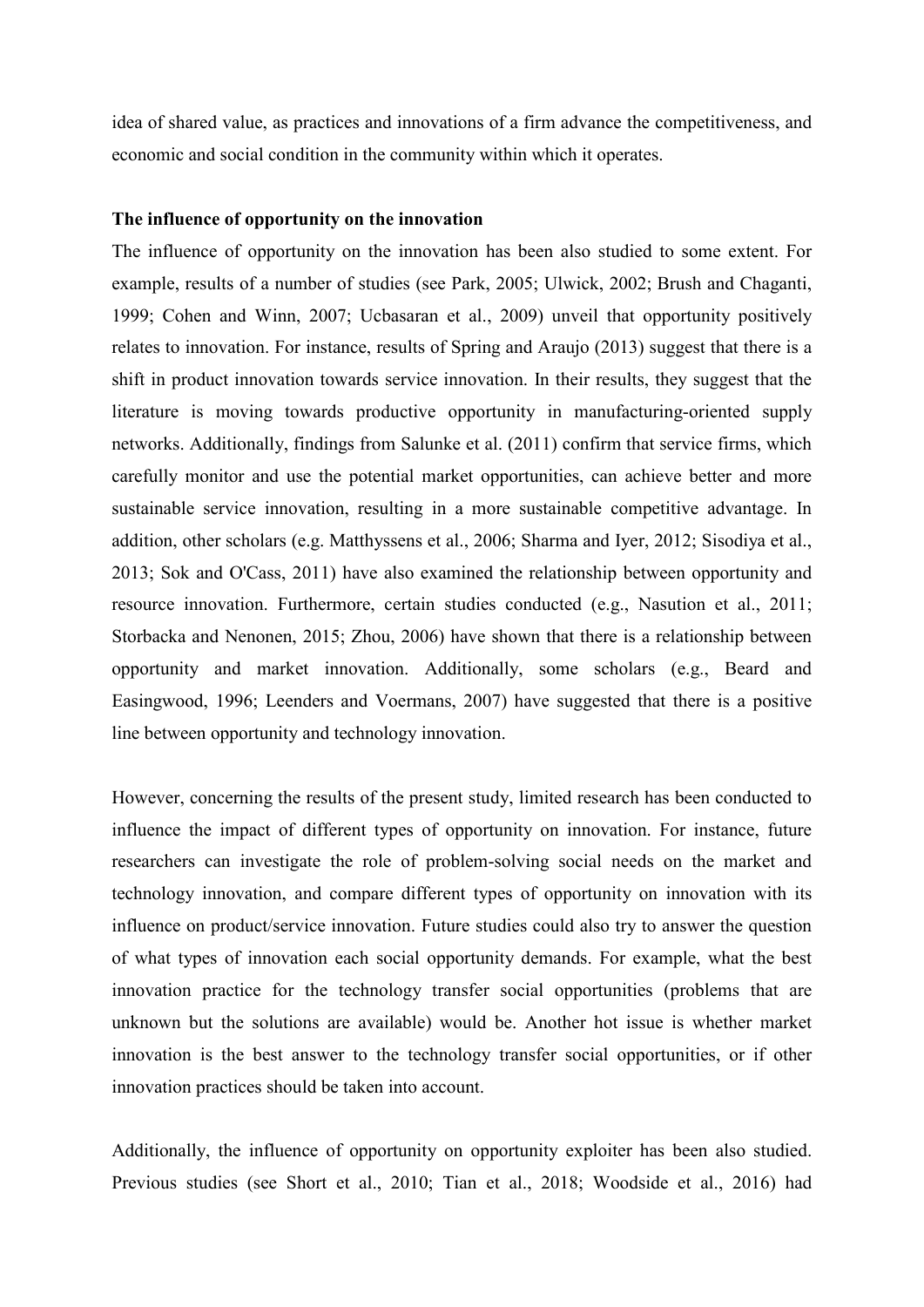discussed the relationship of opportunity to opportunity exploiter to a certain degree. Yet, a limited number of studies have studied the influence of the role of different social opportunity on opportunity exploiter. Thus, future studies may answer questions such as what the best opportunity exploiter for the problem-solving social opportunities actually is. Additionally, with respect to our study, only few articles have investigated the influence of opportunity on the opportunity exploiter.

What is more, considerably less scholars have conducted studies on the disparate elements of social innovation process. Consequently, a new lime of social innovation studies may try to investigate the possible inherent in such theory-based relationships. Very little is also known about the influence of social entrepreneur type with respect to innovation practice. Is social engineer entrepreneur type more likely to adopt service/product innovation? Would the answer be different for the social constructionist? Besides such questions, a limited number of empirical and case studies have been performed trying to address questions of this type. Subsequently, future studies may try to come up with an answer to these question by applying a different methodology.

#### **The influence of social innovation process on the value**

As mentioned earlier, several studies have tried to shed light on the relationship between social innovation process, value (e.g., Dutta and Folta, 2016; Hockerts and Wüstenhagen, 2010; Rosenbusch et al., 2011), and sustainability (e.g., Bock, 2012; Choi and Majumdar, 2014; Herrera, 2015; Hockerts and Wüstenhagen, 2010; Seebode et al., 2012; Varadarajan, 2014). However, a more complete and comprehensive assessment of the relationship between the social innovation process and value is shown in the future model yet to be done. Therefore, future studies could address the following questions: *Which elements of innovation process create the greatest influence on economic, social and sustainable value creation? Does this remain equal for different entrepreneur types? Does it differ for social enterprises? How different can innovation be in the B2B context, and what would its contribution be to the value? How do social enterprises and social innovation practices differ in B2B?* With more rigorous approach to the social innovation, and its evolution, it is hoped that this research will help scholars and practitioners for further improvement of the intellectual structure of social innovation.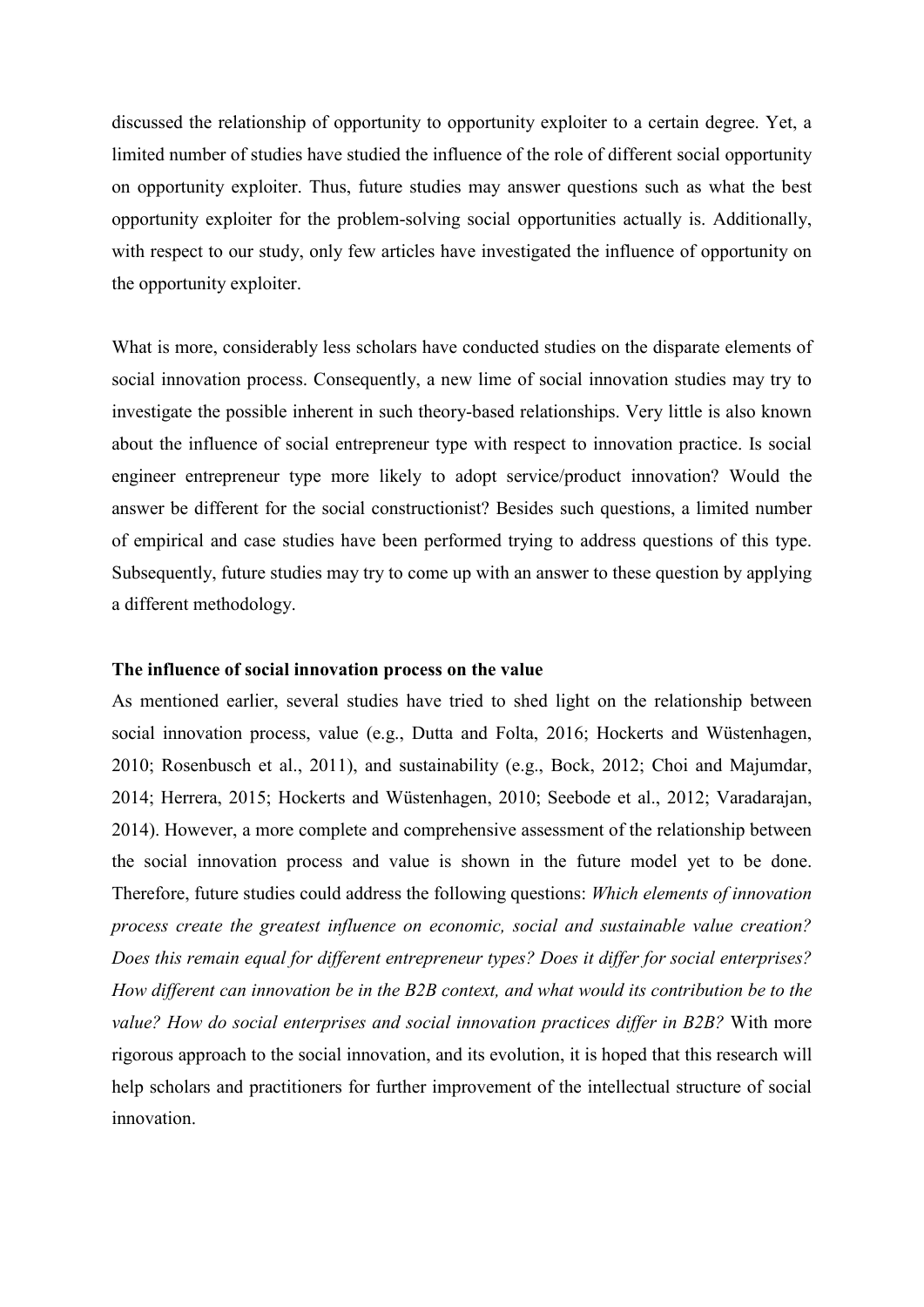#### **6. Limitations**

Like any other study this research could not evade having some limitations. First of all, we used only one specific keyword, namely 'social innovation', for extracting the articles from the web of science database. Using different keywords could result in retrieving a different number of documents. Subsequently, as the MDS results are highly dependent on the most highly cited articles in a sample, any changes in the sample would influence the nature of the results. If the change is great, then the emergent results of MDS and HCA results will be considerably different. Additionally, since only one database was employed for the purposes of this research, future researchers are encouraged to search in other databases too, such as SCUPOS, for example, and compare their results to the results of the current study.

Moreover, although MDS and HCA are widely used in the bibliometric assessment of a scientific research area, other forms of bibliometric evaluation might reveal different forms of social network. We would, therefore, recommend that future researchers also apply different bibliometric methods, such as EFA, to investigate further the research domain. Furthermore, in order to gain a comprehensive understanding of the research domain, future researchers could also apply different visualisation software like Pijek, for instance. An analysis of that type could incorporate the published articles as one mode and the research domain as another mode. Consequently, the findings might reveal supplementary and interesting information about the development of social innovation. Last but not the least, future researchers are encouraged to conduct a time framework analysis on the research domain. As a result, not only could scholars understand the development of the research domain during time, but the more recent continuations may also prove to be important and serve as a new block for social innovation research with the insights provided throughout this research.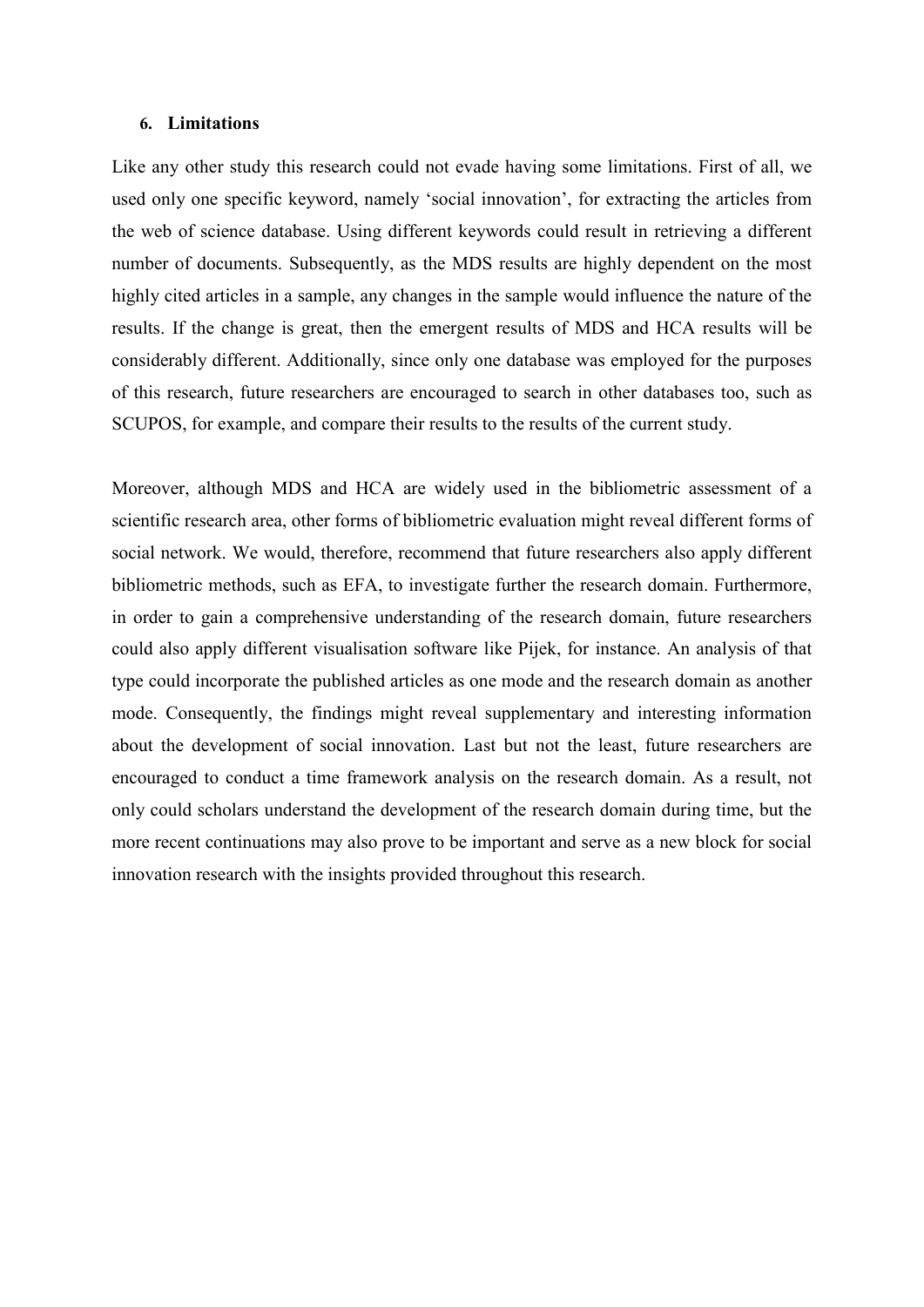## **References**

- Agostini, L., Nosella, A., & Filippini, R. (2017). Does intellectual capital allow improving innovation performance? A quantitative analysis in the SME context. Journal of Intellectual Capital, 18(2), 400-418.
- Alvarez, S. A., & Barney, J. B. (2007). Discovery and creation: Alternative theories of entrepreneurial action. Strategic entrepreneurship journal, 1(1‐2), 11-26.
- Alvord, S. H., Brown, L. D., & Letts, C. W. (2004). Social entrepreneurship and societal transformation: An exploratory study. The journal of applied behavioral science, 40(3), 260-282.
- Amis, J. M., Munir, K. A., & Mair, J. (2017). Institutions and economic inequality. In R. Greenwood, C. Oliver, T. Lawrence, & R. Meyer (Eds.), The SAGE handbook of organizational institutionalism (2nd ed., pp. 705-736). Thousand Oaks, CA: Sage.
- Angelidou, M., & Psaltoglou, A. (2017). An empirical investigation of social innovation initiatives for sustainable urban development. Sustainable Cities and Society, 33, 113- 125.
- Ardichvili, A., Cardozo, R., & Ray, S. (2003). A theory of entrepreneurial opportunity identification and development. Journal of Business venturing, 18(1), 105-123.
- Arena, M., Bengo, I., Calderini, M., & Chiodo, V. (2018). Unlocking finance for social tech start-ups: Is there a new opportunity space?. Technological Forecasting and Social Change, 127(3), 154-165.
- Austin, J. E. (2006). Three avenues for social entrepreneurship research. In Social entrepreneurship (pp. 22-33). Palgrave Macmillan, London.
- Austin, J. E., Gutierrez, R., Ogliastri, E., Reficco, E., & Fischer, R. M. (2006). Effective management of social enterprises: lessons from businesses and civil society organizations in Iberoamerica; a collabotative research project of the Social Enterprise Knowledge Network.
- Austin, J., Stevenson, H. H., & Wei-Skillern, J. (2003). Social Enterprise Series Social Entrepreneurship and Commercial Entrepreneurship: Same, Different, or Both, 30(2)- 55-85.
- Ayob, N., Teasdale, S., & Fagan, K. (2016). How social innovation 'came to be': Tracing the evolution of a contested concept. Journal of Social Policy, 45(4), 635-653.
- Backhaus, K., Lügger, K., & Koch, M. (2011). The structure and evolution of business-tobusiness marketing: A citation and co-citation analysis. Industrial Marketing Management, 40(5), 940–951.
- Baker, S., & Mehmood, A. (2015). Social innovation and the governance of sustainable places. Local Environment, 20(3), 321-334.
- Barley, S. R., & Tolbert, P. S. (1997). Institutionalization and structuration: Studying the links between action and institution. Organization studies, 18(1), 93-117.
- Batle, J., Orfila-Sintes, F., & Moon, C. J. (2018). Environmental management best practices: Towards social innovation. International Journal of Hospitality Management, 69, 14-20.
- Battilana, J., & Dorado, S. (2010). Building sustainable hybrid organizations: The case of commercial microfinance organizations. Academy of management Journal, 53(6), 1419-1440.
- Beard, C., & Easingwood, C. (1996). New product launch: Marketing action and launch tactics for high-technology products. Industrial Marketing Management, 25(2), 87-103.
- Blättel‐Mink, B., Boddenberg, M., Gunkel, L., Schmitz, S., & Vaessen, F. (2017). Beyond the market—New practices of supply in times of crisis: The example community-supported agriculture. International Journal of Consumer Studies, 41(4), 415-421.
- Block, J. H., & Sandner, P. G. (2011). Venture capital funding in the middle of the year 2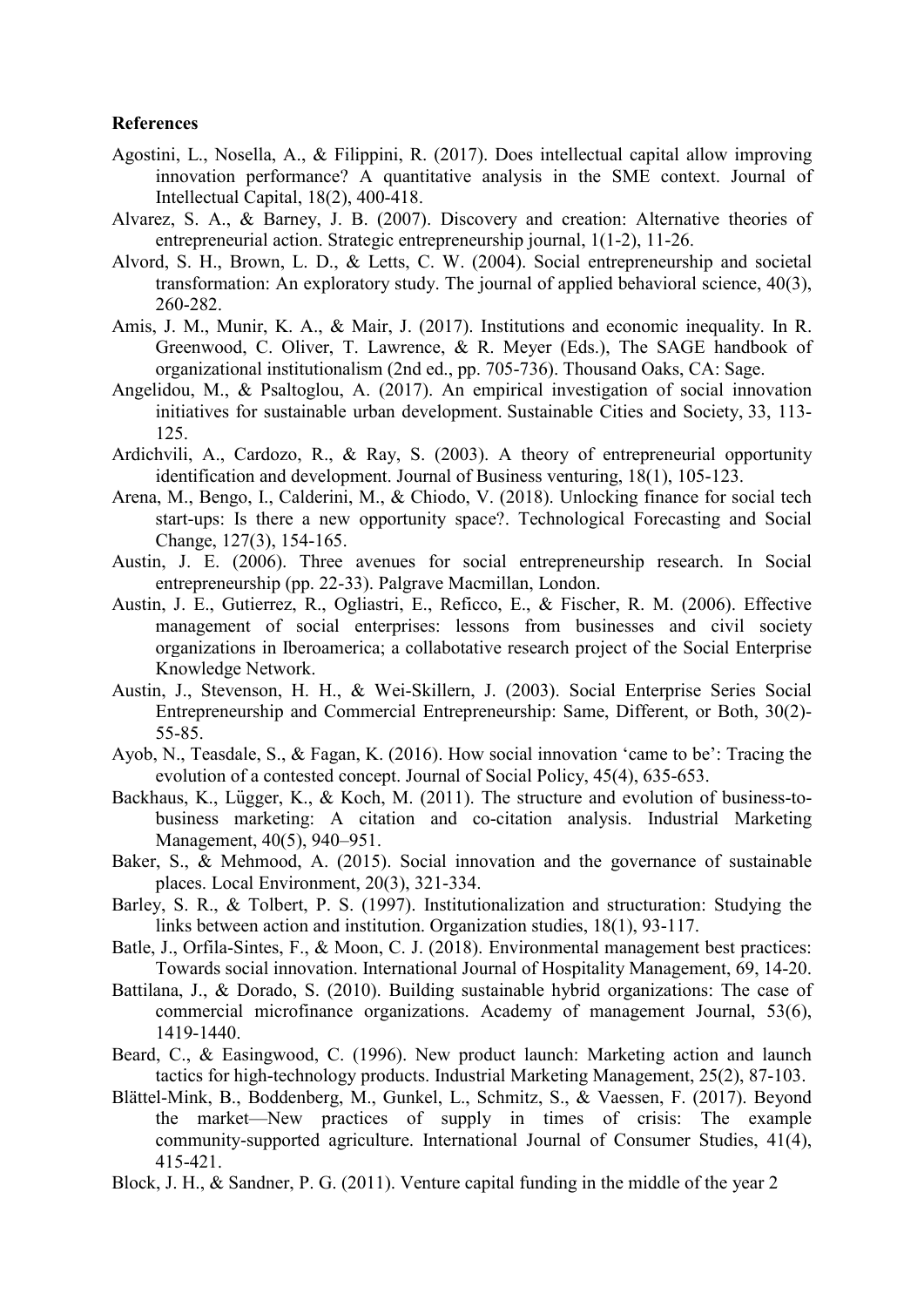- Bock, B. B. (2012). Social innovation and sustainability; how to disentangle the buzzword and its application in the field of agriculture and rural development. Studies in agricultural economics, 114(1316-2016-102759), 57.
- Boons, F., Montalvo, C., Quist, J., & Wagner, M. (2013). Sustainable innovation, business models and economic performance: an overview. Journal of Cleaner Production, 45, 1- 8.
- Boschee, J. (1998). Merging mission and money: A board member's guide to social entrepreneurship.
- Bossle, M. B., de Barcellos, M. D., Vieira, L. M., & Sauvée, L. (2016). The drivers for adoption of eco-innovation. Journal of Cleaner production, 113, 861-872.
- Brodie, R. J., Whittome, J. R., & Brush, G. J. (2009). Investigating the service brand: A customer value perspective. Journal of business research, 62(3), 345-355.
- Brooks, H. (1982). Social and technological innovation. In Managing innovation Pergamon, 1-33.
- Brown, T. J., & Dacin, P. A. (1997). The company and the product: Corporate associations and consumer product responses. Journal of Marketing, 61(1), 68-84.
- Brush, C. G., & Chaganti, R. (1999). Businesses without glamour? An analysis of resources on performance by size and age in small service and retail firms. Journal of business venturing, 14(3), 233-257.
- Burbank, M. J., Andranovich, G., & Heying, C. H. (2002). Mega-events, urban development, and public policy. Review of Policy Research, 19(3), 179-202.
- Burns, T., & Stalker, G. M. (1961). The management of innovation. London. Tavistock Publishing. Cited in Hurley, RF and Hult, GTM (1998). Innovation, Market Orientation, and Organisational Learning: An Integration and Empirical Examination. Journal of Marketing, 62(4), 42-54.
- Cajaiba-Santana, G. (2014). Social innovation: Moving the field forward. A conceptual framework. Technological Forecasting and Social Change, 82, 42-51.
- Caroli, M. G., Fracassi, E., Maiolini, R., & Carnini Pulino, S. (2018). Exploring social innovation components and attributes: a taxonomy proposal. Journal of Social Entrepreneurship, 9(2), 94-109.
- Castro, P., & Mouro, C. (2011). Psycho-social processes in dealing with legal innovation in the community: Insights from biodiversity conservation. American Journal of Community Psychology, 47(3-4), 362-373.
- Chabowski, B. R., Samiee, S., & Hult, G. T. M. (2013). A bibliometric analysis of the global branding literature and a research agenda. Journal of International Business Studies, 44(6), 622-634.
- Chabowski, B., Kekec, P., Morgan, N. A., Hult, G. T. M., Walkowiak, T., & Runnalls, B. (2018). An assessment of the exporting literature: Using theory and data to identify future research directions. Journal of International Marketing, 26(1), 118-143.
- Choi, N., & Majumdar, S. (2014). Social entrepreneurship as an essentially contested concept: Opening a new avenue for systematic future research. Journal of business venturing, 29(3), 363-376.
- Choi, N., & Majumdar, S. (2015). Social innovation: towards a conceptualisation. In Technology and Innovation for Social Change (pp. 7-34). Springer, New Delhi.
- Christensen, C. M., Baumann, H., Ruggles, R., & Sadtler, T. M. (2006). Disruptive innovation for social change. Harvard Business Review, 84(12), 94.
- Cohen, B., & Winn, M. I. (2007). Market imperfections, opportunity and sustainable entrepreneurship. Journal of Business Venturing, 22(1), 29-49.
- Cole, F. J., & Eales, N. B. (1917). The history of comparative anatomy: Part I.—A statistical analysis of the literature. Science Progress (1916-1919), 11(44), 578-596.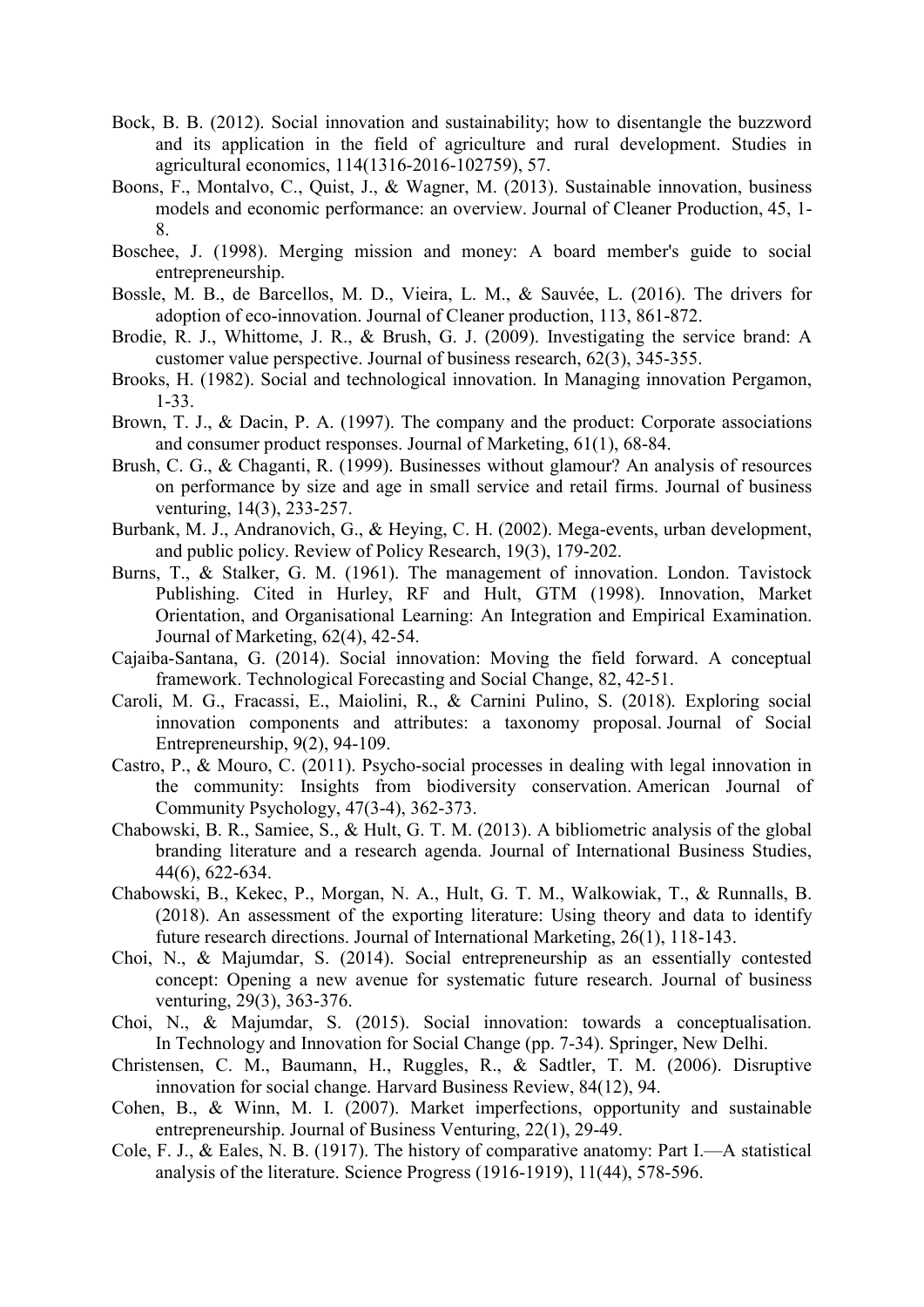Cox, T & Cox, M. (2001). Multidimensional Scaling, 2nd ed. Chapman & Hall.

- Cui, M., Pan, S. L., Newell, S., & Cui, L. (2017). Strategy, resource orchestration and ecommerce enabled social innovation in Rural China. The Journal of Strategic Information Systems, 26(1), 3-21.
- Currie, W. L., & Guah, M. W. (2007). Conflicting institutional logics: a national programme for IT in the organisational field of healthcare. Journal of Information Technology, 22(3), 235-247.
- Dacin, M. T., Dacin, P. A., & Tracey, P. (2011). Social entrepreneurship: A critique and future directions. Organization Science, 22(5), 1203-1213.
- Dacin, P. A., Dacin, M. T., & Matear, M. (2010). Social entrepreneurship: Why we don't need a new theory and how we move forward from here. Academy of management perspectives, 24(3), 37-57.
- Dakhli, M., & De Clercq, D. (2004). Human capital, social capital, and innovation: a multicountry study. Entrepreneurship & Regional Development, 16(2), 107-128.
- Davidson, E. J., & Chismar, W. G. (2007). The interaction of institutionally triggered and technology-triggered social structure change: An investigation of computerized physician order entry. MIS quarterly, 31(4), 52-70.
- Dawson, P., & Daniel, L. (2010). Understanding social innovation: a provisional framework. International Journal of Technology Management, 51(1), 9-21.
- Dees, J. G. (1998). Enterprising non-profits. Harvard Business Review, 76(2), 54-69.
- Defourny, J., & Nyssens, M. (2010). Conceptions of social enterprise and social entrepreneurship in Europe and the United States: Convergences and divergences. Journal of social entrepreneurship, 1(1), 32-53.
- Defourny, J., & Nyssens, M. (2014). The EMES approach of social enterprise in a comparative perspective. In Social enterprise and the third sector (58-81). Routledge.
- Demirel, P., & Kesidou, E. (2011). Stimulating different types of eco-innovation in the UK: Government policies and firm motivations. Ecological Economics, 70(8), 1546-1557.
- DiMaggio, P. J., & Powell, W. W. (1983). The iron cage revisited: Institutional isomorphism and collective rationality in organizational fields. American sociological review, 4(6), 147-160.
- DiMaggio, P. J., & Powell, W. W. (1991). Introduction. The new institutionalism in organizational analysis. The New Institutionalism in Organizational Analysis, University of Chicago Press, Chicago, IL, 1-38.
- Ding, Y., Yang, D., & Han, G. (2014). Multidimensional scaling-based localization algorithm for wireless sensor network with geometric correction. Journal of Networks, 9(3), 582.
- Drayton, W. (2002). The citizen sector: Becoming as entrepreneurial and competitive as business. California management review, 44(3), 120-132.
- Dutta, S., & Folta, T. B. (2016). A comparison of the effect of angels and venture capitalists on innovation and value creation. Journal of business venturing, 31(1), 39-54.
- Dwivedi, A., & Weerawardena, J. (2018). Conceptualizing and operationalizing the social entrepreneurship construct. Journal of Business Research, 86, 32-40.
- Edwards-Schachter, M., & Wallace, M. L. (2017). 'Shaken, but not stirred': Sixty years of defining social innovation. Technological Forecasting and Social Change, 119 (4), 64- 79.
- Eisenhardt, K. M. (1989). Agency theory: An assessment and review. Academy of management review, 14(1), 57-74.
- Elkington, J., & Hartigan, P. (2008). The power of unreasonable people: How social entrepreneurs create markets that change the world. Harvard Business Press.
- Fairweather, G. W. (1967). Methods for experimental social innovation, Wiley, New York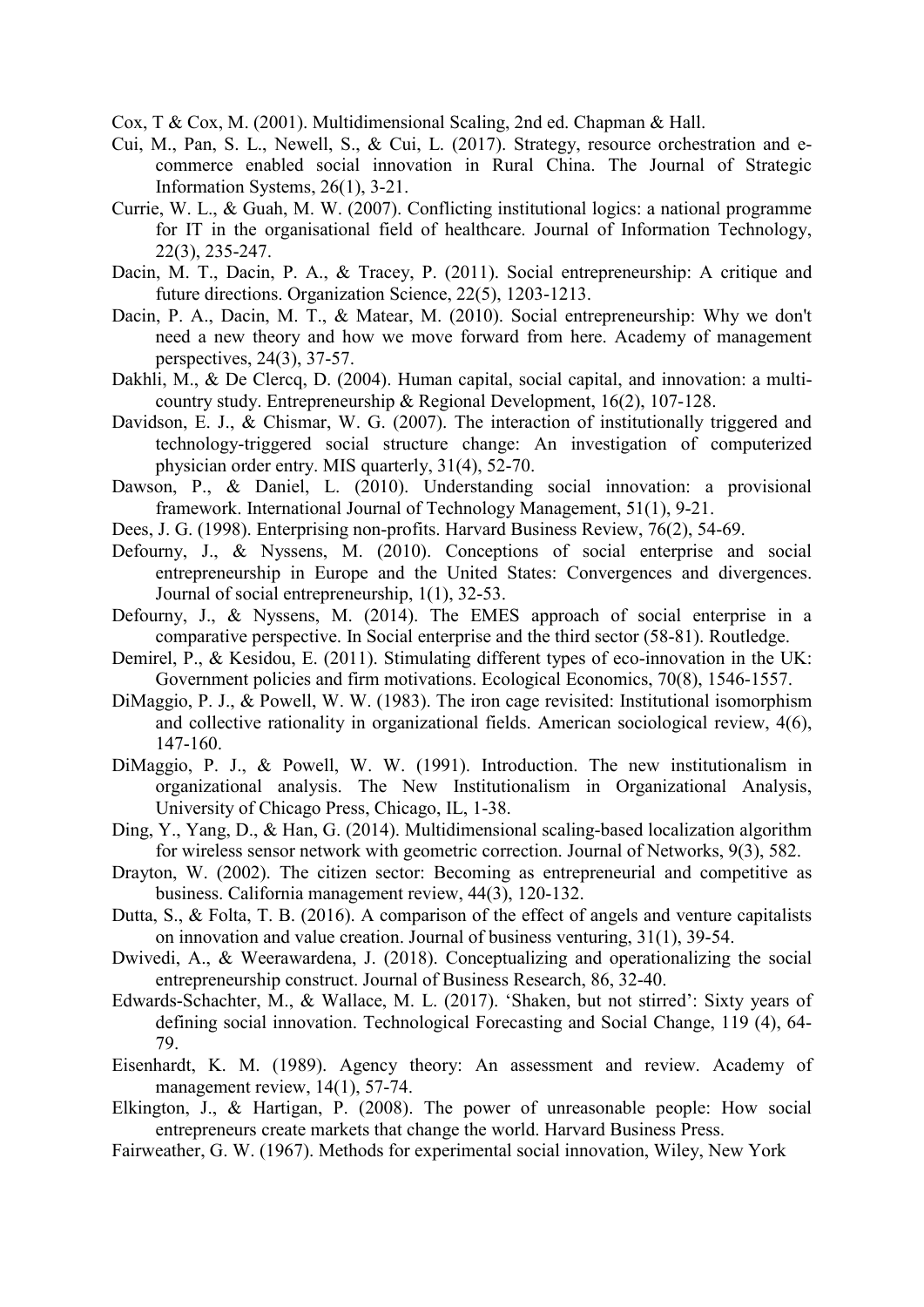- Faulkner, W., & Senker, J. (1994). Making sense of diversity: public-private sector research linkage in three technologies. Research policy, 23(6), 673-695.
- Ferreira, F. A. (2018). Mapping the field of arts-based management: Bibliographic coupling and co-citation analyses. Journal of Business Research, 85(4), 348-357.
- Ferreira, J. J. M., Fernandes, C. I., & Ratten, V. (2016). A co-citation bibliometric analysis of strategic management research. Scientometrics, 109(1), 1-32.
- Fougère, M., Segercrantz, B., & Seeck, H. (2017). A critical reading of the European Union's social innovation policy discourse:(Re) legitimizing neoliberalism. Organization, 24(6), 819-843.
- Franz, H. W., Hochgerner, J., & Howaldt, J. (2012). Challenge social innovation: An introduction. In Challenge Social Innovation (pp. 1-16). Springer, Berlin, Heidelberg.
- Freeman, C., & Soete, L. (2009). Developing science, technology and innovation indicators: What we can learn from the past. Research policy, 38(4), 583-589.
- Garcia, M., & Haddock, S. V. (2016). Housing and community needs and social innovation responses in times of crisis. Journal of Housing and the Built Environment, 31(3), 393- 407.
- Geroski, P. A. (1990). Innovation, technological opportunity, and market structure. Oxford economic papers, 42(3), 586-602.
- Godin, B. (2012). Social Innovation: Utopias of Innovation from c. 1830 to the Present. Project on the Intellectual History of Innovation Working Paper, (11), 1-52.
- Greenhalgh, C., & Rogers, M. (2006). The value of innovation: The interaction of competition, R&D and IP. Research Policy, 35(4), 562-580.
- Greenhalgh, C., & Rogers, M. (2007). The value of intellectual property rights to firms and society. Oxford Review of Economic Policy, 23(4), 541-567.
- Grimm, R., Fox, C., Baines, S., & Albertson, K. (2013). Social innovation, an answer to contemporary societal challenges? Locating the concept in theory and practice. Innovation: The European Journal of Social Science Research, 26(4), 436-455.
- Guth, M. (2005). Innovation, social inclusion and coherent regional development: A new diamond for a socially inclusive innovation policy in regions. European planning studies, 13(2), 333-349.
- Haugh, H., & Tracey, P. (2004). The role of social enterprise in regional development. Proceed-ings Social Enterprise and Regional Development Conference.
- Hazy, J. K., Moskalev, S. A., & Torras, M. (2010). Mechanisms of social value creation: extending financial modelling to social entrepreneurship and social innovation. International Journal of Society Systems Science, 2(2), 134-157.
- Hellström, T. (2007). Dimensions of environmentally sustainable innovation: the structure of eco‐innovation concepts. Sustainable Development, 15(3), 148-159.
- Henderson, H. (1993). Social innovation and citizen movements. Futures, 25(3), 322-338.
- Herrera, M. E. B. (2015). Creating competitive advantage by institutionalizing corporate social innovation. Journal of Business Research, 68(7), 1468-1474.
- Hockerts, K., & Wüstenhagen, R. (2010). Greening Goliaths versus emerging Davids— Theorizing about the role of incumbents and new entrants in sustainable entrepreneurship. Journal of Business Venturing, 25(5), 481-492.
- Hodgson, G. M. (1998). The approach of institutional economics. Journal of economic literature, 36(1), 166-192.
- Howaldt, J., & Kopp, R. (2012). Shaping social innovation by social research. In Challenge social innovation (43-55). Springer, Berlin, Heidelberg.
- Hull, C. E., & Rothenberg, S. (2008). Firm performance: The interactions of corporate social performance with innovation and industry differentiation. Strategic Management Journal, 29(7), 781-789.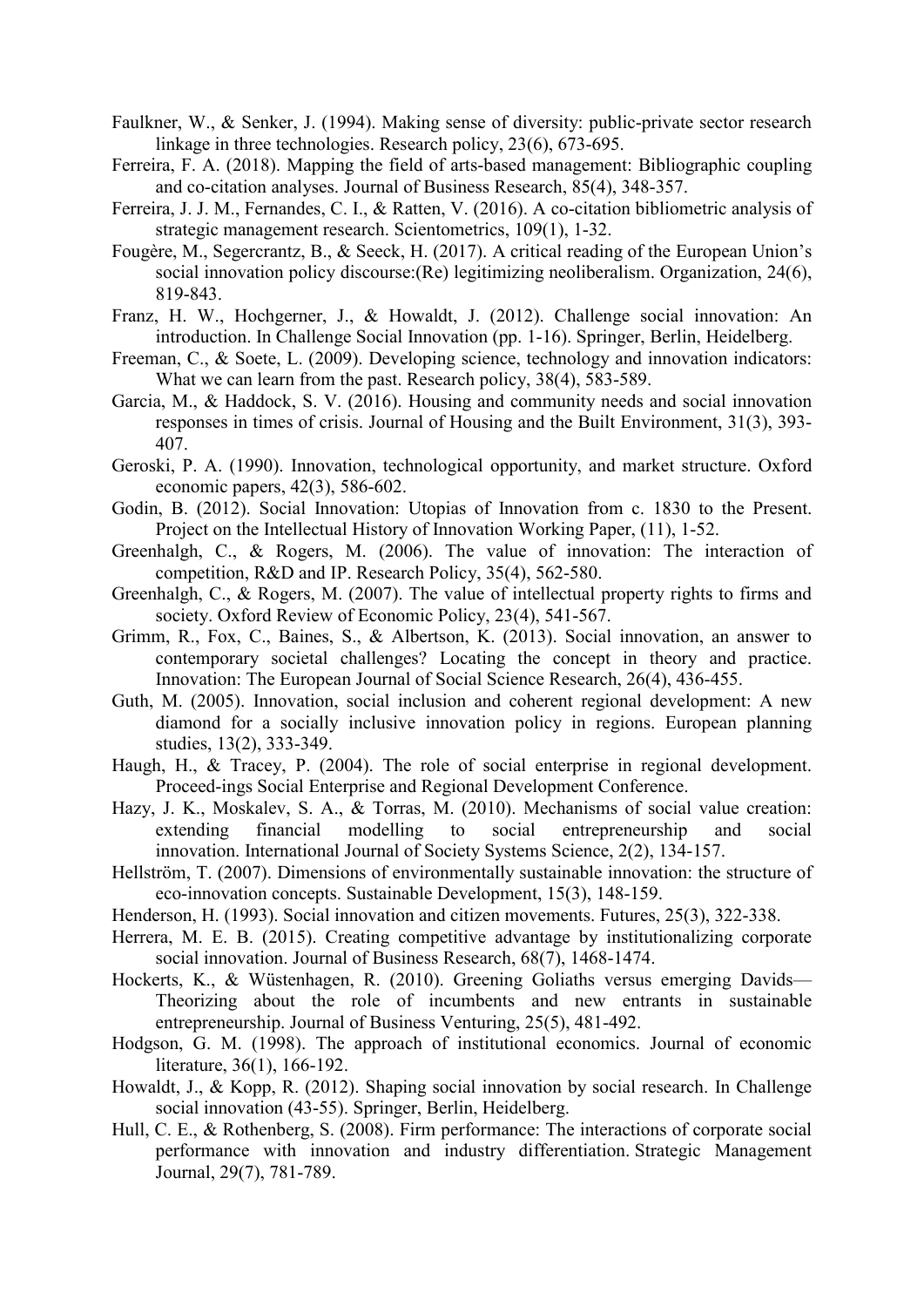- Husted, B. W., & Allen, D. B. (2007). Strategic corporate social responsibility and value creation among large firms: lessons from the Spanish experience. Long Range Planning, 40(6), 594-610.
- Janssens, F. (2007), Clustering of Scientific Fields by Integrating Text Mining and Bibliometrics. Ph.D. thesis, Faculty of Engineering, Katholieke Universiteit Leuven, Belgium, http://hdl.handle.net/1979/847.
- Jenson, J., & Harrisson, D. (2013). Social innovation research in the European Union. Approaches, findings and future directions. Policy review, 978-92.
- Jepperson, R. (1991). Institutions, institutional effects, and institutionalism. The new institutionalism in organizational analysis, 5(7), 143-163.
- Jiao, H. (2011). A conceptual model for social entrepreneurship directed toward social impact on society. Social Enterprise Journal, 7(2), 130-149.
- Ketchen Jr, D. J., Ireland, R. D., & Snow, C. C. (2007). Strategic entrepreneurship, collaborative innovation, and wealth creation. Strategic entrepreneurship journal, 1(3‐4), 371-385.
- Kirzner, I. M. (1997). Entrepreneurial discovery and the competitive market process: An Austrian approach. Journal of economic Literature, 35(1), 60-85.
- Kirzner, I. M. (2015). Competition and entrepreneurship. University of Chicago press.
- Knott, A. M., Bryce, D. J., & Posen, H. E. (2003). On the strategic accumulation of intangible assets. Organization Science, 14(2), 192-207.
- Kogut, B., & Zander, U. (1996). What firms do? Coordination, identity, and learning. Organization science, 7(5), 502-518.
- Kumar, R. (2019). Research methodology: A step-by-step guide for beginners. Sage Publications Limited.
- Kuratko, D. F., McMullen, J. S., Hornsby, J. S., & Jackson, C. (2017). Is your organization conducive to the continuous creation of social value? Toward a social corporate entrepreneurship scale. Business Horizons, 60(3), 271-283.
- Landry, R., Amara, N., & Lamari, M. (2002). Does social capital determine innovation? To what extent?. Technological Forecasting and Social Change, 69(7), 681-701.
- Lavie, D., & Drori, I. (2012). Collaborating for knowledge creation and application: The case of nanotechnology research programs. Organization Science, 23(3), 704-724.
- Le Ber, M. J., & Branzei, O. (2010). (Re) forming strategic cross-sector partnerships: Relational processes of social innovation. Business & Society, 49(1), 140-172.
- Leadbeater, C. (1997). The rise of the social entrepreneur (25). Demos.
- Leenders, M. A., & Voermans, C. A. (2007). Beating the odds in the innovation arena: The role of market and technology signals classification and noise. Industrial Marketing Management, 36(4), 420-429.
- Lettice, F., & Parekh, M. (2010). The social innovation process: themes, challenges and implications for practice. International Journal of Technology Management, 51(1), 139- 158.
- Liang,H.G.,Saraf,N.,Hu,Q. and Xue,Y.J.(2007). Assimilation of EnterpriseSystems: The effect of institutional pressures and the mediating role of topmanagement,MIS Quarterly31(1): 59–87.Lounsbury, M., & Crumley, E. T. (2007). New practice creation: An institutional perspective on innovation. Organization studies, 28(7), 993-1012.
- Linney, J. A. (1990). Community psychology into the 1990s: Capitalizing opportunity and promoting innovation. American Journal of Community Psychology, 18(1), 1-17.
- Liu, W., & Atuahene-Gima, K. (2018). Enhancing product innovation performance in a dysfunctional competitive environment: The roles of competitive strategies and marketbased assets. Industrial Marketing Management, 73(8), 7-20.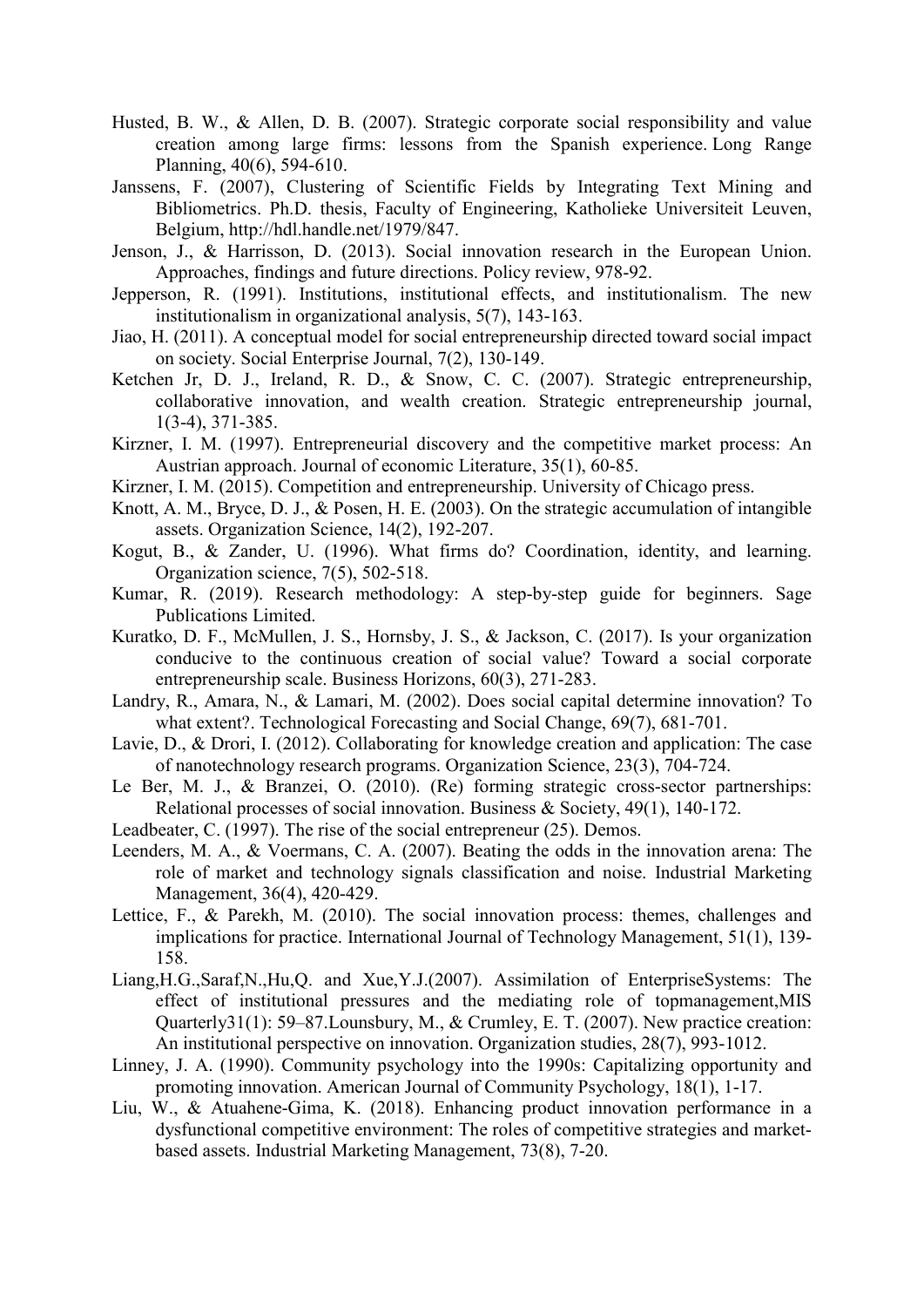- Lubberink, R., Blok, V., Van Ophem, J., & Omta, O. (2017). Lessons for responsible innovation in the business context: A systematic literature review of responsible, social and sustainable innovation practices. Sustainability, 9(5), 721.
- Lusch, R. F., & Nambisan, S. (2015). Service innovation: A service-dominant logic perspective. MIS quarterly, 39(1), 50-98.
- Macbeth, J., Carson, D., & Northcote, J. (2004). Social capital, tourism and regional development: SPCC as a basis for innovation and sustainability. Current Issues in Tourism, 7(6), 502-522.
- MacCallum, D. (Ed.). (2009). Social Innovation and Territorial Development. Ashgate Publishing, Ltd.
- Machado, J., & Mendes Lopes, A. (2017). Fractional Jensen–Shannon analysis of the scientific output of researchers in fractional calculus. Entropy, 19(3), 127-158.
- Maclean, M., Harvey, C., & Gordon, J. (2013). Social innovation, social entrepreneurship and the practice of contemporary entrepreneurial philanthropy. International Small Business Journal, 31(7), 747-763.
- Mair, J., & Marti, I. (2006). Social entrepreneurship research: A source of explanation, prediction, and delight. Journal of world business, 41(1), 36-44.
- Mair, J., & Noboa, E. (2003), "Social entrepreneurship: how intentions to create a social enterprise get formed", Working Paper, University of Navarra Business School, Barcelona.
- Mair, J., & Noboa, E. (2006). Social entrepreneurship: How intentions to create a social venture are formed. In Social entrepreneurship (pp. 121-135). Palgrave Macmillan, London.
- Manwaring, R. (2008, June). A collaborative history of social innovation in South Australia. In History & Future of Social Innovation Conference ( 19-21).
- Markman, A. B., & Wood, K. L. (Eds.). (2009). Tools for innovation: The science behind the practical methods that drive new ideas. Oxford University Press.
- Markman, G. D., Siegel, D. S., & Wright, M. (2008). Research and technology commercialization. Journal of Management Studies, 45(8), 1401-1423.
- Marques, P., Morgan, K., & Richardson, R. (2018). Social innovation in question: The theoretical and practical implications of a contested concept. Environment and Planning C: Politics and Space, 36(3), 496-512.
- Marques, P., Morgan, K., & Richardson, R. (2018). Social innovation in question: The theoretical and practical implications of a contested concept. Environment and Planning C: Politics and Space, 36(3), 496-512.
- Martinez-Conesa, I., Soto-Acosta, P., & Palacios-Manzano, M. (2017). Corporate social responsibility and its effect on innovation and firm performance: An empirical research in SMEs. Journal of Cleaner Production, 142, 2374-2383.
- Maton, K. I. (2000). Making a difference: The social ecology of social transformation. American Journal of Community Psychology, 28(1), 25-57.
- Matthyssens, P., Vandenbempt, K., & Berghman, L. (2006). Value innovation in business markets: Breaking the industry recipe. Industrial Marketing Management, 35(6), 751- 761.
- Mayer, J. P., & Davidson, W. S. (2000). Dissemination of innovation as social change. In Handbook of Community Psychology (pp. 421-438). Springer, Boston, MA.
- McCain, K. W. (1991). Mapping economics through the journal literature: An experiment in journal cocitation analysis. Journal of the American Society for Information Science, 42(4), 290-296.
- McCormick, K., Anderberg, S., Coenen, L., & Neij, L. (2013). Advancing sustainable urban transformation. Journal of Cleaner Production, 50, 1-11.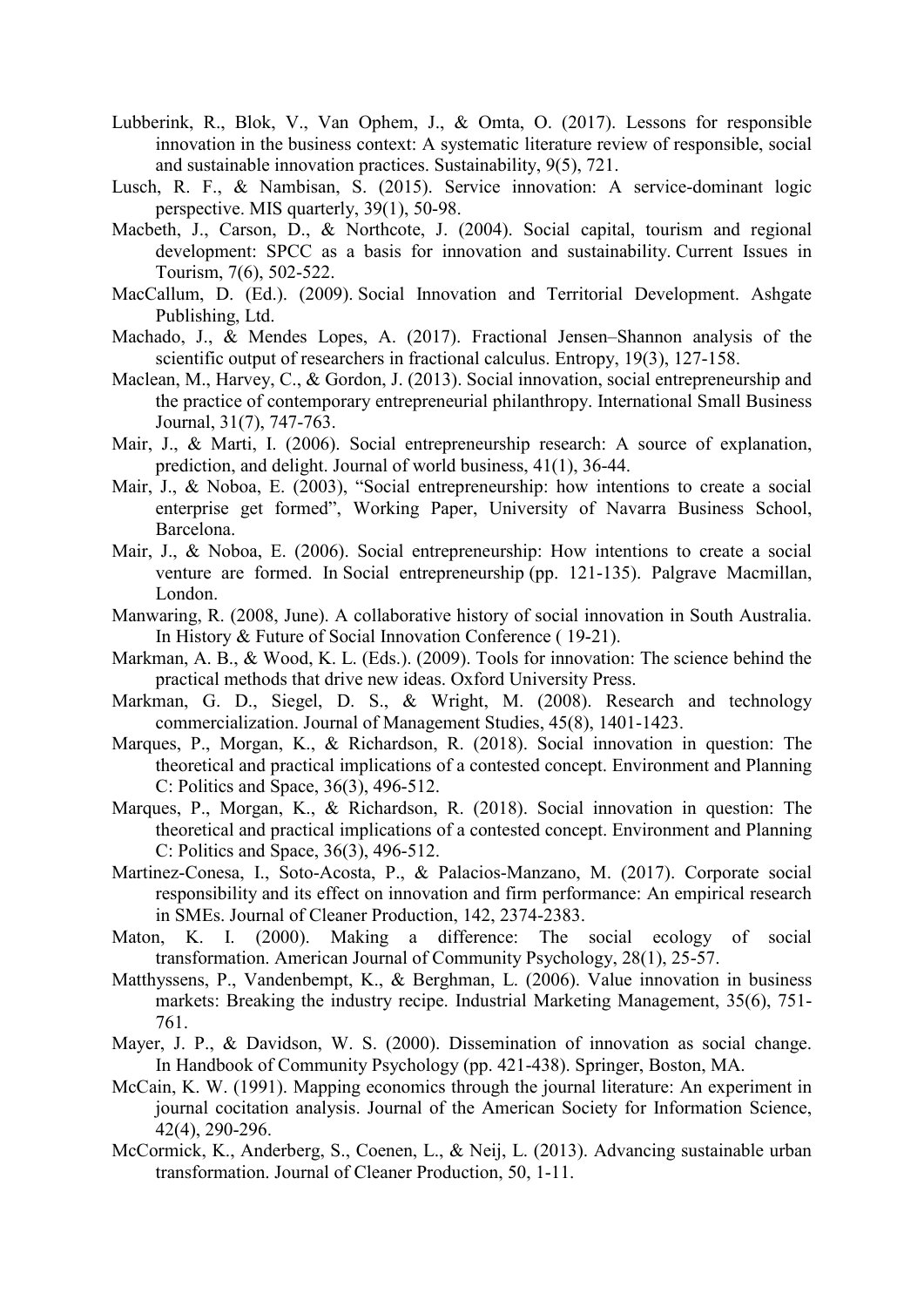- McElroy, M. W. (2002). Social innovation capital. Journal of Intellectual Capital, 3(1), 30- 39.
- Meyer, J. W., & Rowan, B. (1977). Institutionalized organizations: Formal structure as myth and ceremony. American journal of sociology, 83(2), 340-363.
- Mirvis, P., M. E. B. Herrera, B. Googins, and L. AlBareda. (2016). "Corporate Social Innovation: How Firms Learn to Innovate for the Greater Good." Journal of Business Research 69 (11) 5014–5021.
- Misener, K. E., & Misener, L. (2017). Grey is the new black: Advancing understanding of new organizational forms and blurring sector boundaries in sport management. Journal of sport management, 31(2), 125-132.
- Montgomery, T. (2016). Are social innovation paradigms incommensurable? Voluntas: International Journal of Voluntary and Nonprofit Organizations, 27(4), 1979-2000.
- Moulaert, F. (2000). Globalization and integrated area development in European cities. Oxford University Press, Oxford.
- Moulaert, F. (2016). Social innovation: Institutionally embedded, territorially (re) produced. In Social Innovation and Territorial Development (pp. 27-40). Routledge.
- Moulaert, F. (Ed.). (2013). The International Handbook on Social Innovation: Collective Action, Social Learning and Transdisciplinary Research. Edward Elgar Publishing.
- Moulaert, F., & Ailenei, O. (2005). Social economy, third sector and solidarity relations: A conceptual synthesis from history to present. Urban studies, 42(11), 2037-2053.
- Moulaert, F., & Sekia, F. (2003). Territorial innovation models: a critical survey. Regional Studies, 37(3), 289-302.
- Moulaert, F., Martinelli, F., Swyngedouw, E., & Gonzalez, S. (2005). Towards alternative model (s) of local innovation. Urban studies, 42(11), 1969-1990.
- Moulaert, F., Swyngedouw, E., Martinelli, F., & Gonzalez, S. (Eds.). (2010). Can Neighbourhoods Save the City?: Community Development and Social Innovation. Routledge.
- Mulgan, G. (2006). The process of social innovation. Innovations: technology, governance, globalization, 1(2), 145-162.
- Mulgan, G., Tucker, S., Ali, R., & Sanders, B. (2007). Social innovation: what it is, why it matters and how it can be accelerated.
- Mumford, M. D., Medeiros, K. E., & Partlow, P. J. (2012). Creative thinking: Processes, strategies, and knowledge. The Journal of Creative Behavior, 46(1), 30-47.
- Murray, C. (2008). Losing ground: American social policy, 1950-1980. Basic books.
- Murray, R., Caulier-Grice, J., & Mulgan, G. (2010). The open book of social innovation (2). London: National endowment for science, technology and the art.
- Nahapiet, J., & Ghoshal, S. (1998). Social capital, intellectual capital, and the organizational advantage. Academy of Management Review, 23(2), 242-266.
- Nandan, M., London, M., & Bent-Goodley, T. (2015). Social workers as social change agents: Social innovation, social intrapreneurship, and social entrepreneurship. Human Service Organizations: Management, Leadership & Governance, 39(1), 38-56.
- Nasution, H. N., Mavondo, F. T., Matanda, M. J., & Ndubisi, N. O. (2011). Entrepreneurship: Its relationship with market orientation and learning orientation and as antecedents to innovation and customer value. Industrial marketing management, 40(3), 336-345.
- Nerur, S. P., Rasheed, A. A., & Natarajan, V. (2008). The intellectual structure of the strategic management field: An author co-citation analysis. Strategic Management Journal, 29(3), 319-336.
- Nicholls, A. (2009). 'We do good things, don't we?'.'Blended Value Accounting'in social entrepreneurship. Accounting, organizations and society, 34(6-7), 755-769.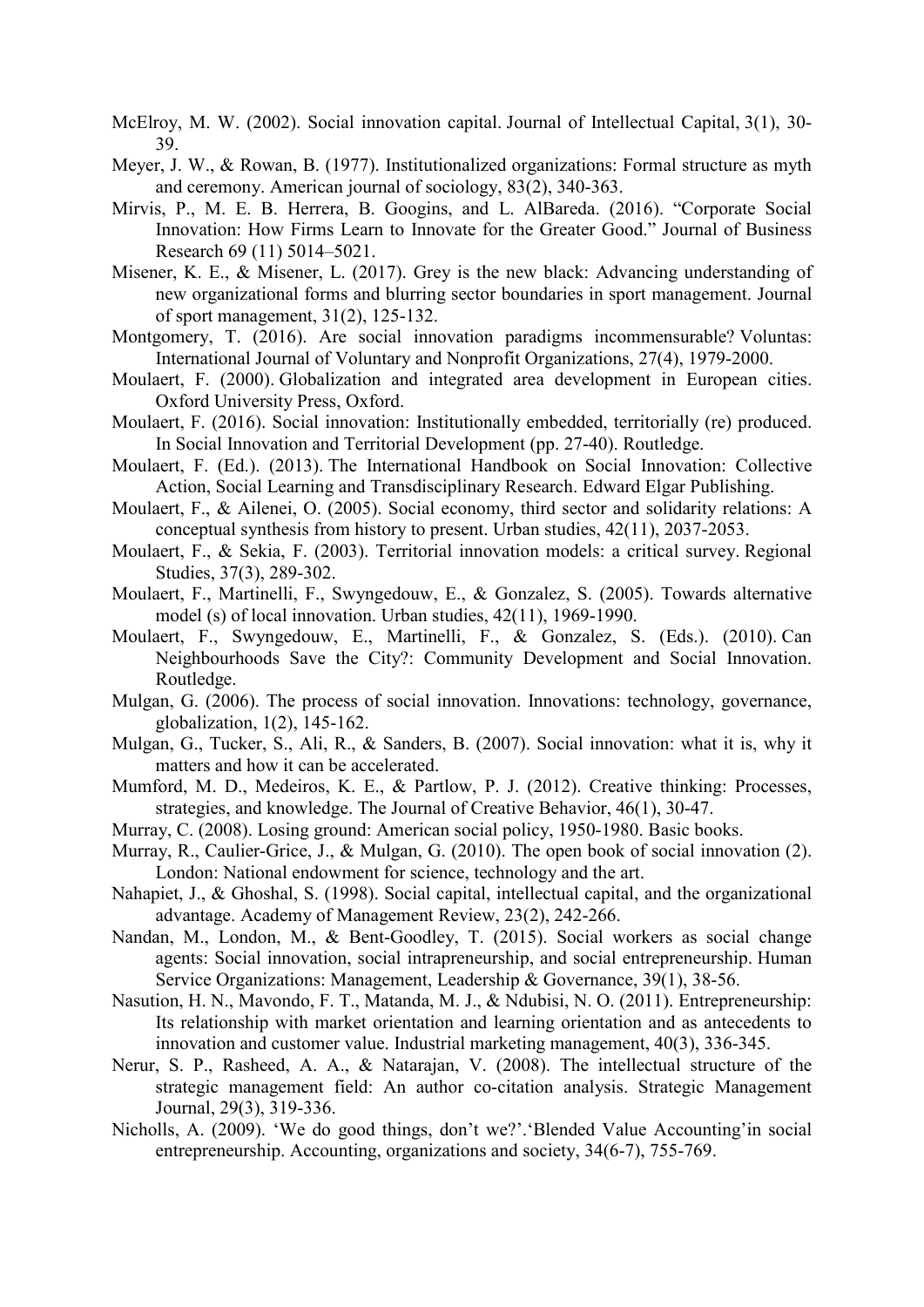- Nicolopoulou, K., Karataş‐Özkan, M., Vas, C., & Nouman, M. (2017). An incubation perspective on social innovation: the London Hub–a social incubator. R&D Management, 47(3), 368-384.
- O'connor, G. C., & Rice, M. P. (2001). Opportunity recognition and breakthrough innovation in large established firms. California Management Review, 43(2), 95-116.
- Oganisjana, K., Svirina, A., Surikova, S., Grīnberga-Zālīte, G., & Kozlovskis, K. (2017). Engaging universities in social innovation research for understanding sustainability issues. Entrepreneurship and Sustainability Issues, 5(1), 9-22.
- Osborne, S. P., & Brown, L. (2011). Innovation, public policy and public services delivery in the UK. The word that would be king?. Public Administration, 89(4), 1335-1350.
- Ottman, J., & Books, N. B. (1998). Green marketing: opportunity for innovation. The Journal of Sustainable Product Design, 60(7), 136-667.
- Park, J. S. (2005). Opportunity recognition and product innovation in entrepreneurial hi-tech start-ups: a new perspective and supporting case study. Technovation, 25(7), 739-752.
- Pasadeos, Y., Phelps, J., & Kim, B. H. (1998). Disciplinary impact of advertising scholars: temporal comparisons of influential authors, works and research networks. Journal of Advertising, 27(4), 53-70.
- Peredo, A. M., & McLean, M. (2006). Social entrepreneurship: A critical review of the concept. Journal of world business, 41(1), 56-65.
- Peredo, A. M., & McLean, M. (2006). Social entrepreneurship: A critical review of the concept. Journal of world business, 41(1), 56-65.
- Perrini, F. (2006). SMEs and CSR theory: Evidence and implications from an Italian perspective. Journal of business ethics, 67(3), 305-316.
- Peters, K., Chen, Y., Kaplan, A. M., Ognibeni, B., & Pauwels, K. (2013). Social media metrics—A framework and guidelines for managing social media. Journal of interactive marketing, 27(4), 281-298.
- Petrella, F., & Richez-Battesti, N. (2014). Social entrepreneur, social entrepreneurship and social enterprise: semantics and controversies. Journal of Innovation Economics Management, (2), 143-156.
- Phillips, W., Lee, H., Ghobadian, A., O'Regan, N., & James, P. (2015). Social innovation and social entrepreneurship: A systematic review. Group & Organization Management, 40(3), 428-461.
- Phills, J. A., Deiglmeier, K., & Miller, D. T. (2008). Rediscovering social innovation. Stanford Social Innovation Review, 6(4), 34-43.
- Phills, J. A., Deiglmeier, K., & Miller, D. T. (2008). Rediscovering social innovation. Stanford Social Innovation Review, 6(4), 34-43.
- Pitt, L., van der Merwe, R., Berthon, P., Salehi-Sangari, E., & Caruana, A. (2006). Global alliance networks: A comparison of biotech SMEs in Sweden and Australia. Industrial Marketing Management, 35(5), 600-610.
- Pol, E., & Ville, S. (2009). Social innovation: Buzz word or enduring term? The Journal of Socio-Economics, 38(6), 878-885.
- Ponte, D., & Klein, S. (2016). Research and Web 2.0: Technology, innovation and actor constellations. In A. Esposito (Ed.), Research 2.0 and the Impact of Digital Technologies on Scholarly Inquiry ,15-25.
- Popescu, G. H. (2015). The dynamics of social innovation networks. Psychosociological Issues in Human Resource Management, 3(2), 77-82.
- Porter, M. E., & Kramer, M. R. (2011). The Big Idea: Creating Shared Value. How to reinvent capitalism—and unleash a wave of innovation and growth. Harvard Business Review, 89(1-2).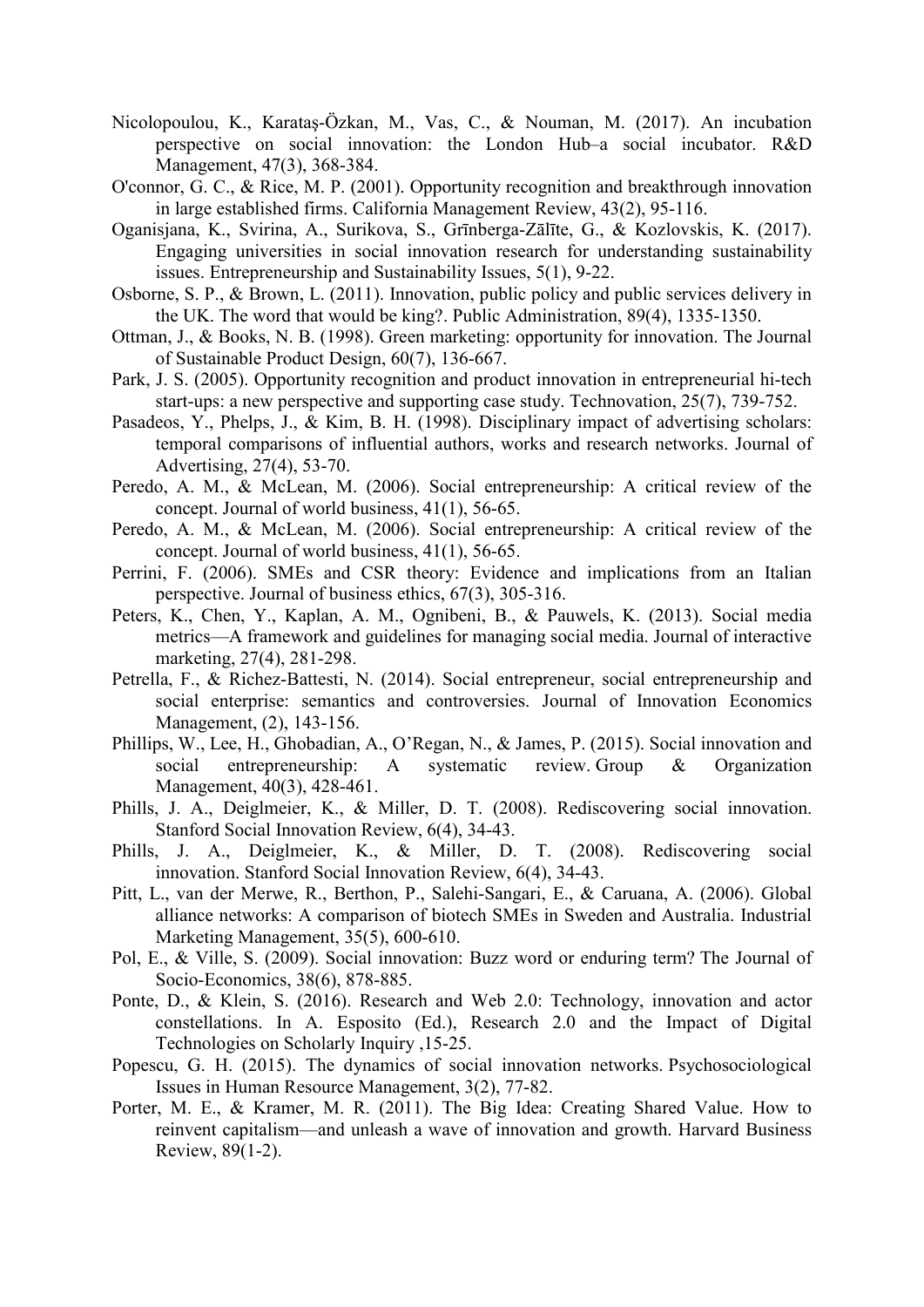- Pot, F., & Vaas, F. (2008). Social innovation, the new challenge for Europe. International Journal of Productivity and Performance Management, 57(6), 468-473.
- Prahalad, C. K., & Hammond, A. (2002). Serving the world's poor, profitably. Harvard business review, 80(9), 48-59.
- Prahalad, C. K., & Hart, S. L. (2002). The fortune at the bottom of the pyramid. Strategy and Business, 8(2), 54-54.
- Prahalad, C. K., & Ramaswamy, V. (2004). Co-creation experiences: The next practice in value creation. Journal of interactive marketing, 18(3), 5-14.
- Quandt, C., Ferraresi, A., Kudlawicz, C., Martins, J., & Machado, A. (2017). Social innovation practices in the regional tourism industry: Case study of a cooperative in Brazil. Social Enterprise Journal, 13(1), 78-94.
- Ranson, S., Hinings, B., & Greenwood, R. (1980). The structuring of organizational structures. Administrative science quarterly, 11(3), 1-17.
- Rao-Nicholson, R., Vorley, T., & Khan, Z. (2017). Social innovation in emerging economies: A national systems of innovation based approach. Technological Forecasting and Social Change, 121(3), 228-237.
- Rennings, K. (2000). Redefining innovation—eco-innovation research and the contribution from ecological economics. Ecological economics, 32(2), 319-332.
- Rexhepi, G., Kurtishi, S., & Bexheti, G. (2013). Corporate social responsibility (CSR) and innovation–the drivers of business growth? Procedia-Social and Behavioral Sciences, 75, 532-541.
- Robey, D., & Boudreau, M. C. (1999). Accounting for the contradictory organizational consequences of information technology: Theoretical directions and methodological implications. Information systems research, 10(2), 167-185.
- Rosenbusch, N., Brinckmann, J., & Bausch, A. (2011). Is innovation always beneficial? A meta-analysis of the relationship between innovation and performance in SMEs. Journal of business Venturing, 26(4), 441-457.
- Roy, M. J., McHugh, N., & O'Connor, C. H. (2014). Social innovation: Worklessness, welfare and well-being. Social Policy and Society, 13(3), 457-467.
- Sagawa, S., & Segal, E. (2000). Common interest, common good: Creating value through business and social sector partnerships. California Management Review, 42(2), 105- 122.
- Salunke, S., Weerawardena, J., & McColl-Kennedy, J. R. (2011). Towards a model of dynamic capabilities in innovation-based competitive strategy: Insights from projectoriented service firms. Industrial Marketing Management, 40(8), 1251-1263.
- Santisteban-Espejo, A., Campos, F., Chato-Astrain, J., Durand-Herrera, D., García-García, O., Campos, A., ... & Moral-Munoz, J. A. (2019). Identification of cognitive and social framework of Tissue Engineering by science mapping analysis. Tissue EngineerinSarason, Y., Dean, T., & Dillard, J. F. (2006). Entrepreneurship as the nexus of individual and opportunity: A structuration view. Journal of business venturing, 21(3), 286-305.
- Schumpeter, J. A. The theory of economic development. Cam-bridge, Mass.: Harvard University Pre5s. 1934.
- Scott, A. J. (2000). The cultural economy of cities: essays on the geography of imageproducing industries. Sage.
- Scott-Cato, M., & Hillier, J. (2010). How could we study climate-related social innovation? Applying Deleuzean philosophy to Transition Towns. Environmental Politics, 19(6), 869-887.
- Seebode, D., Jeanrenaud, S., & Bessant, J. (2012). Managing innovation for sustainability. R&D Management, 42(3), 195-206.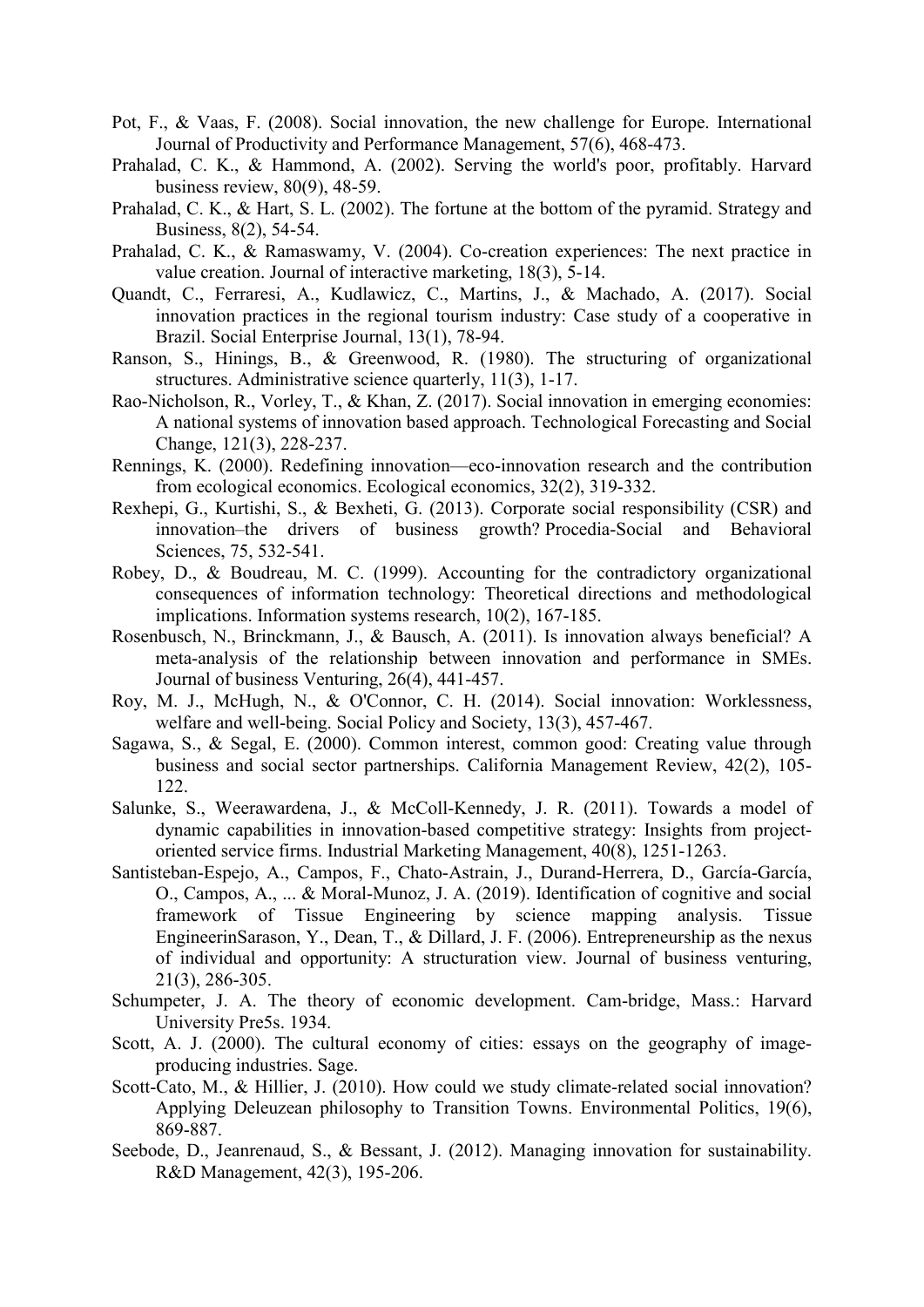- Segarra‐Oña, M., Peiró‐Signes, A., Albors‐Garrigós, J., & Miguel‐Molina, B. D. (2017). Testing the social innovation construct: An empirical approach to align socially oriented objectives, stakeholder engagement, and environmental sustainability. Corporate Social Responsibility and Environmental Management, 24(1), 15-27.
- Seidman, E. (2003). Fairweather and ESID: Contemporary impact and a legacy for the twenty-first century. American Journal of Community Psychology, 32(3-4), 371-375.
- Shafique, M. (2013). Thinking inside the box? Intellectual structure of the knowledge base of innovation research (1988–2008). Strategic Management Journal, 34(1), 62-93.
- Shane, S. (2000). Prior knowledge and the discovery of entrepreneurial opportunities. Organization science, 11(4), 448-469.
- Shane, S., & Venkataraman, S. (2000). The promise of entrepreneurship as a field of research. Academy of management review, 25(1), 217-226.
- Sharma, A., & Iyer, G. R. (2012). Resource-constrained product development: Implications for green marketing and green supply chains. Industrial Marketing Management, 41(4), 599-608.
- Shaw, E., & Carter, S. (2007). Social entrepreneurship: Theoretical antecedents and empirical analysis of entrepreneurial processes and outcomes. Journal of small business and enterprise development, 14(3), 418-434.
- Shaw, E., & de Bruin, A. (2013). Reconsidering capitalism: the promise of social innovation and social entrepreneurship?. International Small Business Journal, 31(7), 737-746.
- Short, J. C., Ketchen Jr, D. J., Shook, C. L., & Ireland, R. D. (2010). The concept of "opportunity" in entrepreneurship research: Past accomplishments and future challenges. Journal of management, 36(1), 40-65.
- Short, J. C., Moss, T. W., & Lumpkin, G. T. (2009). Research in social entrepreneurship: Past contributions and future opportunities. Strategic entrepreneurship journal, 3(2), 161- 194.
- Shpak, N., Satalkina, L., Sroka, W., & Hittmar, S. (2017). The social direction of enterprises' innovation activity. Polish Journal of Management Studies, 4(3),16-25.
- Sirieix, L., Lála, J., & Kocmanová, K. (2017). Understanding the antecedents of consumers' attitudes towards doggy bags in restaurants: Concern about food waste, culture, norms and emotions. Journal of Retailing and Consumer Services, 34(5), 153-158.
- Sisodiya, S. R., Johnson, J. L., & Grégoire, Y. (2013). Inbound open innovation for enhanced performance: Enablers and opportunities. Industrial Marketing Management, 42(5), 836-849.
- Sok, P., & O'Cass, A. (2011). Achieving superior innovation-based performance outcomes in SMEs through innovation resource–capability complementarity. Industrial Marketing Management, 40(8), 1285-1293.
- Spender, J. C. (1996). Making knowledge the basis of a dynamic theory of the firm. Strategic management journal, 17(S2), 45-62.
- Spring, M., & Araujo, L. (2013). Beyond the service factory: Service innovation in manufacturing supply networks. Industrial marketing management, 42(1), 59-70.
- Storbacka, K., & Nenonen, S. (2015). Learning with the market: Facilitating market innovation. Industrial Marketing Management, 44(5), 73-82.
- Stuart, T. E., & Ding, W. W. (2006). When do scientists become entrepreneurs? The social structural antecedents of commercial activity in the academic life sciences. American Journal of Sociology, 112(1), 97-144.
- Swyngedouw, E. (2016). Civil society, governmentality and the contradictions of governance-beyond-the-state: The Janus-face of social innovation. In Social Innovation and Territorial Development (pp. 79-94). Routledge.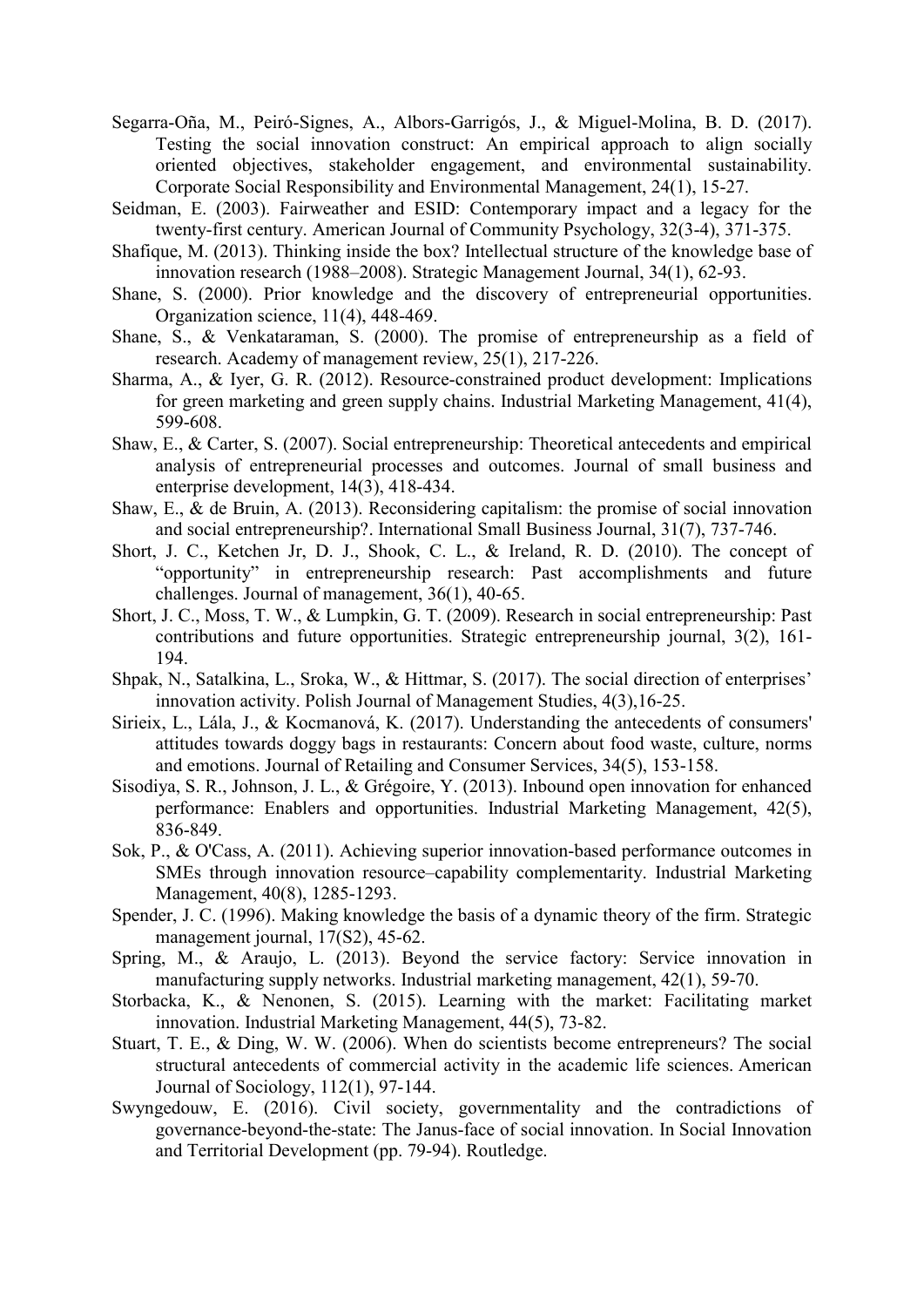- Sydow, J., & Staber, U. (2002). The institutional embeddedness of project networks: the case of content production in German television. Regional studies, 36(3), 215-227.
- Thompson, J., Alvy, G., & Lees, A. (2000). Social entrepreneurship–a new look at the people and the potential. Management decision, 38(5), 328-338.
- Thompson, J.L. (2002) 'The world of the social entrepreneur', The International Journal of Public Sector Management, 15(5), 412–431.
- Tian, Y. A., Nicholson, J. D., Eklinder-Frick, J., & Johanson, M. (2018). The interplay between social capital and international opportunities: A processual study of international 'take-off'episodes in Chinese SMEs. Industrial Marketing Management, 70(8), 180-192.
- Tracey, P., & Stott, N. (2017). Social innovation: a window on alternative ways of organizing and innovating. Innovation, 19(1), 51-60.
- Ucbasaran, D., Westhead, P., & Wright, M. (2009). The extent and nature of opportunity identification by experienced entrepreneurs. Journal of business venturing, 24(2), 99- 115.
- Ulwick, A. W. (2002). Turn customer input into innovation. Harvard business review, 80(1), 91-7.
- van der Have, R. P., & Rubalcaba, L. (2016). Social innovation research: An emerging area of innovation studies?. Research Policy, 45(9), 1923-1935.
- van Wijk, J., Zietsma, C., Dorado, S., de Bakker, F. G., & Martí, I. (2019). Social innovation: Integrating micro, meso, and macro level insights from institutional theory. Business & Society, 58(5), 887-918.
- Varadarajan, R. (2014). Toward sustainability: Public policy, global social innovations for base-of-the-pyramid markets, and demarketing for a better world. Journal of International Marketing, 22(2), 1-20.
- Vargo, S. L., Wieland, H., & Akaka, M. A. (2015). Innovation through institutionalization: A service ecosystems perspective. Industrial Marketing Management, 44, 63-72.
- Vickers, I., Lyon, F., Sepulveda, L., & McMullin, C. (2017). Public service innovation and multiple institutional logics: The case of hybrid social enterprise providers of health and wellbeing. Research Policy, 46(10), 1755-1768.
- Voorberg, W. H., Bekkers, V. J., & Tummers, L. G. (2015). A systematic review of cocreation and co-production: Embarking on the social innovation journey. Public Management Review, 17(9), 1333-1357.
- Waddock, S. A. (1988). Building successful social partnerships. MIT Sloan Management Review, 29(4), 17.
- Waltman, L., Van Eck, N. J., & Noyons, E. C. (2010). A unified approach to mapping and clustering of bibliometric networks. Journal of Informetrics, 4(4), 629-635.
- Wang, S., Zhuo, Z., Yang, H., & Li, H. (2014). An approach to facial expression recognition integrating radial basis function kernel and multidimensional scaling analysis. Soft Computing, 18(7), 1363-1371.
- Weerawardena, J., & Mort, G. S. (2006). Investigating social entrepreneurship: A multidimensional model. Journal of world business, 41(1), 21-35.
- Welter, F. (2011). Contextualizing entrepreneurship—conceptual challenges and ways forward. Entrepreneurship theory and Practice, 35(1), 165-184.
- West, M. A., & Altink, W. M. (1996). Innovation at work: Individual, group, organizational, and socio-historical perspectives. European Journal of Work and Organizational Psychology, 5(1), 3-11.
- Wheatley, M., & Frieze, D. (2006). Using emergence to take social innovation to scale. The Berkana Institute, 9(3), 147-197.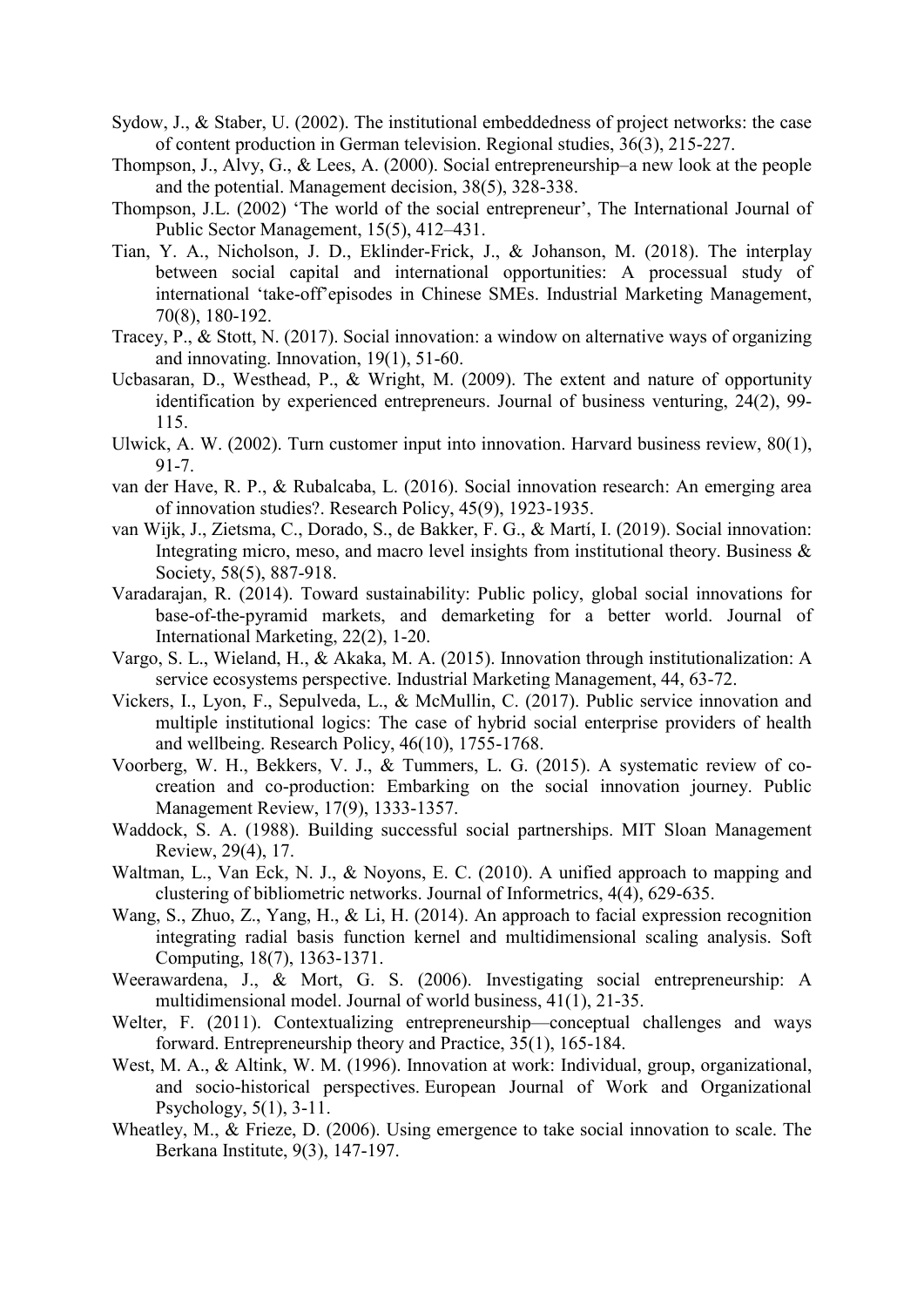- White, H. D., & McCain, K. W. (1998). Visualizing a discipline: An author co-citation analysis of information science, 1972–1995. Journal of the American society for information science, 49(4), 327-355.
- White, L. (2018). A Cook's tour: Towards a framework for measuring the social impact of social purpose organisations. European Journal of Operational Research, 268(3), 784- 797.
- Wilkinson, R. G. (2002). Unhealthy societies: the afflictions of inequality. Routledge.
- Williamson, O. E. (1981). The economics of organization: The transaction cost approach. American journal of sociology, 87(3), 548-577.
- Williamson, O. E. (1988). Technology and transaction cost economics: a reply. Journal of Economic Behavior & Organization, 10(3), 355-363.
- Wilson, K., & Millman, T. (2003). The global account manager as political entrepreneur. Industrial Marketing Management, 32(2), 151-158.
- Witell, L., Gebauer, H., Jaakkola, E., Hammedi, W., Patricio, L., & Perks, H. (2017). A bricolage perspective on service innovation. Journal of Business Research, 79(5), 290- 298.
- Woodside, A. G., Bernal, P. M., & Coduras, A. (2016). The general theory of culture, entrepreneurship, innovation, and quality-of-life: Comparing nurturing versus thwarting enterprise start-ups in BRIC, Denmark, Germany, and the United States. Industrial Marketing Management, 53(4), 136-159.
- Yang, D., Dong, Z., Reindl, T., Jirutitijaroen, P., & Walsh, W. M. (2014). Solar irradiance forecasting using spatio-temporal empirical kriging and vector autoregressive models with parameter shrinkage. Solar Energy, 103(12), 550-562.
- Yari, N., Lankut, E., Alon, I., & Richter, N. F. (2020). Cultural intelligence, global mindset, and cross-cultural competencies: A systematic review using bibliometric methods. European Journal of International Management.
- York, J. G., & Venkataraman, S. (2010). The entrepreneur–environment nexus: Uncertainty, innovation, and allocation. Journal of business Venturing, 25(5), 449-463.
- Yun, J. J., Park, K., Im, C., Shin, C., & Zhao, X. (2017). Dynamics of social enterprises— Shift from social innovation to open innovation. Science, Technology and Society, 22(3), 425-439.
- Yunus, M. (2007) Creating a World Without Poverty: Social Business and the Future of Capitalism, Perseus Books Group, Philadelphia.Henderson, H. (1993). Social innovation and citizen movements. Futures, 25(3), 322-338.
- Yuthas, K., Rogers, R., & Dillard, J. F. (2002). Communicative action and corporate annual reports. Journal of Business Ethics, 41(1-2), 141-157.
- Zahra, S. A., & George, G. (2002). Absorptive capacity: A review, reconceptualization, and extension. Academy of management review, 27(2), 185-203.
- Zahra, S. A., Gedajlovic, E., Neubaum, D. O., & Shulman, J. M. (2009). A typology of social entrepreneurs: Motives, search processes and ethical challenges. Journal of business venturing, 24(5), 519-532.
- Zheng, W. (2010). A social capital perspective of innovation from individuals to nations: where is empirical literature directing us?. International Journal of Management Reviews, 12(2), 151-183.
- Zhou, K. Z. (2006). Innovation, imitation, and new product performance: The case of China. Industrial Marketing Management, 35(3), 394-402.
- Zucker, L. G. (1977). The role of institutionalization in cultural persistence. American sociological review, 8(1), 726-743.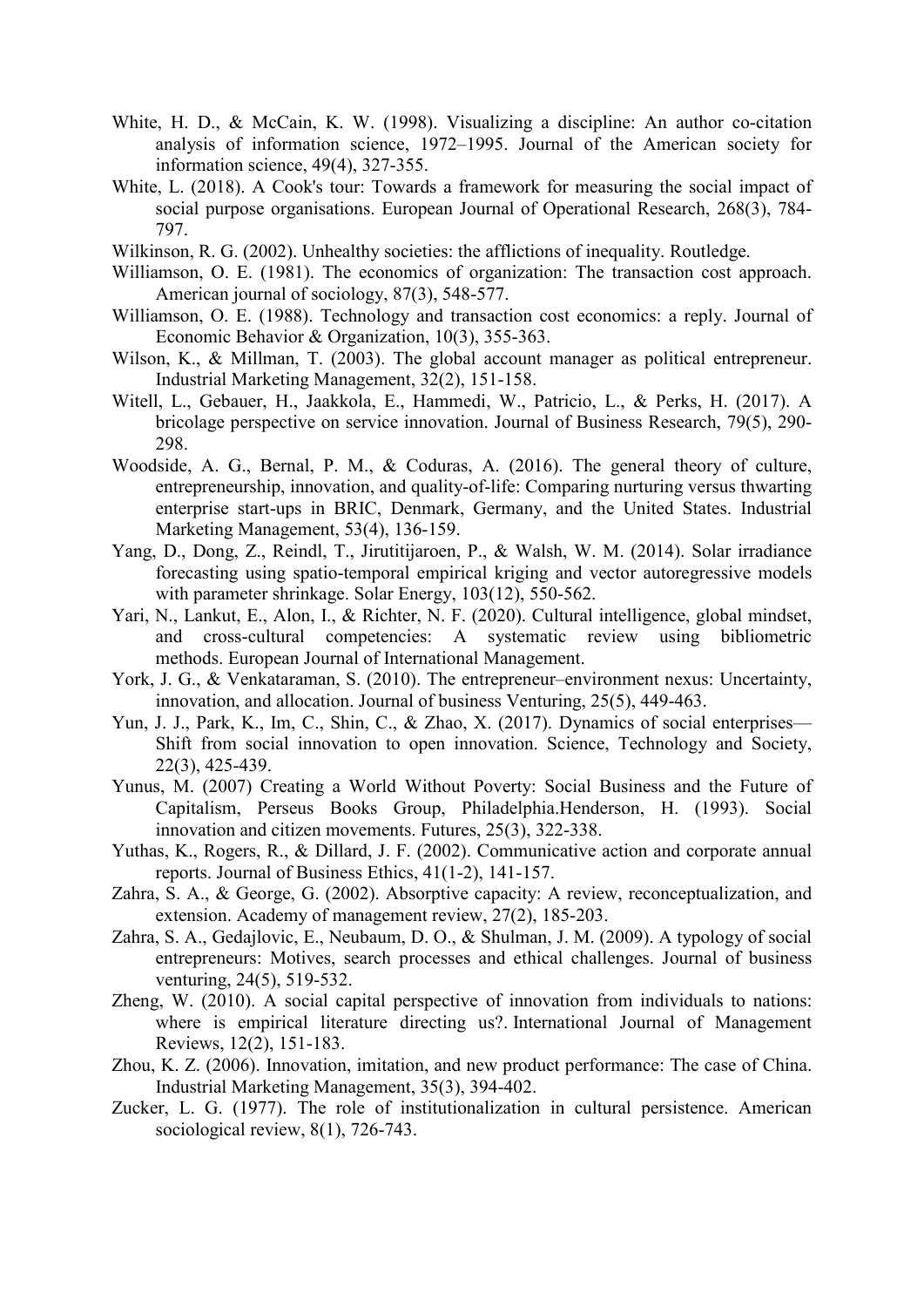- Zucker, L. G. (1988). Where do institutional patterns come from? Organizations as actors in social systems. Institutional patterns and organizations: Culture and environment,  $20(3)$ ,  $23-49$ .
- Zupic, I., and Cater, T. 2015. Bibliometric Methods in Management and Organization, Organizational Research Methods, 18(3), 429–472.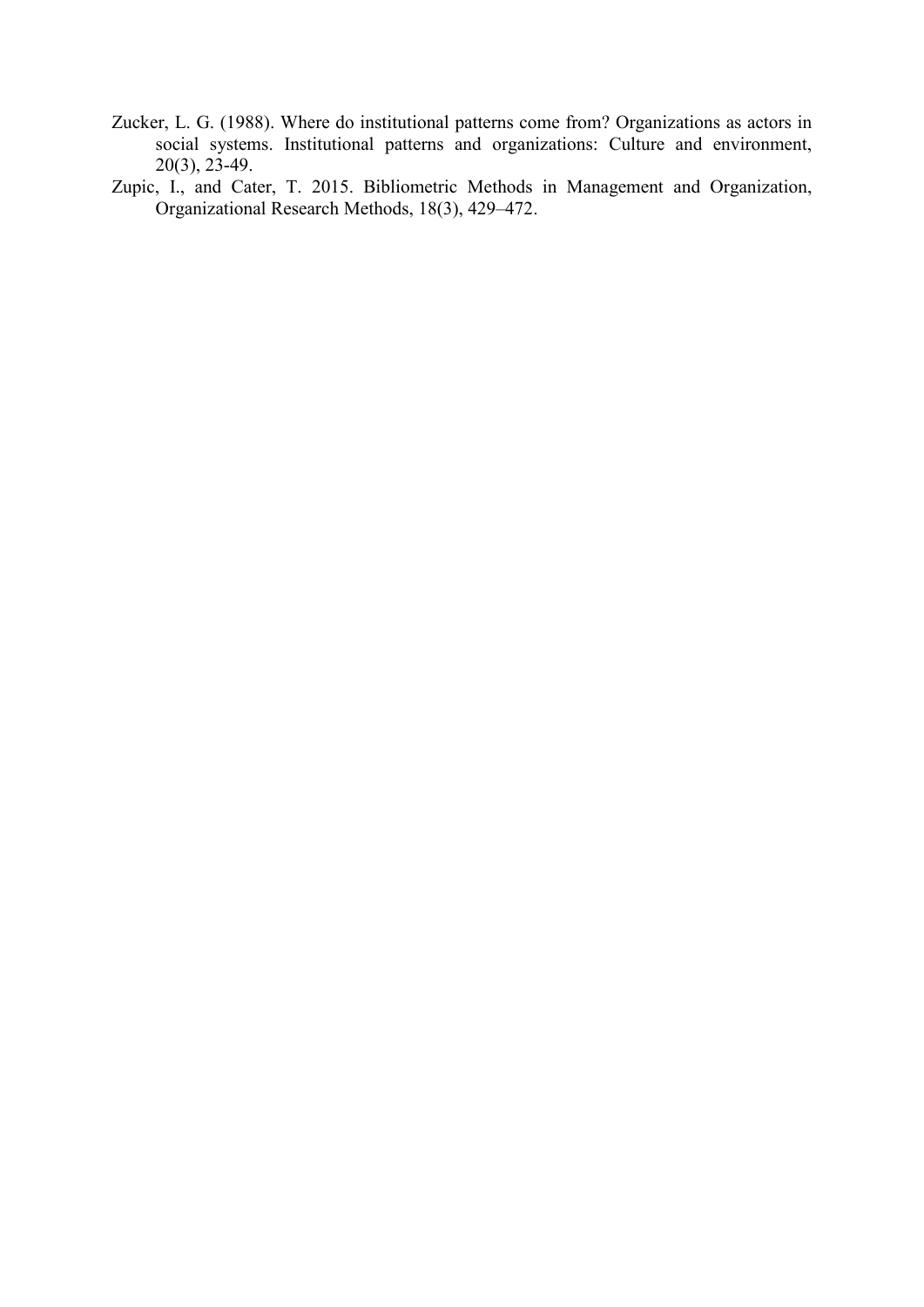|                   | Table 1: Important concepts discussed in Social Innovation |                                                                                                                                                                                                                                             |                                                                                                                                  |                                                                                                                                                              |                                                                                                            |  |  |  |
|-------------------|------------------------------------------------------------|---------------------------------------------------------------------------------------------------------------------------------------------------------------------------------------------------------------------------------------------|----------------------------------------------------------------------------------------------------------------------------------|--------------------------------------------------------------------------------------------------------------------------------------------------------------|------------------------------------------------------------------------------------------------------------|--|--|--|
| <b>Discipline</b> | Concept                                                    | <b>Definition</b>                                                                                                                                                                                                                           | <b>Themes/dimensionality</b>                                                                                                     | <b>Context</b>                                                                                                                                               | <b>Exemplars</b><br>(Chronological<br>Order)                                                               |  |  |  |
| Entrepreneurship  | Social<br>Entrepreneurship<br>Orientation                  | "the process involving the innovative use and<br>combination of<br>resources to pursue opportunities to catalyse<br>social change and/or address social needs" (Mair<br>and Marti, 2006, p. 318).                                           | Innovativeness,<br>Proactiveness, Risk<br>Management, Effectual<br>Orientation, Social<br><b>Mission Orientation</b>             | Entrepreneurial<br>behaviour in resource-<br>constrained contexts                                                                                            | Dwivedi and<br>Weerawardena (2018);<br>Mair and Marti (2006)                                               |  |  |  |
| Entrepreneurship  | Perceived<br>Desirability                                  | Perceived desirability refers to the attractiveness<br>of involving in an entrepreneurial event                                                                                                                                             | Emotional, Cognitive                                                                                                             | Social Entrepreneurial<br>Intention                                                                                                                          | Jiao (2011); Mair and<br>Noboa (2003; 2006)                                                                |  |  |  |
| Entrepreneurship  | Perceived<br>Feasibility                                   | Perceived feasibility refers to the degree to which<br>one has the capacity to forming a company                                                                                                                                            | Self-Efficacy, Social<br>Support                                                                                                 | Social Entrepreneurial<br>Intention                                                                                                                          | Jiao (2011); Mair and<br>Noboa (2003; 2006)                                                                |  |  |  |
| Sustainability    | Corporate Social<br>Responsibility                         | "Corporate social responsibility associations<br>reflect the organization's status and activities with<br>respect to its perceived societal obligations"<br>(Brown and Dacin, 1997, p. 68)                                                  | CSR with employees<br>CSR with customers<br>CSR with suppliers<br>CSR with local<br>community<br>Environmental<br>responsibility | Corporate social<br>performance and<br>innovation                                                                                                            | Brown and Dacin<br>(1997); Martinez-<br>Conesa et al. (2017)                                               |  |  |  |
| Public Policy     | Sustainable Urban<br>Development<br>(SUD)                  | SUD refers to creating a long-term community<br>building by addressing the social challenges                                                                                                                                                | Sensor citizen,<br>Collaborative citizen,<br>Entrepreneurial citizen,<br>Sharing citizen                                         | SUD applies through two<br>facet of Social<br>Innovation framework; 1<br>Local development<br>through social innovation<br>2. Socio-technical<br>transitions | Angelidou and<br>Psaltoglou (2017);<br>Lubberink et al.<br>(2017), McCormick et<br>al. (2013)              |  |  |  |
| Social Capital    | Social Capital                                             | Social capital is 'the sum of the actual and<br>potential resources embedded within, available<br>through, and derived from the network of relations<br>possessed by an individual or social unit'<br>(Nahapiet and Ghoshal, 1998, p. 243). | Structural Dimension,<br>Relational Dimension,<br><b>Cognitive Dimension</b>                                                     | Social capital<br>components and<br>innovation                                                                                                               | Dakhli and De Clercq<br>(2004); Landry et al.<br>(2002); Nahapiet and<br>Ghoshal (1998);<br>Zheng $(2010)$ |  |  |  |
| Economics         | Eco-Innovation                                             | Eco-innovation is built upon the relevant actors<br>namely; firms, politicians, unions, associations,<br>churches, private households)                                                                                                      | Technology push<br>Regulatory push                                                                                               | Eco-innovation for a<br>sustainable social<br>innovation                                                                                                     | Bossle et al. (2016);<br>Hellström (2007);<br>Rennings (2000);                                             |  |  |  |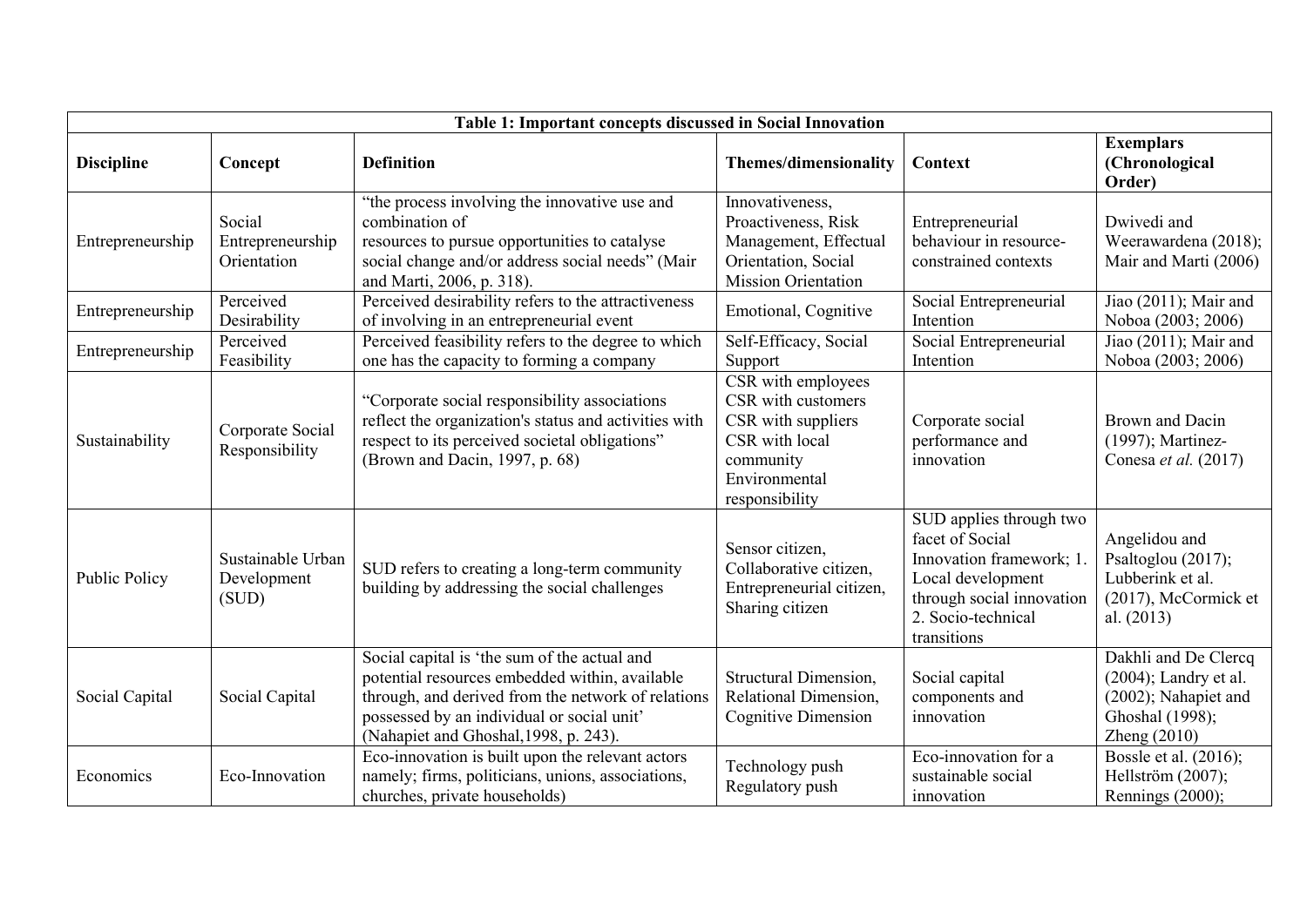|                  |                                  |                                             |                                     | <b>Exemplars</b>          |
|------------------|----------------------------------|---------------------------------------------|-------------------------------------|---------------------------|
| <b>Theory</b>    | <b>Definition</b>                | <b>Scope</b>                                | Limitations                         | (Chronological            |
|                  |                                  |                                             |                                     | Order)                    |
| Social           | Social entrepreneurship is an    | Social entrepreneurship and social          | More exhaustive in nature and       | Dacin et al. (2011),      |
| Entrepreneurship | important lexicon in             | innovation together provide a novel         | the literature is disjoint and      | Dawson and Daniel         |
|                  | entrepreneurship world, with a   | solution to increasing social problems.     | disparate resulting in variety of   | $(2010)$ , Maclean et al. |
|                  | primal focus to increase social  | Amidst business innovations, social         | definitions and processes.          | $(2013)$ , Philips et al. |
|                  | impact with innovative approach  | innovation paradigms stand out to deliver   |                                     | $(2015)$ , Phills et al.  |
|                  | to achieve the mission.          | prospective solutions of all social         |                                     | $(2008)$ , Shaw and de    |
|                  |                                  | entrepreneurship problems.                  |                                     | Bruin (2013)              |
| Social Change    | The concept of social change     | The transformational social change can be   | The wealth of relationship          | Social Change             |
|                  | deals with human interactions    | achieved through social innovation. The     | between social change and social    | Cajaiba-Santana           |
|                  | and relationships resulting in   | social imitations and inventions have       | innovation has received             | (2014), Christensen et    |
|                  | transforming cultural and social | always been a successful practical          | prominent attention in terms of     | al. (2006), Moulaert      |
|                  | setup of organisations with a    | precursor for adaptive social change        | sociology theories. But the         | (2013), Nandan et al.     |
|                  | consequential impact on society. |                                             | practical judgement in this         | (2015)                    |
|                  |                                  |                                             | context remains unexplored.         |                           |
| Social Value     | Often social value creation is   | Social innovation can contribute to social  | Provided the dynamic business       | Hazy et al. (2010),       |
| creation         | synonymously understood as       | value creation through three dimensions,    | environment and changing            | Herrera (2015), Le        |
|                  | "co-value creation", whereas     | formalisation, change processes, and social | cultural setups, social value       | Ber and Branzei           |
|                  | social value creation is in fact | outcomes. More than creating an             | creation has become a               | $(2010)$ , Popescu        |
|                  | broader than that. Social value  | interaction and transformational setup,     | challenging aspect in recent        | $(2015)$ , van der Have   |
|                  | creation in business terms is    | social innovation also adds dynamic         | years.                              | and Rubalcaba (2016)      |
|                  | orchestrated through             | approach value chain to increase            |                                     |                           |
|                  | organisations mission to impart  | organisational performance and its societal |                                     |                           |
|                  | value to different sections of   | outlook.                                    |                                     |                           |
|                  | stakeholders which mainly        |                                             |                                     |                           |
|                  | incudes society.                 |                                             |                                     |                           |
| Territorial      | It refers to changes and better  | Within the range of local and global social | Although the theories in this       | <b>Baker and Mehmood</b>  |
| development      | inclusions of excluded group and | innovation, most of the researches have     | area, mainly focuses on the         | (2015), MacCallum         |
|                  | individuals belonging to the     | addressed the importance of social          | technical, social and economic      | (2009), Moulaert          |
|                  | various sub-sets of society. The | innovation in territorial development.      | feasibility of this model in social | (2016), Moulaert and      |
|                  | developments are mostly          | Researches and case state that social       | innovation, but the political       | Sekia (2003),             |
|                  | concerned with local societal    | innovation in its way to provide social     | agendas as a hindrance for such     | Moulaert et al. (2010),   |

## **Table 2: Overview of Main Theoretical Perspectives in Social Innovation**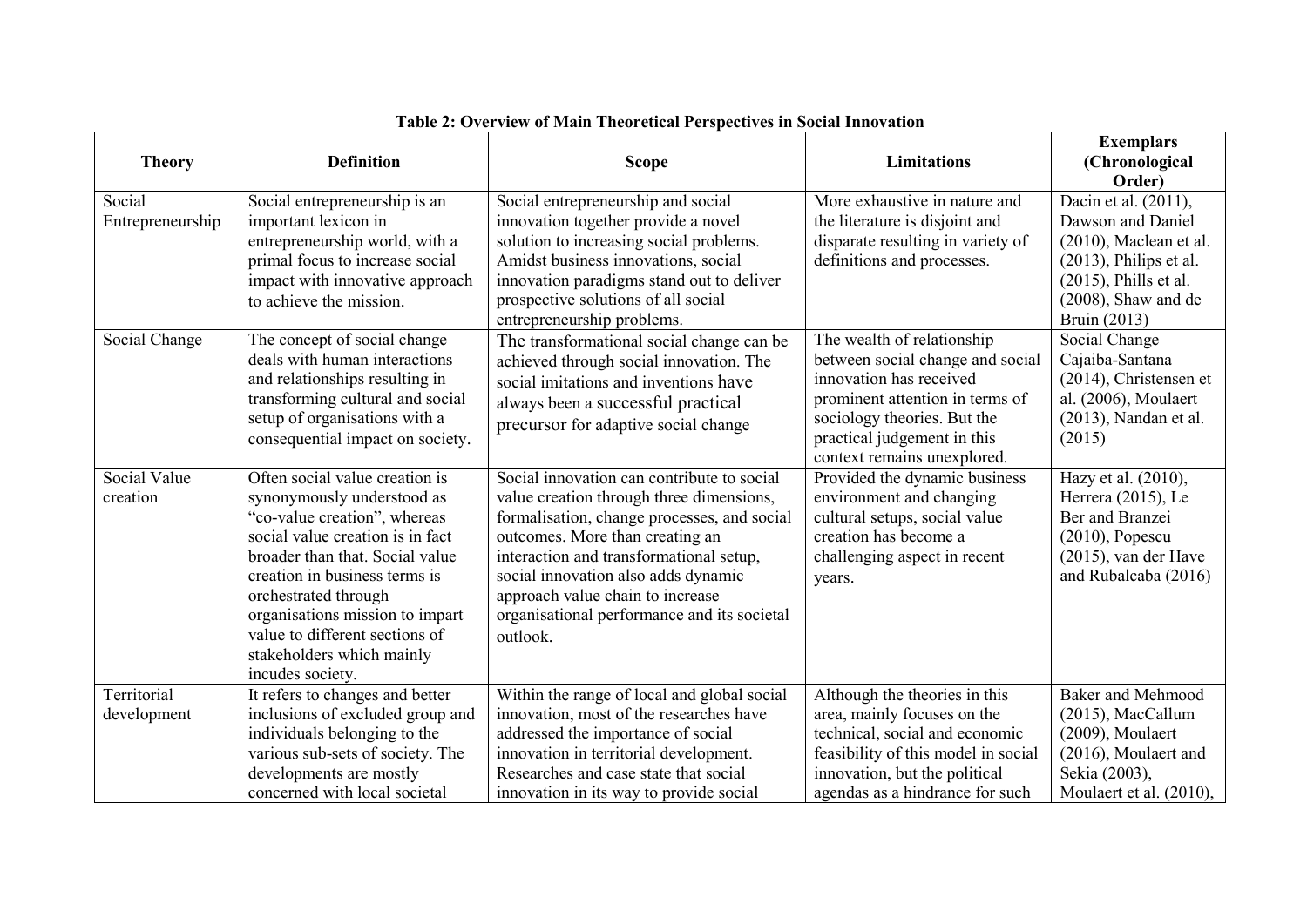|               | improvements.                      | changes, besides also improves the status of<br>urban and rural developments. | development is not explored.        | Swyngedouw (2016)      |
|---------------|------------------------------------|-------------------------------------------------------------------------------|-------------------------------------|------------------------|
| Community     | Community psychology is a          | Social innovation, when used in the context                                   | Community psychology theory         | Castro and Mouro       |
| Psychology    | solution-oriented models which     | of community psychology is usually                                            | majorly derives the idea of social  | $(2011)$ , Choi and    |
|               | provides alternative and           | referred to as "experimental social                                           | innovation in the societal front.   | Majumdar (2015),       |
|               | innovative results for societal    | innovation" (ESI). Given the goal of                                          | The application of ESI deals with   | Linney (1990), Mayer   |
|               | problems. The major aim of this    | community psychology to find prospective                                      | more scientific applications with   | and Davidson (2000),   |
|               | model is to create an effective    | social change through innovative contexts.                                    | requires more technology            | van der Have and       |
|               | social sub-system with an          |                                                                               | assistance besides human            | Rubalcaba (2016)       |
|               | experimental evaluation.           |                                                                               | interactions.                       |                        |
| Welfare       | It is a branch of economics,       | Welfare economics is an important                                             | Though the concept of welfare       | Pol and Ville (2009),  |
| Economics     | which mainly focusses to           | terminology used in social innovation to                                      | economics is theoretically strong   | Roy et al. (2014),     |
|               | improve and provide suggestions    | address the problems and improvements in                                      | to impose favourable measures       | Moulaert (2013)        |
|               | and solutions with reference to    | quality of life of people. Previous                                           | to social innovation, but the       |                        |
|               | well-being of the community.       | researches have addressed the micro and                                       | concept requires more dynamic       |                        |
|               |                                    | macro-quality of life that can uphold the                                     | understanding to create a           |                        |
|               |                                    | social innovation process.                                                    | sustainable process.                |                        |
| Institutional | It refers to the behavioural and   | Institution is a social structure that                                        | The institutional theory puts       | Meyer and Rowan        |
| theory        | structural changes are mainly      | comprises mainly of a group of                                                | forward a comprehensive basis       | (1977), DiMaggio and   |
|               | determined by the level of         | organisations or individuals with a                                           | for studying transformational       | Powell (1983), Barley  |
|               | efficiency and organisational      | particular exercise action in an environment                                  | changes in the new environments     | and Tolbert (1997),    |
|               | legitimacy and less by the firm    | that continuously be altered during time.                                     | such as social enterprises and      | Scott (2000)           |
|               | competitors.                       |                                                                               | public sectors.                     |                        |
| Structuration | It refers to a broader perspective | One of the most important impact of                                           | The structuration theory can be     | Sarason et al. (2006), |
| theory        | on the social action and social    | structuration theory is its ability to                                        | applied towards explaining a        | Brodie et al. (2009),  |
|               | actions, where it offers an        | comprehend the process of creating and                                        | great number of social              | Cajaiba-Santana        |
|               | explanation for social evolutions  | maintaining of an innovative idea as well as                                  | phenomena; additionally, its        | (2011)                 |
|               | and social actions.                | with continuity and changes happening                                         | integrative nature suggests that it |                        |
|               |                                    | over time.                                                                    | can unite fewer general theories.   |                        |

 $\begin{array}{c} \begin{array}{c} \begin{array}{c} \begin{array}{c} \end{array} \end{array} \end{array} \end{array} \end{array}$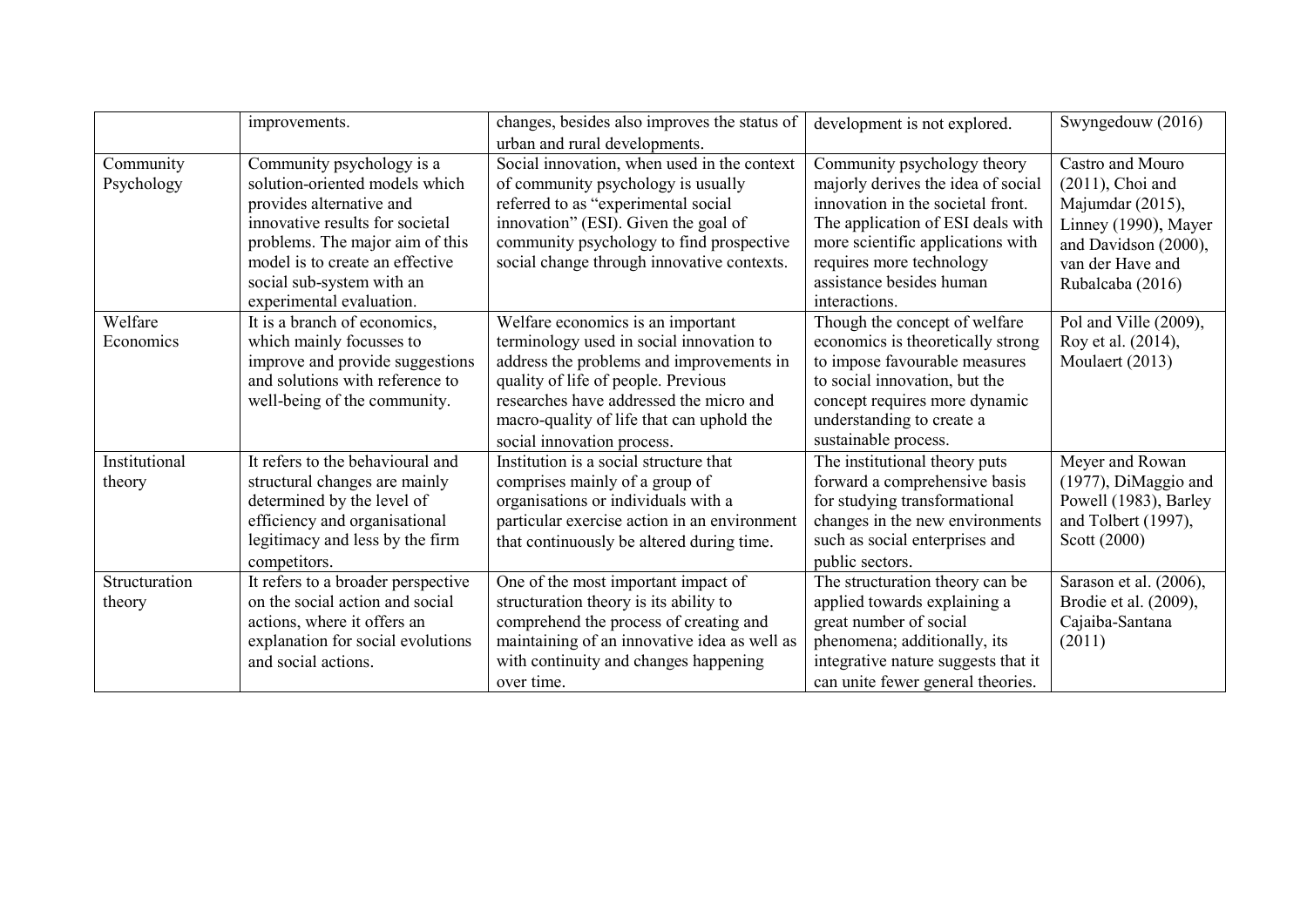|                | Rank Journal                                             | <b>Number</b><br>of<br>articles | Percentage<br>distribution of<br>published<br>articles $(\% )$ | Rank | Journal                                                  | <b>Number</b><br><sub>of</sub><br>articles | Percentage<br>distribution of<br>published<br>articles $(\% )$ |
|----------------|----------------------------------------------------------|---------------------------------|----------------------------------------------------------------|------|----------------------------------------------------------|--------------------------------------------|----------------------------------------------------------------|
|                | Journal of Social<br>Entrepreneurship                    | 11                              | 4,681                                                          | 15   | Innovation Organization<br>Management                    | 3                                          | 1,277                                                          |
| $\overline{2}$ | Technological Forecasting and<br>Social Change           | 11                              | 4,681                                                          | 16   | Science Technology and<br>Society                        | 3                                          | 1,277                                                          |
| 3              | Journal of Business Research                             | 9                               | 3,83                                                           | 17   | Technology Analysis Strategic<br>Management              | 3                                          | 1,277                                                          |
| 4              | Journal of Business Ethics                               | 8                               | 3,404                                                          | 18   | Academia Revista<br>Latinoamericana De<br>Administracion | $\overline{2}$                             | 0,851                                                          |
| 5              | Industry and Innovation                                  | 7                               | 2,979                                                          | 19   | <b>Cogent Business Management</b>                        | $\overline{2}$                             | 0,851                                                          |
| 6              | International Journal of<br><b>Technology Management</b> | 7                               | 2,979                                                          | 20   | Foresight and Sti Governance                             | $\overline{2}$                             | 0,851                                                          |
|                | Social Enterprise Journal                                |                                 | 2,979                                                          | 21   | Gestao E Desenvolvimento                                 | 2                                          | 0,851                                                          |
| 8              | R D Management                                           | 6                               | 2,553                                                          | 22   | <b>Harvard Business Review</b>                           | 2                                          | 0,851                                                          |
| 9              | <b>Research Policy</b>                                   | 5                               | 2,128                                                          | 23   | <b>Human Relations</b>                                   | $\overline{2}$                             | 0,851                                                          |
| 10             | Technovation                                             | 5                               | 2,128                                                          | 24   | Intangible Capital                                       | $\overline{2}$                             | 0,851                                                          |
| 11             | <b>Business Society</b>                                  | 4                               | 1,702                                                          | 25   | <b>International Small Business</b><br>Journal           | $\overline{2}$                             | 0,851                                                          |
| 12             | Entrepreneurship and<br>Sustainability Issues            | $\overline{4}$                  | 1,702                                                          | 26   | Journal of Applied Behavioural<br>Science                | $\overline{2}$                             | 0,851                                                          |
| 13             | European Journal of Innovation<br>Management             | $\overline{4}$                  | 1,702                                                          | 27   | Journal of Innovation<br><b>Economics Management</b>     | $\overline{2}$                             | 0,851                                                          |
| 14             | Entrepreneurship and Regional<br>Development             | 3                               | 1,277                                                          | 28   | Innovation Organization<br>Management                    | 3                                          | 1,277                                                          |

**Table 3. Most cited journals in social innovation**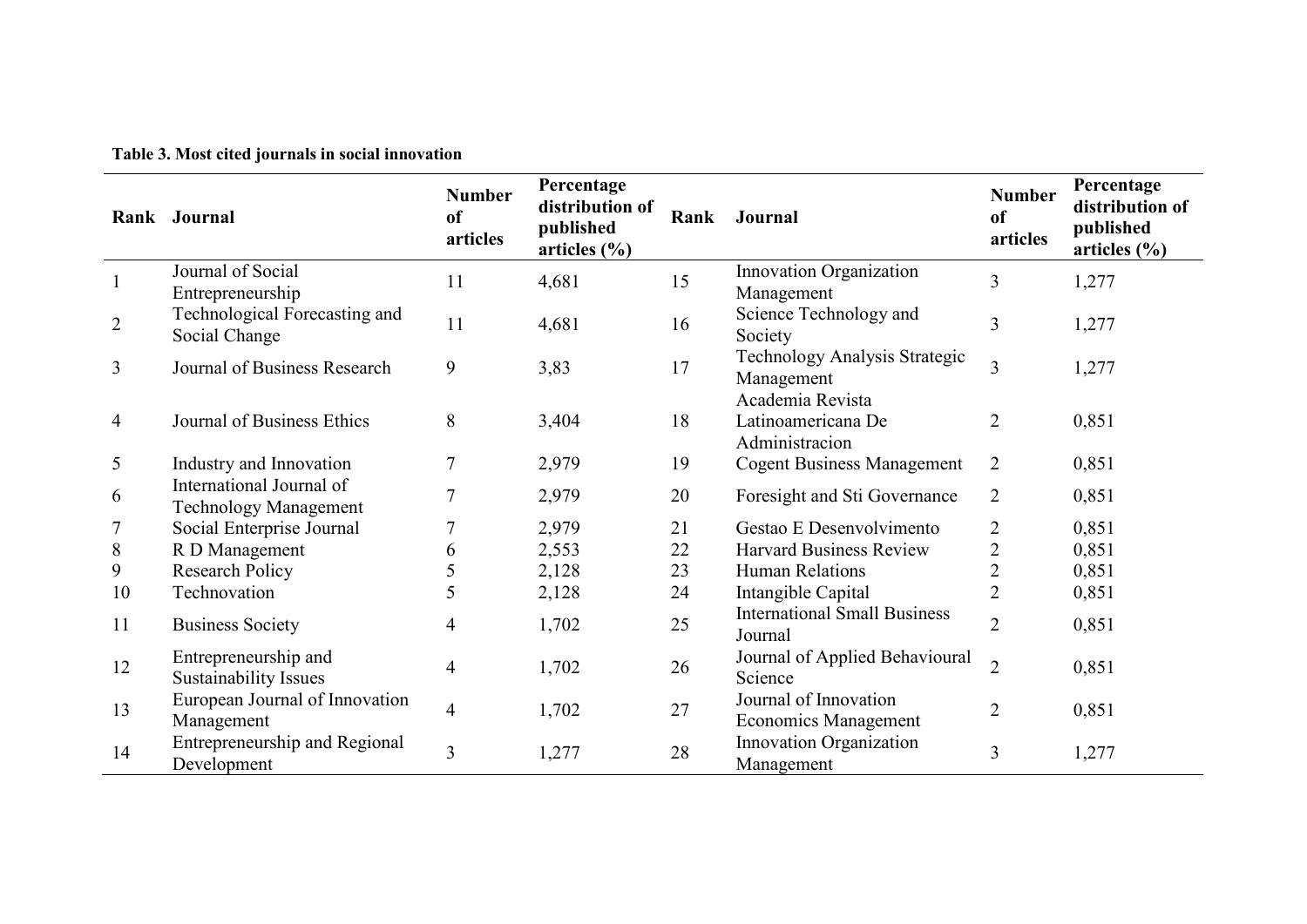| Rank   | Publication                                                                                                     | Source                                                     | Citation<br>frequency |
|--------|-----------------------------------------------------------------------------------------------------------------|------------------------------------------------------------|-----------------------|
| 1      | Entrepreneurship Theory and Practice                                                                            | Austin, Stevenson, and Wei-Skillern<br>(2006)              | 35                    |
| 2      | Journal of World Business                                                                                       | Mair and Marti (2006)                                      | 33                    |
| 3      | The Journal of Socio-Economics                                                                                  | Pol and Ville (2009)                                       | 30                    |
| 4<br>5 | Innovations: Technology, Governance,<br>Globalization<br>Oxford Said Business School Working                    | <b>Mulgan</b> (2006)                                       | 28                    |
|        | Paper                                                                                                           | Mulgan (2007)                                              | 27                    |
| 6      | <b>Stanford Social Innovation Review</b>                                                                        | Phills, Deiglmeier, and Miller (2008).                     | 26                    |
| 7      | Technological Forecasting and Social                                                                            |                                                            |                       |
|        | Change                                                                                                          | Cajaiba-Santana (2014)                                     | 24                    |
| 8      | Journal of Business Venturing                                                                                   | Gedajlovic,<br>Neubaum,<br>Zahra,<br>and<br>Shulman (2009) | 24                    |
| 9      | The Open Book of Social Innovation                                                                              | Murray, Caulier-Grice, and Mulgan<br>(2010)                | 23                    |
| 10     | <b>Academy of Management Review</b>                                                                             | Eisenhardt (1989)                                          | 22                    |
| 11     | The Journal of Creative Behaviour                                                                               | Mumford, Medeiros, and Partlow (2012)                      | 21                    |
| 12     | The Journal of Applied Behavioural                                                                              |                                                            |                       |
|        | Science                                                                                                         | Alvord, Brown, and Letts (2004)                            | 20                    |
| 13     | <b>Urban Studies</b>                                                                                            | Moulaert, Martinelli, Swyngedouw, and<br>Gonzalez (2005)   | 20                    |
| 14     | In Challenge Social Innovation                                                                                  | Howaldt and Kopp (2012)                                    | 19                    |
| 15     | Journal of World Business                                                                                       | Weerawardena and Mort (2006)                               | 19                    |
| 16     | The International Handbook on Social<br>Innovation: Collective action, social<br>learning and transdisciplinary |                                                            |                       |
|        | research                                                                                                        | Moulaert (2013)                                            | 17                    |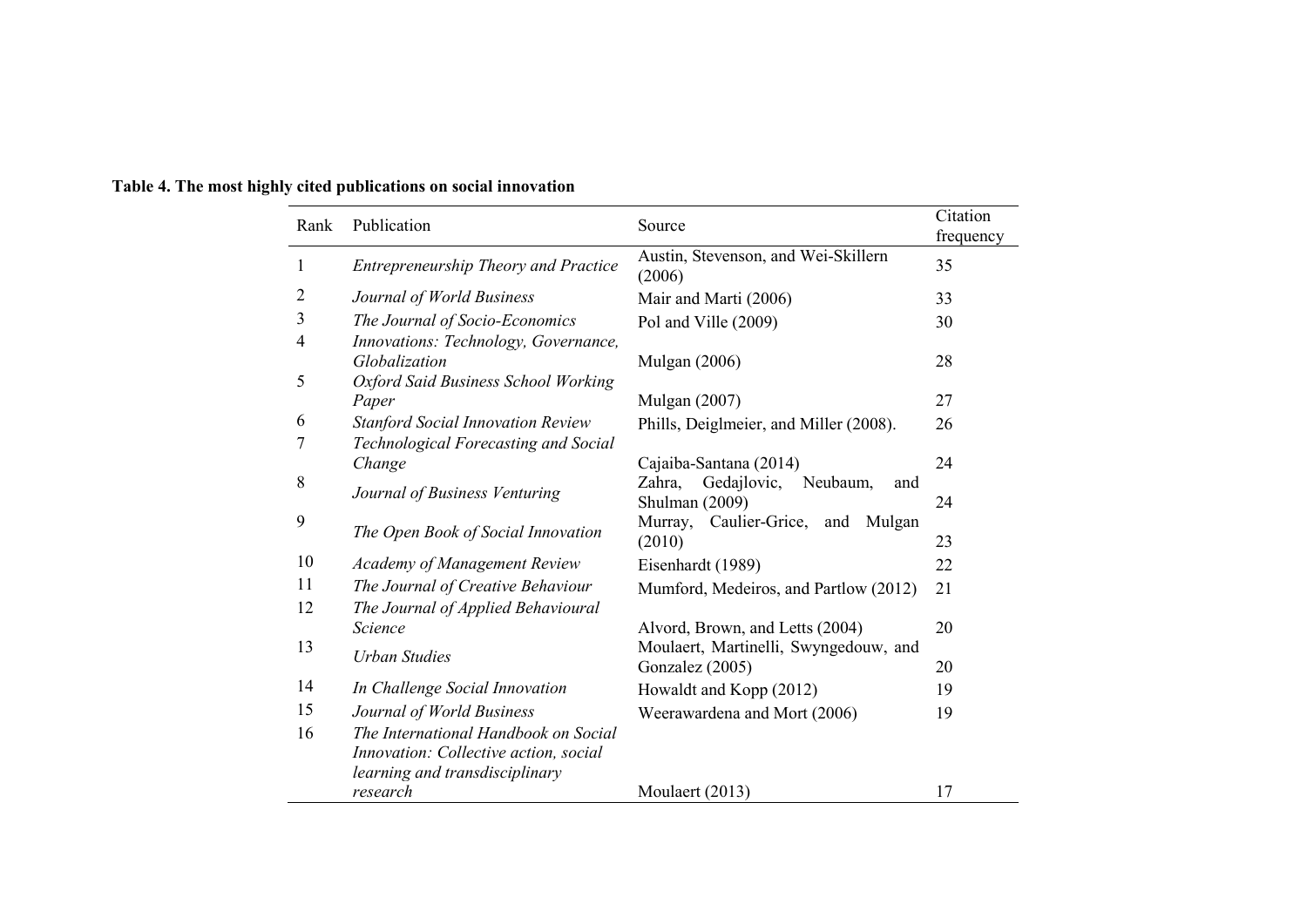| 17 | Journal of World Business                 | Peredo and McLean (2006)             |    |
|----|-------------------------------------------|--------------------------------------|----|
| 18 | <b>Harvard Business Review</b>            | Porter and Kramer (2011)             | 16 |
| 19 | <b>Harvard Business Review</b>            | Christensen, Baumann, Ruggles<br>and |    |
|    |                                           | Sadtler $(2006)$                     |    |
| 20 | <b>Academy of Management Perspectives</b> | Dacin, Dacin, and Matear (2010)      | 15 |
| 21 | Accounting, Organizations and Society     | Nicholls (2009)                      | 14 |
| 22 | Academy of Management Journal             | Battilana and Dorado (2010)          | 14 |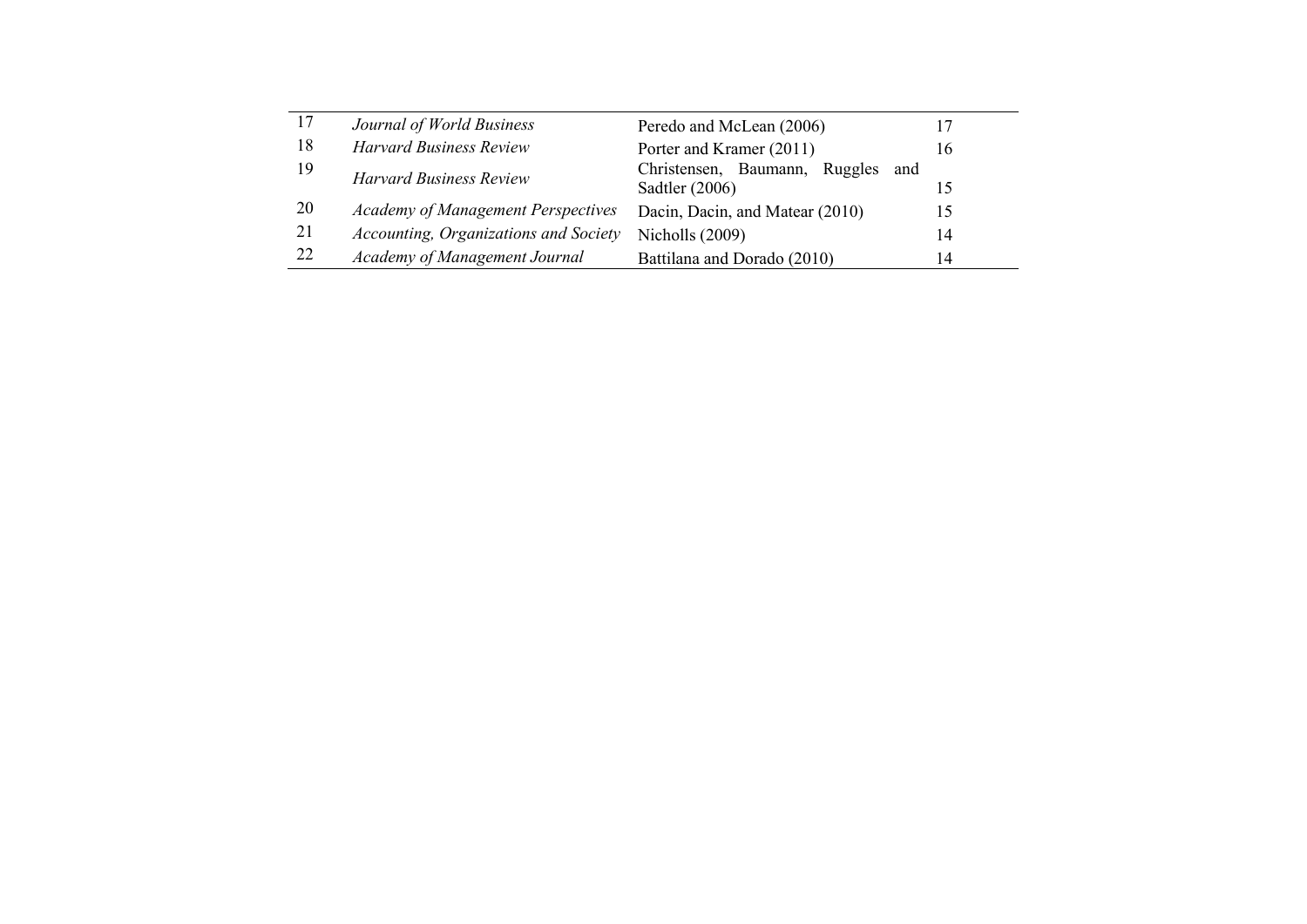| <b>Source</b>                                    | <b>Motivation</b>                                                                                                                                                                                                                 | <b>Keywords</b>                                                                                                                                                           | <b>Theories</b>                                           | <b>Methodology</b>                              | <b>Analysis</b>          |
|--------------------------------------------------|-----------------------------------------------------------------------------------------------------------------------------------------------------------------------------------------------------------------------------------|---------------------------------------------------------------------------------------------------------------------------------------------------------------------------|-----------------------------------------------------------|-------------------------------------------------|--------------------------|
| Austin, Stevenson,<br>and Wei-Skillern<br>(2006) | The article presented a framework that<br>explains the differentiation and similarities<br>between social and commercial<br>entrepreneurship.                                                                                     | Commercial<br>entrepreneurship,<br>social<br>entrepreneurship,<br>similarity, differences                                                                                 | Social<br>Entrepreneurship                                | Literature<br>based<br>conceptual<br>modelling  | <b>Not</b><br>Applicable |
| Mair and Marti<br>(2006)                         | The study emphasises that prospective<br>social change can be achieved through<br>sustainable social entrepreneurship<br>equation.                                                                                                | Social<br>entrepreneurship,<br>social change,<br>Institutional<br>entrepreneurship,<br>Social capital, Social<br>movements                                                | Social<br>Entrepreneurship<br>and Structuration<br>Theory | Literature<br>based<br>conceptual<br>modelling  | <b>Not</b><br>Applicable |
| Pol and Ville<br>(2009)                          | The study distinguishes the idea of social<br>and business innovation. Also, the<br>suggests government to focus more on<br>bifocal innovations                                                                                   | Business innovation,<br>Social innovation, Pure<br>social innovation,<br>Bifocal innovation,<br>Government support                                                        | Social Innovation                                         | Perspective<br>based<br>conceptual<br>modelling | Not<br>Applicable        |
| <b>Mulgan</b> (2006)                             | The study explains the process of social<br>innovation in the lens of different<br>stakeholders in societal perspective                                                                                                           | Social innovation,<br>scaling up, learning,<br>evolving, idea<br>generation, need<br>identification                                                                       | Social Innovation                                         | Perspective<br>based<br>explanations            | Not<br>Applicable        |
| <b>Mulgan</b> (2007)                             | The paper synthesises a detailed<br>understanding on social innovation by<br>proposing different stages in social<br>innovation and by explaining how these<br>stages can impact different stakeholders in<br>social environment. | Social innovation, new<br>social relationships,<br>social<br>entrepreneurship,<br>design, technology,<br>public policy, social<br>movements,<br>community<br>development, | Connected<br>difference theory of<br>Social Innovation    | Perspective<br>based<br>conceptual<br>modelling | <b>Not</b><br>Applicable |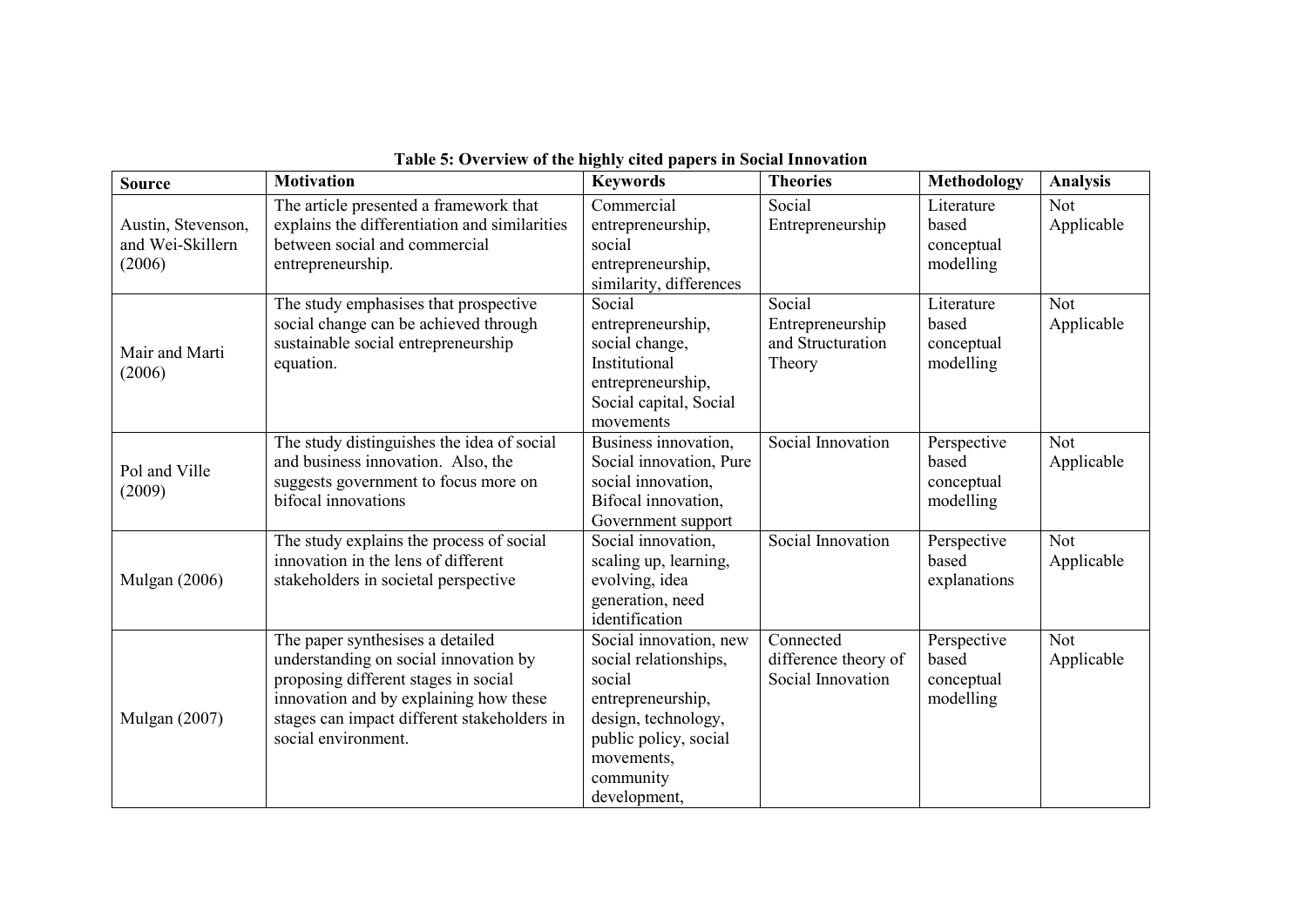|                                                      |                                                                                                                                                                                                                                                            | development                                                                                                           |                                                      |                                            |                          |
|------------------------------------------------------|------------------------------------------------------------------------------------------------------------------------------------------------------------------------------------------------------------------------------------------------------------|-----------------------------------------------------------------------------------------------------------------------|------------------------------------------------------|--------------------------------------------|--------------------------|
| Phills, Deiglmeier,<br>and Miller (2008).            | The paper explains that social<br>entrepreneurship and social enterprises<br>bring a positive notion to create social<br>change. Through this argument, the authors<br>support that social entrepreneurship can<br>support this.                           | Social<br>entrepreneurship,<br>social enterprise, social<br>change, non-profit<br>organisations, social<br>innovation | Social<br>Entrepreneurship                           | Case based<br>writing                      | <b>Not</b><br>Applicable |
| Cajaiba-Santana<br>(2014)                            | The study supports that social innovation<br>can contribute to social change by bringing<br>on agentic and structuralist approaches<br>together.                                                                                                           | Social innovation,<br>social change,<br>institutional theory,<br>structuration theory,<br>institution                 | Institutional Theory,<br><b>Structuration Theory</b> | Literature<br>based<br>conceptual<br>model | <b>Not</b><br>Applicable |
| Zahra, Gedajlovic,<br>Neubaum, and<br>Shulman (2009) | In different view, this paper discusses<br>social entrepreneurship as a node to create<br>social wealth. Besides this, the authors<br>emphasise the importance of ethics in<br>social enterprises.                                                         | Social<br>entrepreneurship,<br>social wealth,<br>entrepreneurial search<br>process, typologies,<br>ethics             | Social<br>Entrepreneurship                           | Literature<br>based<br>explanations        | <b>Not</b><br>Applicable |
| Murray, Caulier-<br>Grice, and Mulgan<br>(2010)      | The study demonstrates the importance of<br>social innovation with a special reference<br>to emerging economy. The authors further<br>build the concept of social innovation<br>focussing upon the public, market and<br>household economy.                | Social innovation,<br>public sector, grant<br>economy, market<br>economy, household<br>economy                        | Social Innovation                                    | Open book                                  | <b>Not</b><br>Applicable |
| Eisenhardt (1989)                                    | This paper describes on the process to<br>formulate new theories using cases.                                                                                                                                                                              | Theory building, case<br>research, innovation,                                                                        | Innovation                                           | Case based<br>theory<br>building           | <b>Not</b><br>Applicable |
| Mumford (2002)                                       | The paper discussed the strategies and<br>tactics used to generate and implement<br>social innovation based on ten cases from<br>Benjamin Franklin. The implications from<br>this study can be used for modern<br>organisational and societal developments | Social innovation,<br>organizational<br>innovation, leadership,<br>eminent individuals                                | Social Innovation                                    | Case based<br>theory<br>building           | <b>Not</b><br>Applicable |
| Alvord, Brown, and<br>Letts (2004)                   | The article compares seven cases on social<br>entrepreneurship. From the comparison the                                                                                                                                                                    | Development<br>nongovernmental                                                                                        | Social<br>Entrepreneurship                           |                                            | <b>Not</b><br>Applicable |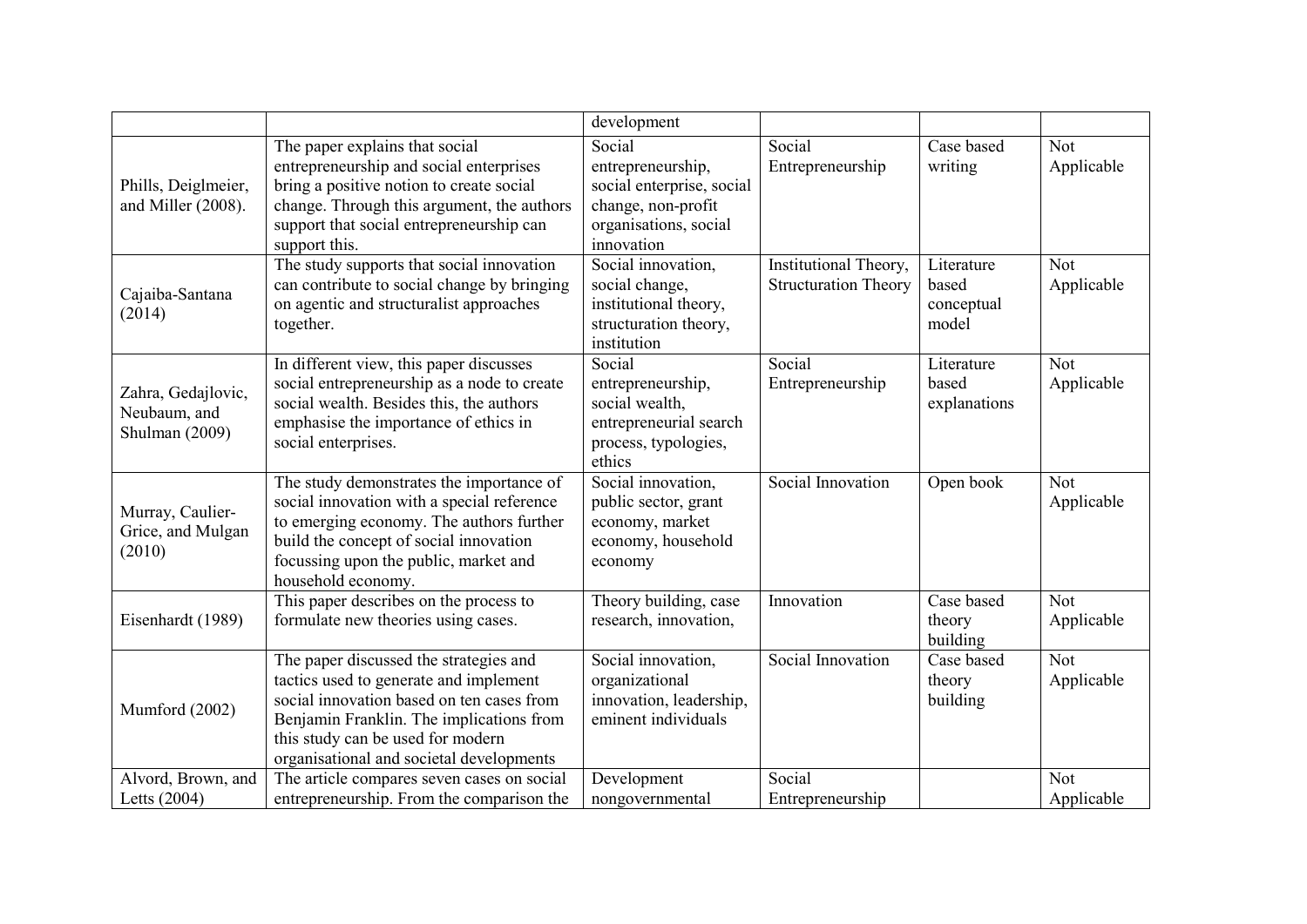|                                                                | study provides seven propositions which<br>benefits social, political, and economical<br>developments.                                                                                                                                       | organizations,<br>sustainable<br>development, social<br>change, social<br>entrepreneurship,<br>scaling up    |                                                          |                                                 |                          |
|----------------------------------------------------------------|----------------------------------------------------------------------------------------------------------------------------------------------------------------------------------------------------------------------------------------------|--------------------------------------------------------------------------------------------------------------|----------------------------------------------------------|-------------------------------------------------|--------------------------|
| Moulaert,<br>Martinelli,<br>Swyngedouw, and<br>Gonzalez (2005) | The paper organises a debate around<br>ALMOLIN (alternative models for local<br>innovation) and SINGOCOM (social<br>innovation in governance in (local)<br>communities) research with an agenda to<br>widen the meaning of social innovation | Social Innovation,<br>governance, urban<br>communities,<br>neighbourhood<br>development,                     | Social innovation<br>and Social science<br>Theory        | Perspective<br>based<br>conceptual<br>modelling | <b>Not</b><br>Applicable |
| Howaldt and Kopp<br>(2012)                                     | The paper brings a socio-scientific<br>understanding of innovation against the<br>backdrop of confusing political paradoxes<br>related to social innovation                                                                                  | Social Science,<br>Innovation System,<br>Innovation Process,<br>Social Practice,<br><b>Innovation Policy</b> | Social Innovation                                        | Exploratory<br>study                            | Not<br>Applicable        |
| Weerawardena and<br>Mort (2006)                                | The study proposed seven propositions to<br>indicate opportunities for social<br>entrepreneurship in terms of; sustainability,<br>environmental dynamics, risk management,<br>value creation, and social innovation                          | Entrepreneurship<br>theory, policy<br>directions,<br>management practice,                                    | Grounded Theory,<br>Social<br>Entrepreneurship<br>Theory | Exploratory<br>study                            | Not<br>Applicable        |
| Moulaert (2013)                                                | This handbook provides a coherent<br>methodological perspective to present on<br>social innovation both in theoretical and<br>practical terms to contrast on social<br>exclusion and social change                                           | Social exclusion,<br>social change, social<br>innovation, cultural<br>changes, political<br>changes          | Social Innovation                                        | Perspective<br>based<br>conceptual<br>study     | <b>Not</b><br>Applicable |
| Peredo and<br>McLean (2006)                                    | The authors in this paper explained that<br>social entrepreneurship is mainly aimed to<br>create social value, discovering<br>opportunities, employing innovation,<br>tolerating risk, and managing available<br>resources                   | Social<br>entrepreneurship,<br>innovation, risk<br>management, social<br>value                               | Social<br>Entrepreneurship                               | Literature<br>review                            | <b>Not</b><br>Applicable |
| Porter and Kramer<br>(2011)                                    | The authors highlight the importance of<br>creating share value by diminishing the                                                                                                                                                           | Shared value,<br>capitalism                                                                                  | Capitalism                                               | Perspective<br>based                            | Not<br>Applicable        |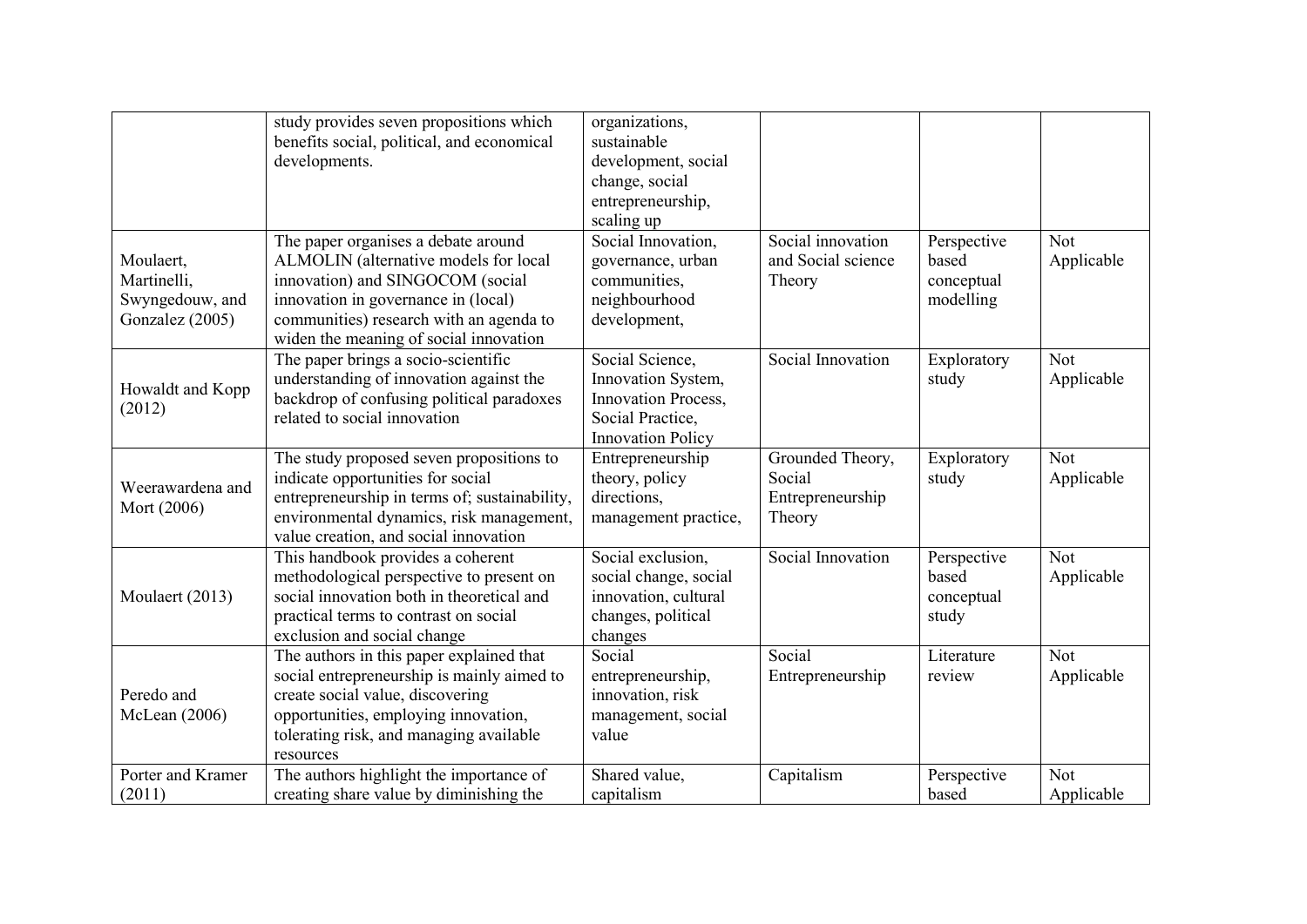|                                                        | scope of capitalism.                                                                                                                                                                                                                                                                                      |                                                                                                                                |                                                            | conceptual<br>modelling                         |                                                                       |
|--------------------------------------------------------|-----------------------------------------------------------------------------------------------------------------------------------------------------------------------------------------------------------------------------------------------------------------------------------------------------------|--------------------------------------------------------------------------------------------------------------------------------|------------------------------------------------------------|-------------------------------------------------|-----------------------------------------------------------------------|
| Christensen,<br>Baumann, Ruggles<br>and Sadtler (2006) | The study introduces catalytic innovation<br>as a subset of disruptive innovation and<br>supports that the major aim of it is to create<br>a social sustainable change.                                                                                                                                   | Disruptive innovation,<br>social change, catalytic<br>innovators                                                               | Disruptive<br>Innovation and<br>Social Change              | Perspective<br>based<br>conceptual<br>modelling | <b>Not</b><br>Applicable                                              |
| Dacin, Dacin, and<br>Matear $(2010)$                   | The article reviews the literature available<br>in social entrepreneurship and provides<br>scope for future research. The article<br>suggested that future social<br>entrepreneurship researches can focus more<br>on integrating conventional, cultural and<br>institutional entrepreneurship frameworks | Social<br>entrepreneurship,<br>conventional<br>frameworks, cultural<br>frameworks,<br>institutional<br>frameworks,             | Social<br>Entrepreneurship                                 | Literature<br>Review                            | Not<br>Applicable                                                     |
| Nicholls (2009)                                        | The study uses neo-institutional theory to<br>focus on the microstructures of legitimation<br>for the development of social<br>entrepreneurship.                                                                                                                                                          | Social<br>entrepreneurship,<br>legitimation, dominant<br>discourses,<br>paradigmatic<br>developments,<br>reflexive isomorphism | Social<br>Entrepreneurship,<br>Neo-Institutional<br>Theory | Literature<br>Review                            | Not<br>Applicable                                                     |
| Battilana and<br>Dorado (2010)                         | The study based on their analysis suggested<br>that new type of hybrid organisations<br>should create a common organisational<br>identity to deliver a sustainable<br>performance through which the social eco-<br>system can gain benefit.                                                               | Hybrid organizations,<br>organizational identity,<br>socialization policies,<br>commercial<br>microfinance                     | Institutional theory                                       | Case<br>comparison                              | Qualitative<br>and<br>Quantitative<br>comparison<br>of data<br>points |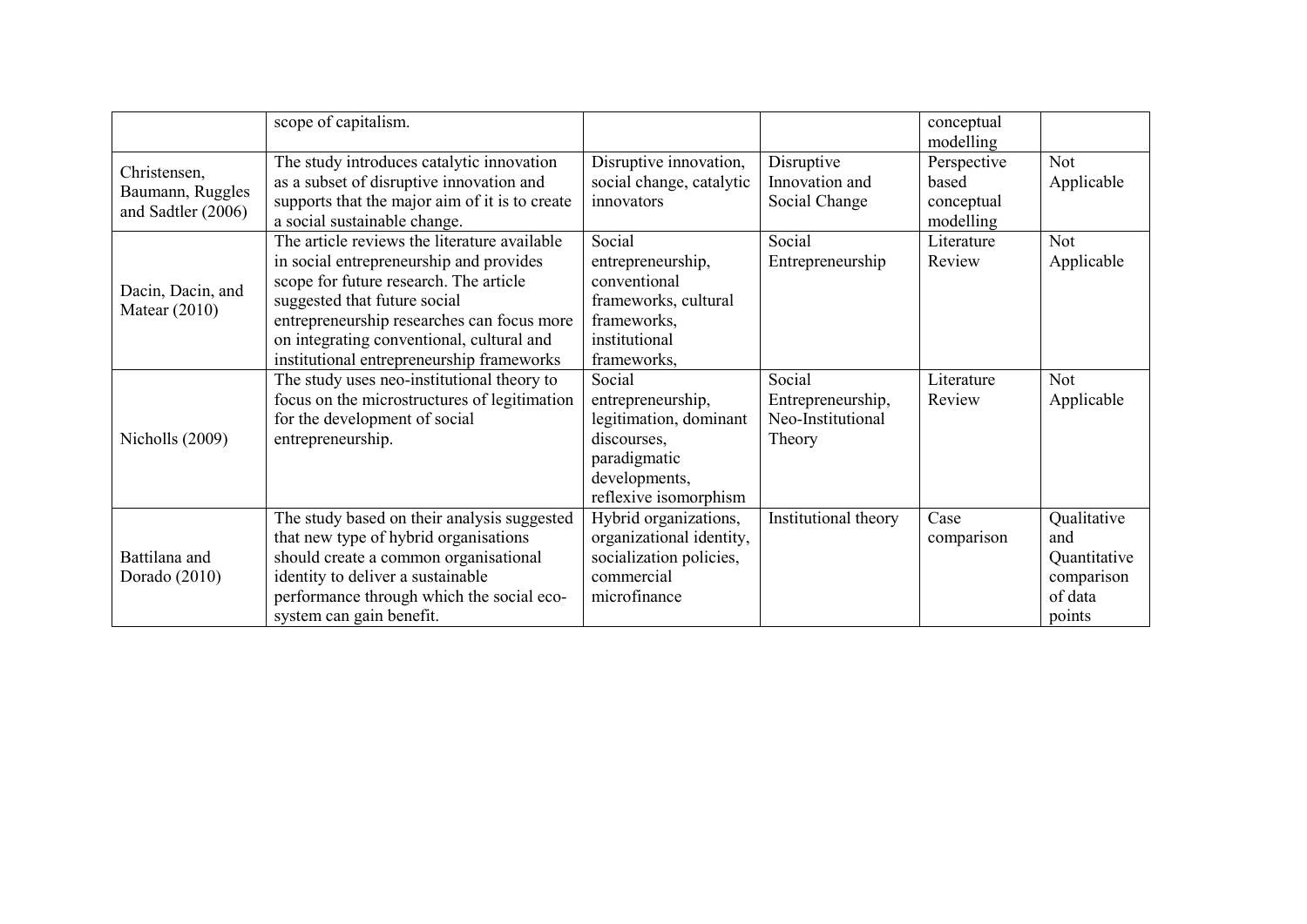| Table 6. Recent highly cited articles and books |  |  |  |
|-------------------------------------------------|--|--|--|
|-------------------------------------------------|--|--|--|

| Rank           | <b>Title</b>                                                                                                                                                     | <b>Source</b>                                                                                                 | <b>Publication</b>                                         | <b>Publication</b><br>Year | Average<br>per Year |
|----------------|------------------------------------------------------------------------------------------------------------------------------------------------------------------|---------------------------------------------------------------------------------------------------------------|------------------------------------------------------------|----------------------------|---------------------|
| $\mathbf{1}$   | Understanding the<br>antecedents of consumers'<br>attitudes towards doggy<br>bags in restaurants:<br>Concern about food<br>waste, culture, norms and<br>emotions | Sirieix, Lucie;<br>Lala, Jan;<br>Kocmanova,<br>Klara (2017)                                                   | Journal of<br>Retailing and<br>Consumer<br><b>Services</b> | 2017                       | 5                   |
| $\overline{2}$ | The social direction of<br>enterprises' innovation<br>activity                                                                                                   | Shpak, Satalkina,<br>Sroka, and<br>Hittmar (2017)                                                             | Polish<br>Journal of<br>Management<br><b>Studies</b>       | 2017                       | 3.67                |
| 3              | A bricolage perspective<br>on service innovation                                                                                                                 | Witell, Lars;<br>Gebauer, Heiko;<br>Jaakkola, Elina;<br>Hammedi, Wafa;<br>Patricio, Lia;<br>Perks, Helen      | Journal of<br><b>Business</b><br>Research                  | 2017                       | 3.33                |
| 4              | 'Shaken, but not stirred':<br>Sixty years of defining<br>social innovation                                                                                       | Edwards-<br>Schachter,<br>Monica; Wallace,<br>Matthew L.<br>Oganisjana,                                       | Technologica<br>l Forecasting<br>and Social<br>Change      | 2017                       | 3.33                |
| 5              | Engaging universities in<br>social innovation research<br>for understanding<br>sustainability issues                                                             | Karine; Svirina,<br>Anna; Surikova,<br>Svetlana;<br>Grinberga-Zalite,<br>Gunta;<br>Kozlovskis,<br>Konstantins | Entrepreneur<br>ship and<br>Sustainabilit<br>$y$ Issues    | 2017                       | 2.33                |
| 6              | Social innovation: a                                                                                                                                             | Tracey, Paul;                                                                                                 | <i>Innovation-</i>                                         | 2017                       | 2.33                |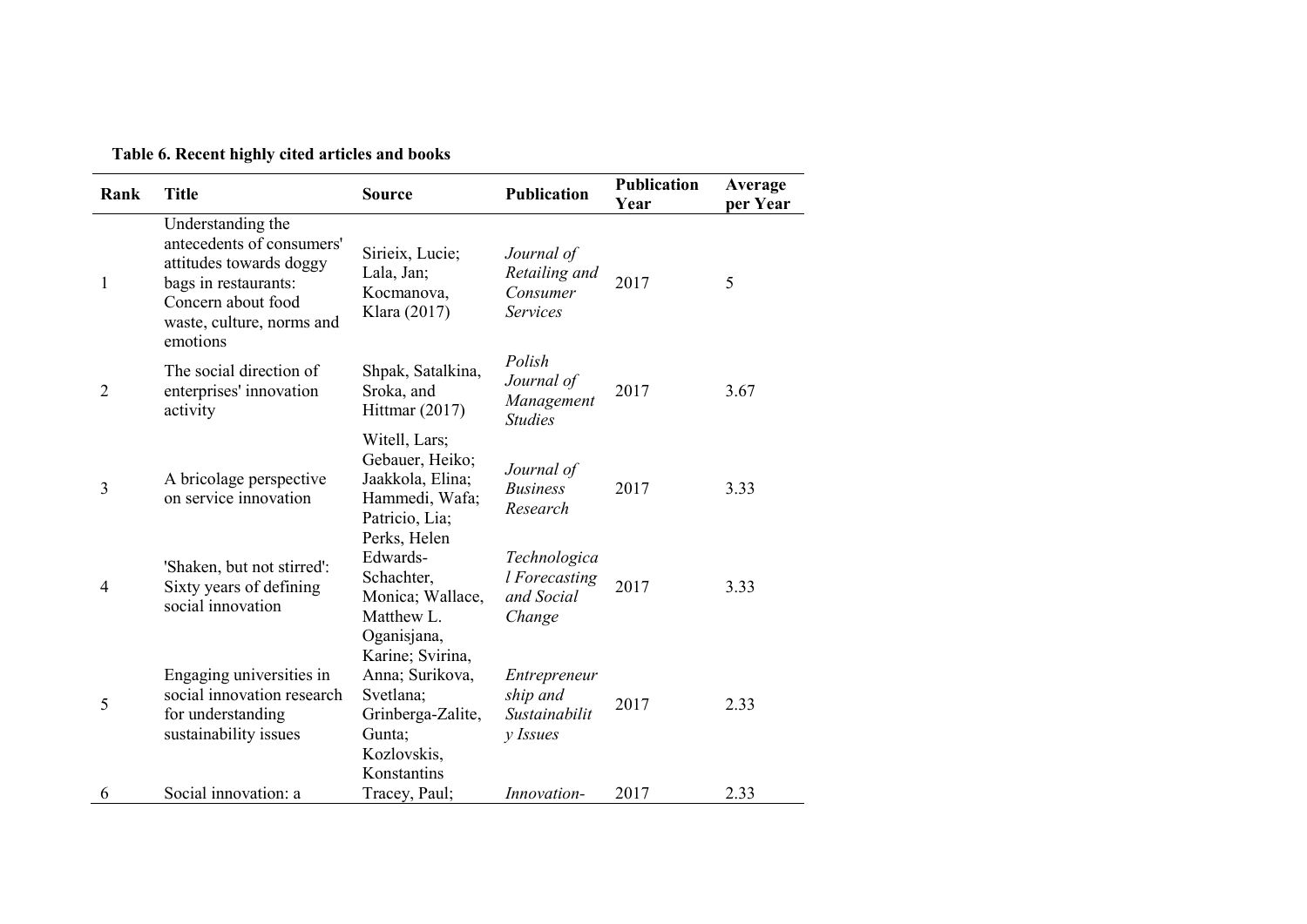|    | window on alternative<br>ways of organizing and<br>innovating                                                                                                                       | Stott, Neil                                                                                                 | Management<br>Policy &<br>Practice                                               |      |      |
|----|-------------------------------------------------------------------------------------------------------------------------------------------------------------------------------------|-------------------------------------------------------------------------------------------------------------|----------------------------------------------------------------------------------|------|------|
| 7  | Testing the social<br>innovation construct: An<br>empirical approach to<br>align socially oriented<br>objectives, stakeholder<br>engagement, and<br>environmental<br>sustainability | Segarra-Ona,<br>Marival; Peiro-<br>Signes, Angel;<br>Albors-Garrigos,<br>Jose; De Miguel-<br>Molina, Blanca | Corporate<br>Social<br>Responsibilit<br>y and<br>Environment<br>al<br>Management | 2017 | 2    |
| 8  | Dynamics of social<br>enterprises-shift from<br>social innovation to open<br>innovation                                                                                             | Yun, Jinhyo<br>Joseph; Park,<br>kyungbae; Im,<br>choongjae; Shin,<br>changhwan; Zhao,<br>Xiaofei            | Science<br>Technology<br>and Society                                             | 2017 | 1.67 |
| 9  | Grey is the new black:<br>Advancing understanding<br>of new organizational<br>forms and blurring sector<br>boundaries in sport<br>management                                        | Misener, Katie E.;<br>Misener, Laura                                                                        | Journal of<br><b>Sport</b><br>Management                                         | 2017 | 1.67 |
| 10 | A Cook's tour: Towards a<br>framework for measuring<br>the social impact of social<br>purpose organisations                                                                         | White, Leroy                                                                                                | European<br>Journal of<br>Operational<br>Research                                | 2018 | 1.5  |
| 11 | Unlocking finance for<br>social tech start-ups: Is<br>there a new opportunity<br>space?                                                                                             | Arena, Marika;<br>Bengo, Irene;<br>Calderini, Mario;<br>Chiodo, Veronica                                    | Technologica<br>l Forecasting<br>and Social<br>Change                            | 2018 | 1.5  |
| 12 | Public service innovation<br>and multiple institutional<br>logics: The case of hybrid<br>social enterprise providers                                                                | Vickers, Ian;<br>Lyon, Fergus;<br>Sepulveda,<br>Leandro;                                                    | Research<br>Policy                                                               | 2017 | 1.33 |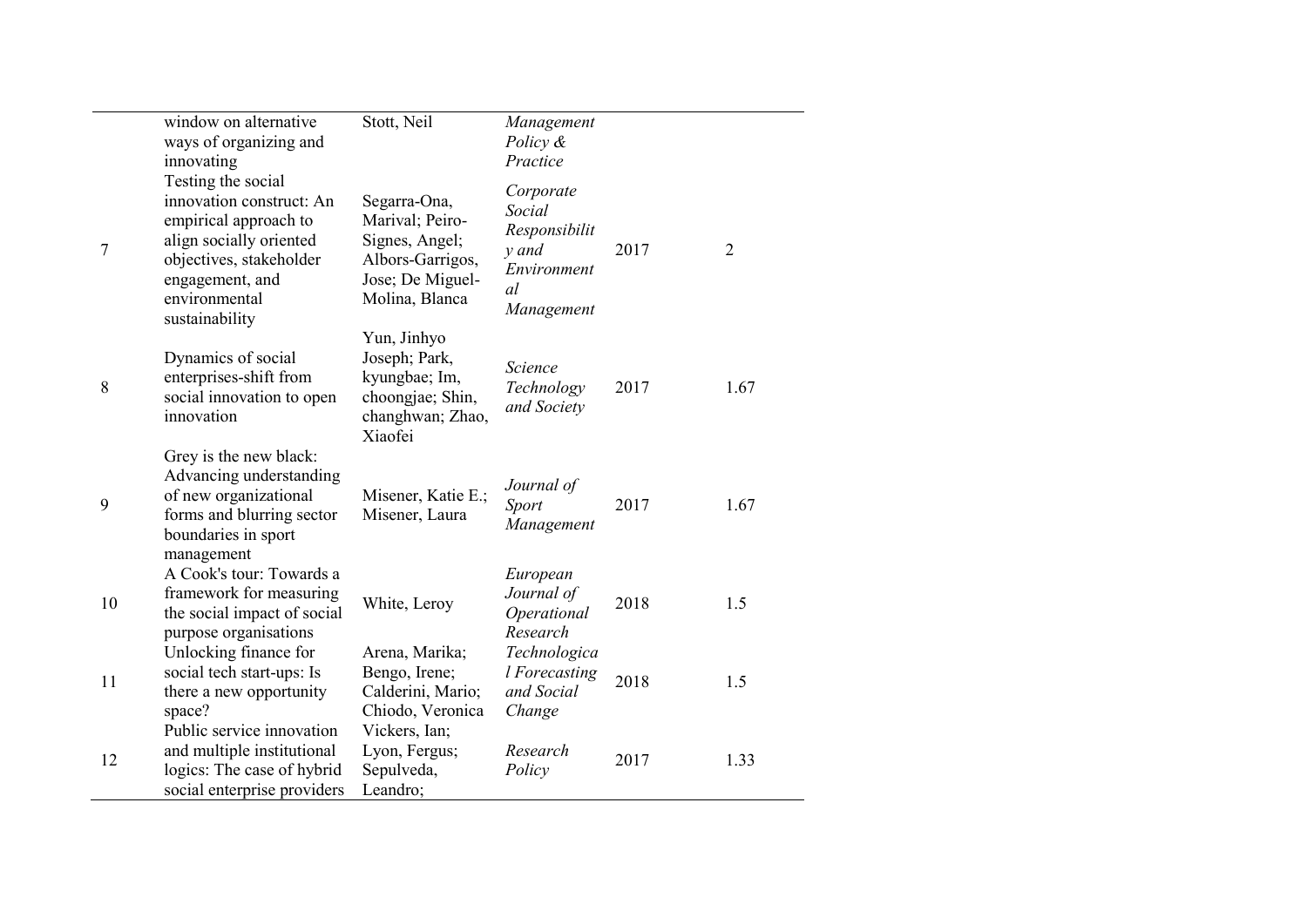|    | of health and wellbeing                                                                                                                    | mcmullin, Caitlin                                                                                               |                                                                  |      |              |
|----|--------------------------------------------------------------------------------------------------------------------------------------------|-----------------------------------------------------------------------------------------------------------------|------------------------------------------------------------------|------|--------------|
| 13 | Social innovation in<br>emerging economies: A<br>national systems of<br>innovation-based<br>approach                                       | Rao-Nicholson,<br>Rekha; Vorley,<br>Tim; Khan,<br>Zaheer                                                        | Technologica<br>l Forecasting<br>and Social<br>Change            | 2017 | 1.33         |
| 14 | Is your organization<br>conducive to the<br>continuous creation of<br>social value? Toward a<br>social corporate<br>entrepreneurship scale | Kuratko, Donald<br>F.; mcmullen,<br>Jeffery S.;<br>Hornsby, Jeffrey<br>S.; Jackson, Chad                        | <b>Business</b><br>Horizons                                      | 2017 | 1.33         |
| 15 | Social innovation<br>practices in the regional<br>tourism industry: case<br>study of a cooperative in<br><b>Brazil</b>                     | Quandt, Carlos;<br>Ferraresi, Alex;<br>Kudlawicz,<br>Claudineia;<br>Martins, Janaina;<br>Machado, Ariane        | Social<br>Enterprise<br>Journal                                  | 2017 | 1.33         |
| 16 | A critical reading of the<br>European Union's social<br>innovation policy<br>discourse:<br>(Re)legitimizing<br>neoliberalism               | Fougere, Martin;<br>Segercrantz,<br>Beata; Seeck,<br>Hannele                                                    | Organization                                                     | 2017 | 1            |
| 17 | Beyond the market new<br>practices of supply in<br>times of crisis: The<br>example community-<br>supported agriculture                     | Blaettel-Mink,<br>Birgit;<br>Boddenberg,<br>Moritz; Gunkel,<br>Lenard; Schmitz,<br>Sarah; Vaessen,<br>Franziska | <i>International</i><br>Journal of<br>Consumer<br><b>Studies</b> | 2017 | 1            |
| 18 | An incubation perspective<br>on social innovation: the<br>London Hub - a social<br>incubator                                               | Nicolopoulou,<br>Katerina; Karatas-<br>Ozkan, Mine;<br>Vas, Christopher;                                        | R & D<br>Management                                              | 2017 | $\mathbf{1}$ |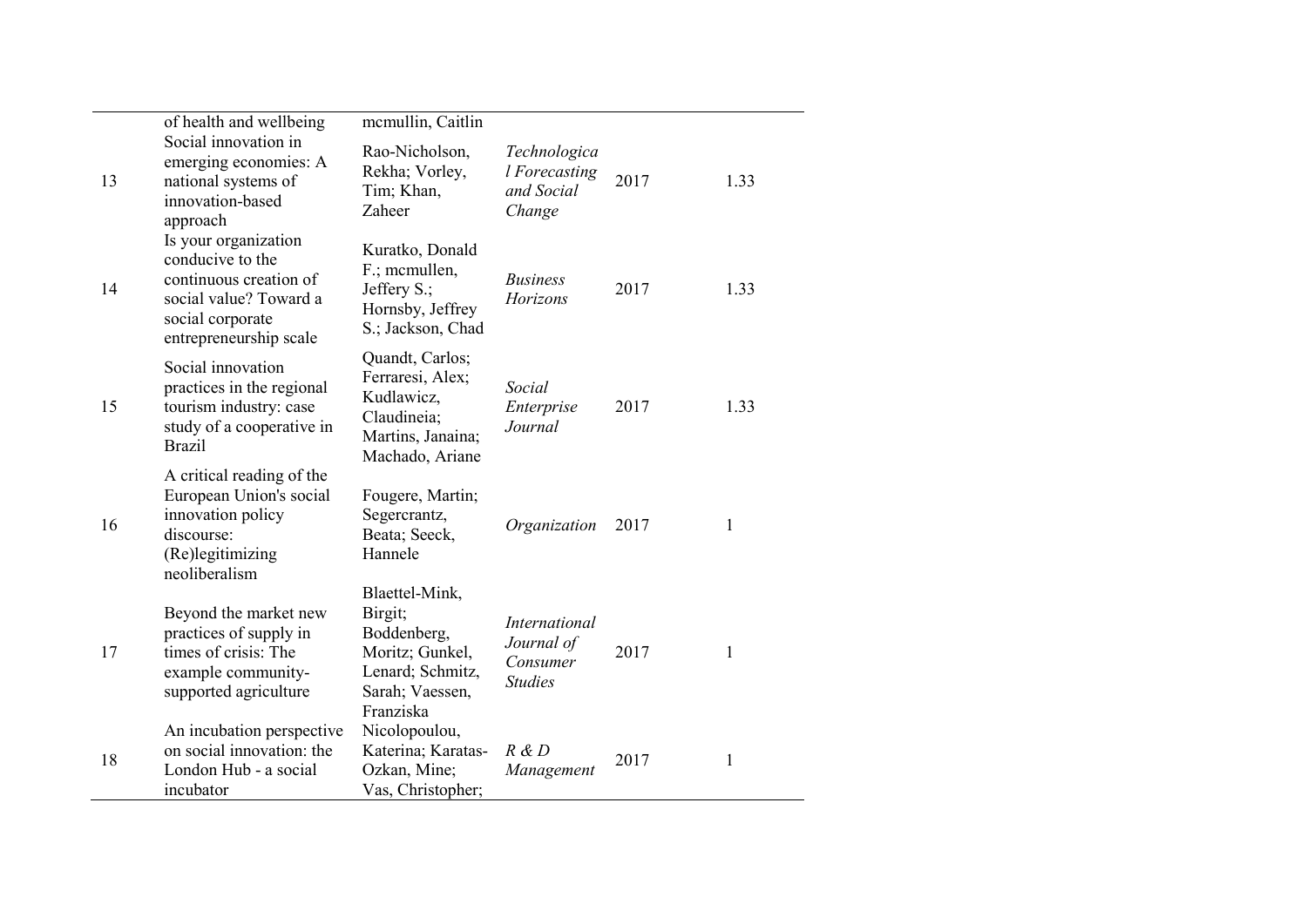|    |                                                                                                    | Nouman,<br>Muhammad                                   |                                                          |      |  |
|----|----------------------------------------------------------------------------------------------------|-------------------------------------------------------|----------------------------------------------------------|------|--|
| 19 | Strategy, Resource<br>Orchestration and E-<br>commerce Enabled Social<br>Innovation in Rural China | Cui, Miao; Pan,<br>Shan L.; Newell,<br>Sue; Cui, Lili | Journal of<br>Strategic<br>Information<br><b>Systems</b> | 2017 |  |
| 20 | Conceptualizing and<br>operationalizing the social<br>entrepreneurship<br>construct                | Dwivedi,<br>Abhishek;<br>Weerawardena,<br>Jay         | Journal of<br><b>Business</b><br>Research                | 2018 |  |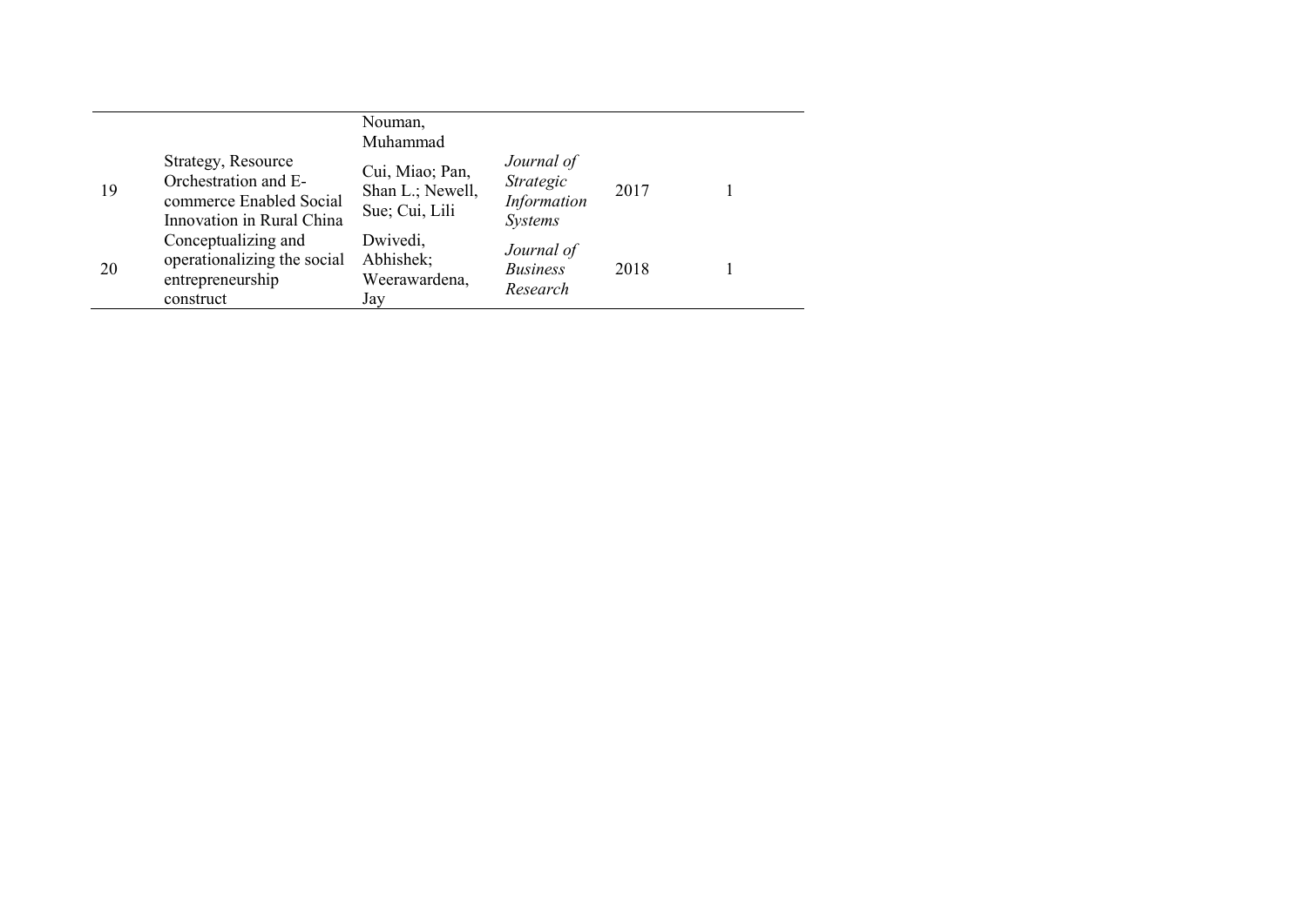

## **Figure 1. Mapping of research themes in the social innovation**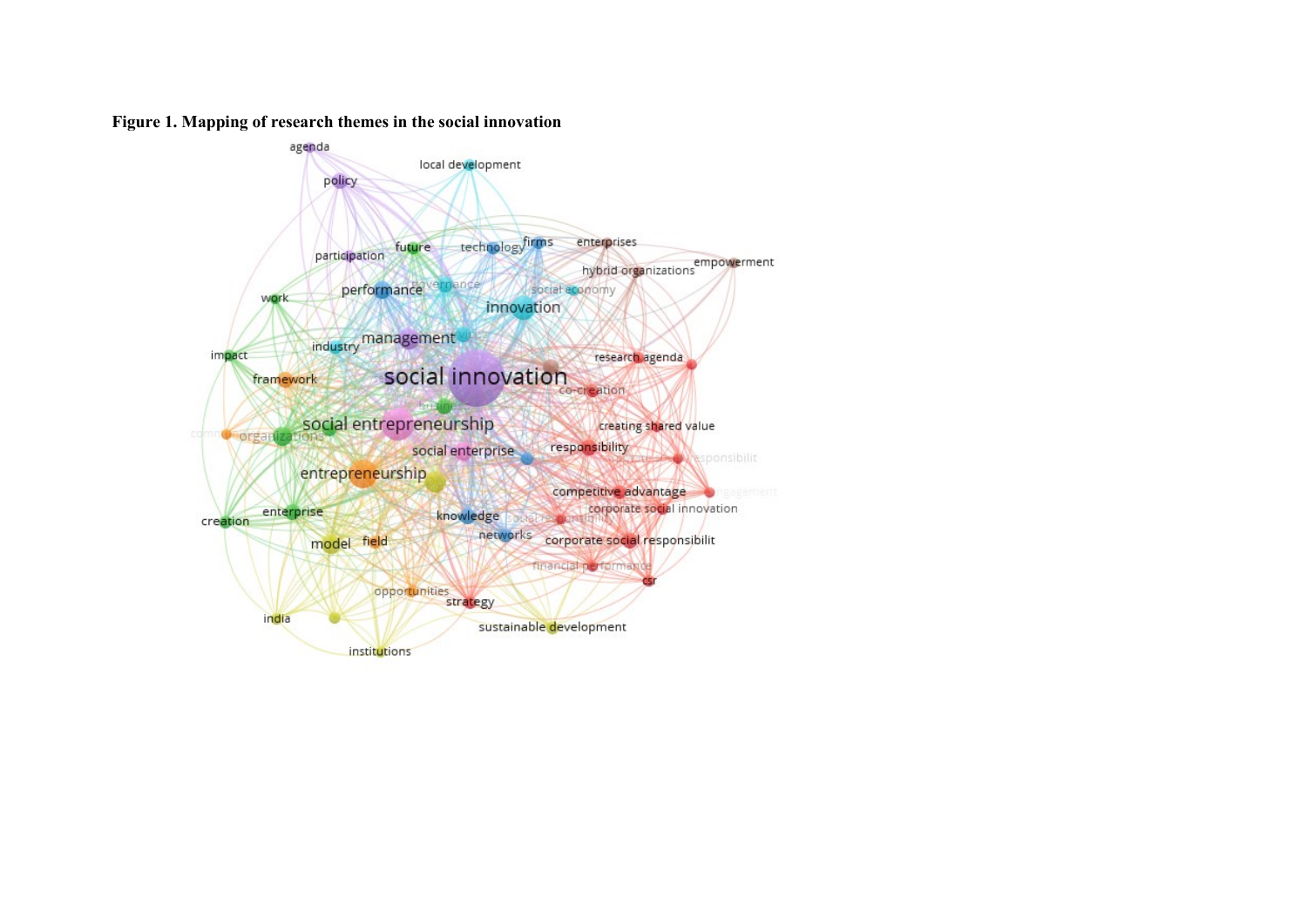**Figure 2. Multidimensional scaling: Social innovation knowledge structure**



Stress value = .05960; Standardized distance = .25

V1=Alvord et al., 2004; V2=Austin et al., 2006; V3=Battilana and Dorado, 2010; V4=Cajaiba-Santana, 2014; V5=Christensen et al., 2006; V6=Dacin et al., 2010; V7=Eisenhardt, 1989; V8=Howaldt and Schwarz, 2010; V9=Mair and Marti, 2006; V10=Moulaert et al., 2005; V11=Moulaert, 2013; V12=Mulgan, 2006; V13=Mulgan et al., 2007; V14=Mumford, 2002; V15=Murray et al., 2010; V16=Nicholls, 2010; V17=Peredo and McLean, 2006; V18=Phills et al., 2008; V19=Pol and Ville, 2009; V20=Kramer and Porter, 2011; V21=Weerawardena and Mort, 2006; V22=Zahra et al., 2009.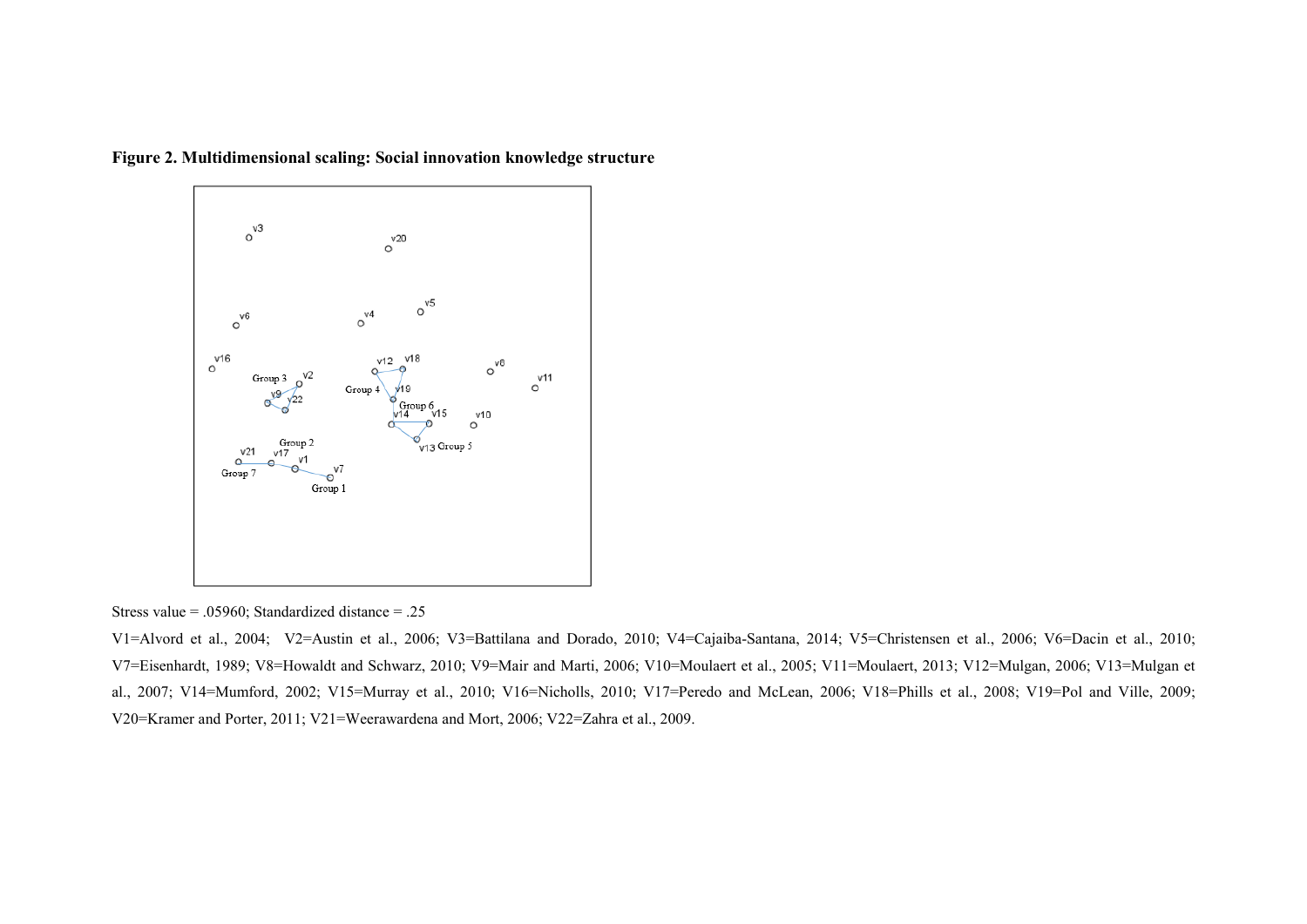**Figure 3. Hierarchical cluster analysis**



## Notes: Ward's method

V1=Alvord et al., 2004; V2=Austin et al., 2006; V3=Battilana and Dorado, 2010; V4=Cajaiba-Santana, 2014; V5=Christensen et al., 2006; V6=Dacin et al., 2010; V7=Eisenhardt, 1989; V8=Howaldt and Schwarz, 2010; V9=Mair and Marti, 2006; V10=Moulaert et al., 2005; V11=Moulaert, 2013; V12=Mulgan, 2006; V13=Mulgan et al., 2007; V14=Mumford, 2002; V15=Murray et al., 2010; V16=Nicholls, 2010; V17=Peredo and McLean, 2006; V18=Phills et al., 2008; V19=Pol and Ville, 2009; V20=Kramer and Porter, 2011; V21=Weerawardena and Mort, 2006; V22=Zahra et al., 2009